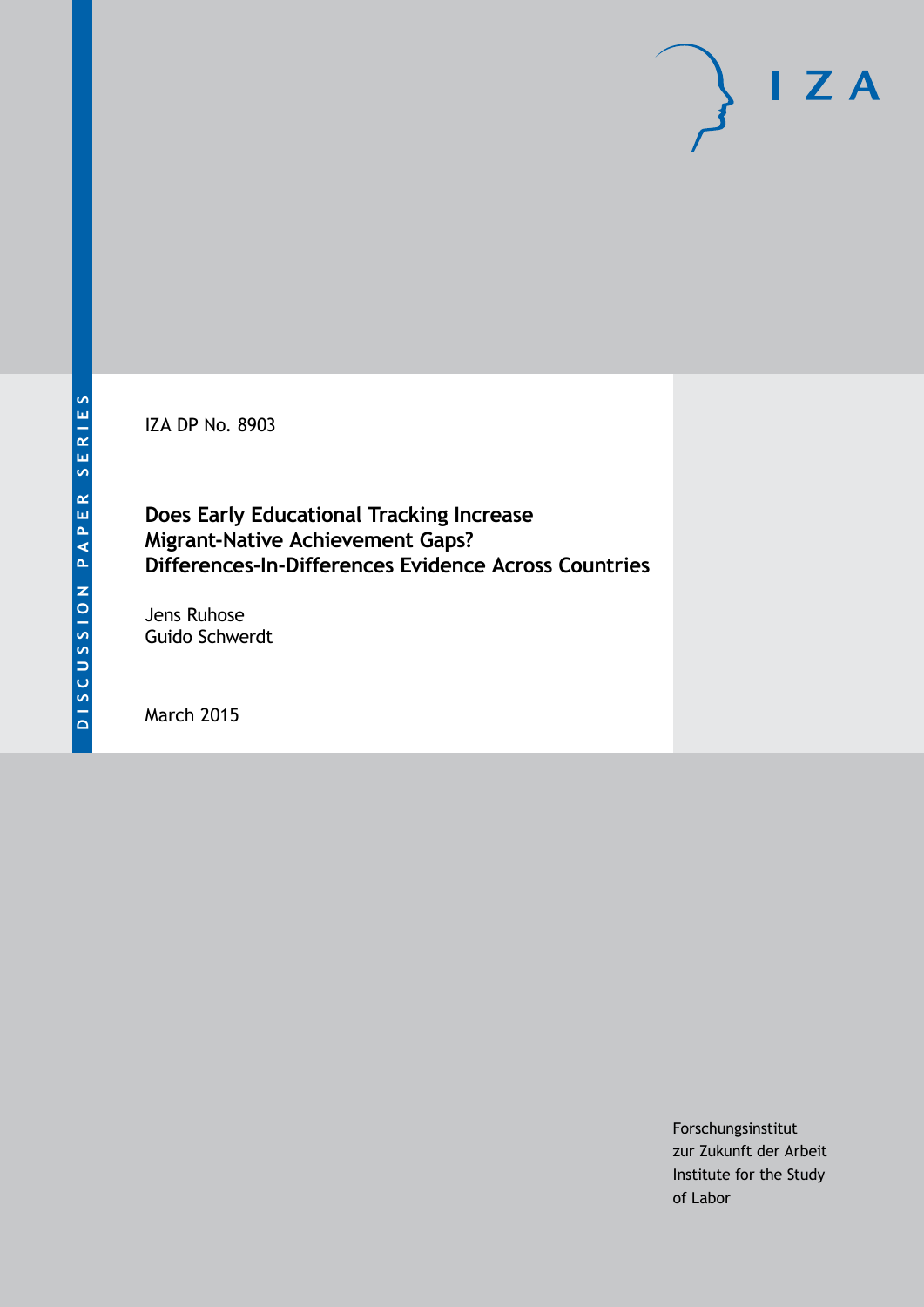# **Does Early Educational Tracking Increase Migrant-Native Achievement Gaps? Differences-In-Differences Evidence Across Countries**

### **Jens Ruhose**

*Ifo Institute and IZA*

## **Guido Schwerdt**

*University of Konstanz, CESifo and IZA*

Discussion Paper No. 8903 March 2015

IZA

P.O. Box 7240 53072 Bonn Germany

Phone: +49-228-3894-0 Fax: +49-228-3894-180 E-mail: iza@iza.org

Any opinions expressed here are those of the author(s) and not those of IZA. Research published in this series may include views on policy, but the institute itself takes no institutional policy positions. The IZA research network is committed to the IZA Guiding Principles of Research Integrity.

The Institute for the Study of Labor (IZA) in Bonn is a local and virtual international research center and a place of communication between science, politics and business. IZA is an independent nonprofit organization supported by Deutsche Post Foundation. The center is associated with the University of Bonn and offers a stimulating research environment through its international network, workshops and conferences, data service, project support, research visits and doctoral program. IZA engages in (i) original and internationally competitive research in all fields of labor economics, (ii) development of policy concepts, and (iii) dissemination of research results and concepts to the interested public.

<span id="page-1-0"></span>IZA Discussion Papers often represent preliminary work and are circulated to encourage discussion. Citation of such a paper should account for its provisional character. A revised version may be available directly from the author.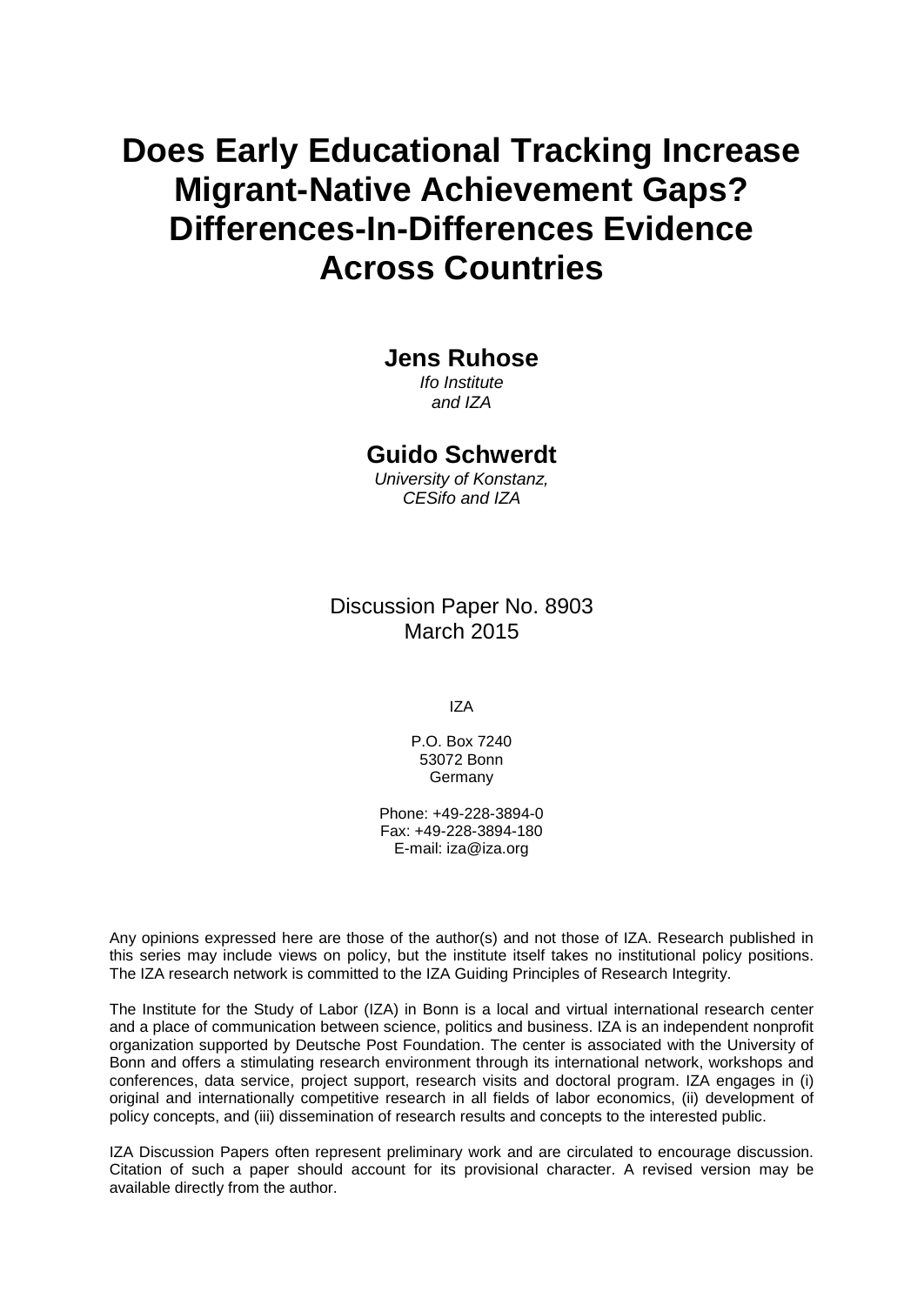IZA Discussion Paper No. 8903 March 2015

## **ABSTRACT**

## **Does Early Educational Tracking Increase Migrant-Native Achievement Gaps? Differences-In-Differences Evidence Across Countries[\\*](#page-1-0)**

We study whether early tracking of students based on ability increases migrant-native achievement gaps. To eliminate confounding impacts of unobserved country traits, we employ a differences-in-differences strategy that exploits international variation in the age of tracking as well as student achievement before and after potential tracking. Based on pooled data from 12 large-scale international student assessments, we show that cross-sectional estimates are likely to be downward-biased. Our differences-in-differences estimates suggest that early tracking does not significantly affect overall migrant-native achievement gaps, but we find evidence for a detrimental impact for less integrated migrants.

JEL Classification: I21, J15, I28

Keywords: immigration, educational inequalities, educational tracking, differences-in-differences

Corresponding author:

Jens Ruhose Ifo Institute Poschingerstr, 5 81679 Munich Germany E-mail: [ruhose@ifo.de](mailto:ruhose@ifo.de)

We are grateful to Eric Hanushek, Lant Pritchett, Ludger Woessmann as well as participants at the CESifo Economics of Education area conference in Munich, the European Society for Population Economics (ESPE) meeting in Aarhus, the European Economic Association (EEA) meeting in Gothenburg, the German Economic Association (VfS) meeting in Düsseldorf, the Second Lisbon Research Workshop on Economics, Statistics and Econometrics of Education and seminar participants in Munich and Konstanz.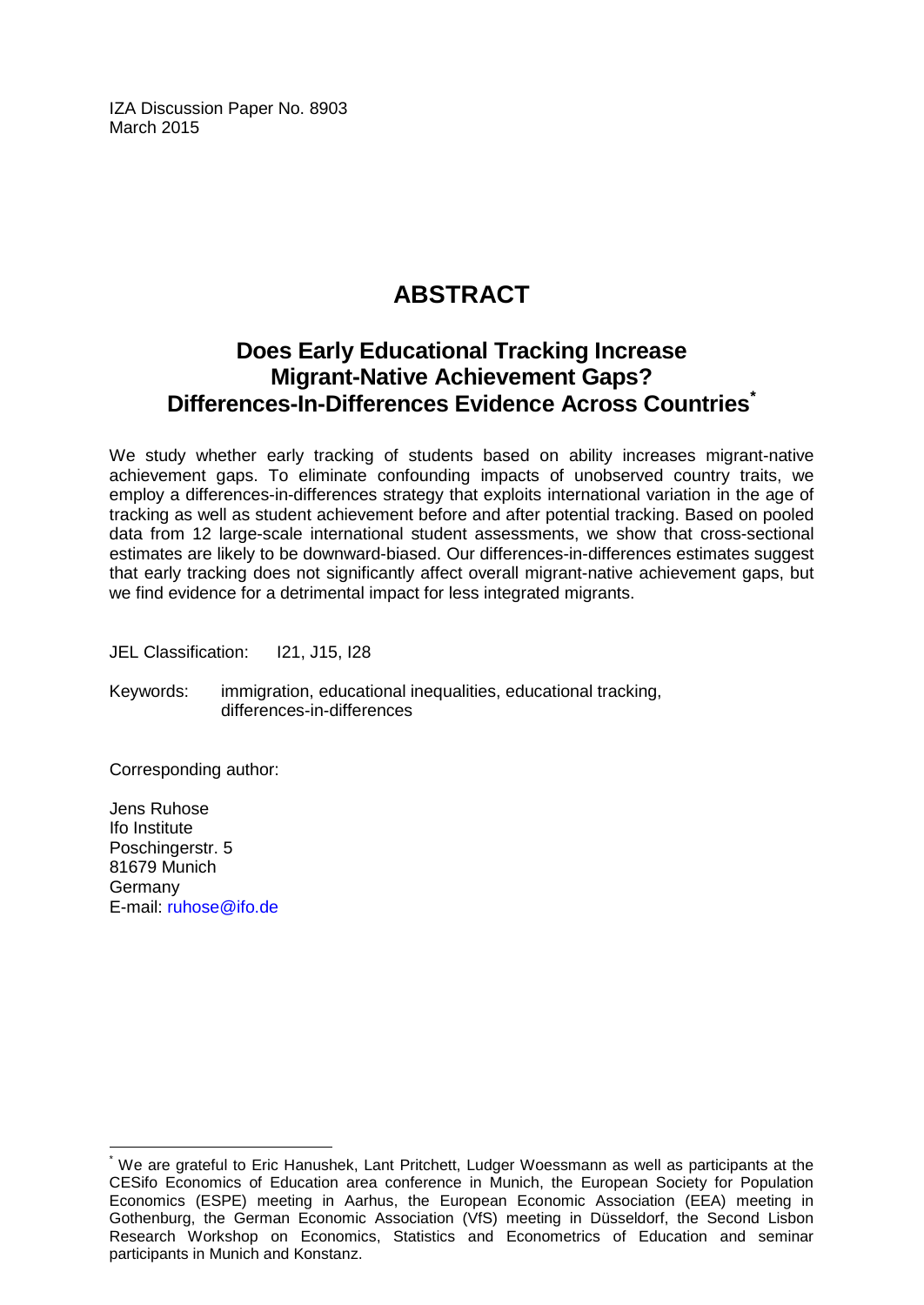## 1 Introduction

Migrants in major European countries are failing to assimilate economically (Algan et al., 2010). Thus, their better integration has become a priority for policymakers in the European Union. However, it is less clear what public policy can do to effectively address this situation. As equal opportunity in education is key to the successful long-term integration of immigrants and the educational achievement of migrants lags behind that of native students in almost all European countries (e.g., Ammermueller, 2007; Nielsen et al., 2003; Van Ours and Veenman, 2003; Bauer and Riphahn, 2007; Schnepf, 2007; Schneeweis, 2011), education policies are being looked at with particular interest.

One institutional feature of several school systems in Europe that has been shown to generally increase educational inequality is early tracking of students into different types of secondary school based on their ability (e.g., Hanushek and Woessmann, 2006). In the context of migrant inclusion, early tracking may have detrimental effects if migrants are more likely to be inadequately matched to educational pathways.<sup>1</sup> For example, this may be the case when migrants face difficulties to signal their educational potential at an early stage, either because of a lack of proficiency in the language of instruction (Akresh and Akresh, 2010) or a systematically different parental background.<sup>2</sup>

These general insights lead many to conclude that early tracking systems might be specifically detrimental to students with a migration background (e.g., Van de Werfhorst and Mijs, 2010) and it is often explicitly recommended to policymakers that educational systems be made less selective to improve opportunities for migrant students (e.g., NESSE, 2008). Direct evidence based on cross-sectional data on the relationship between complete forms of educational tracking and migrants' relative achievement indeed seems to support these conclusions (e.g., Cobb-Clark et al., 2012). However, cross-sectional estimates are plagued with endogeneity concerns arising, for example, due to potentially selective migration into countries with early tracking systems.

This paper studies the impact of ability-based early tracking of students into different types of secondary school on migrant-native test score gaps in a differences-in-differences framework, which implicitly controls for unobserved differences in relevant characteristics of the migrant

<sup>&</sup>lt;sup>1</sup>For example, Lüdemann and Schwerdt (2013) and Kiss (2013) show that second-generation immigrants in Germany receive worse grades and worse teacher recommendations for secondary school tracks conditional on student achievement.

<sup>2</sup>Several studies document that early educational tracking between school types increases the effects of parental background on educational outcomes (e.g., Bauer and Riphahn, 2006; Meghir and Palme, 2005; Pekkarinen et al., 2009; Kerr et al., 2013).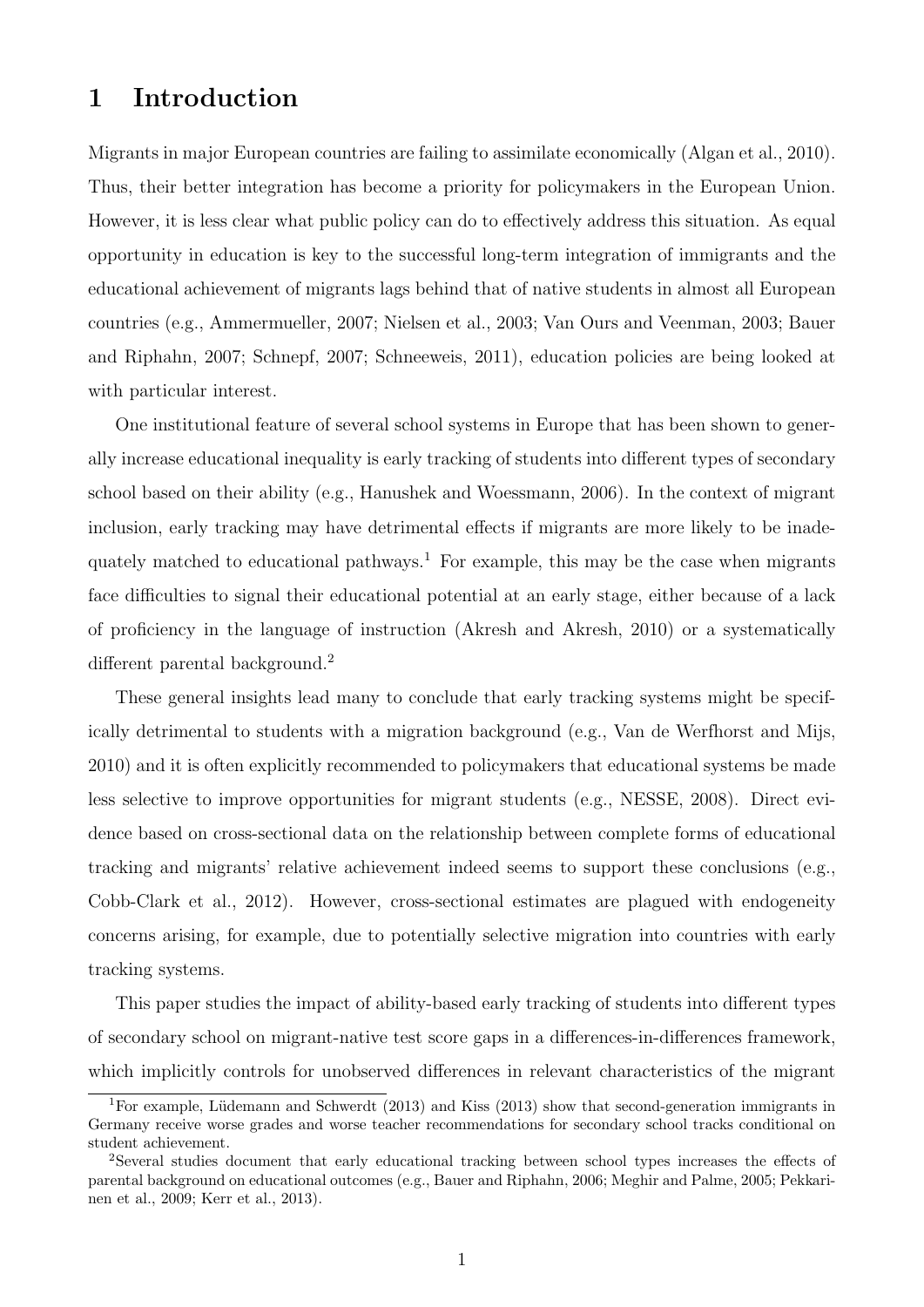and native student populations that remain constant over educational stages. In particular, our identification strategy makes use of the fact that no country tracks students in primary school. This allows us to exploit variation in migrant-native test score gaps between primary and secondary school as well as variation in the age of tracking between countries to identify the effect of early tracking. To benchmark our differences-in-differences estimates, we additionally present results based on commonly estimated cross-sectional models that rely entirely on selection-on-observable assumptions.

Our empirical analysis is based on a comprehensive analytical sample that we obtained by pooling data from all existing waves of the three largest international assessments of student achievement during primary and secondary school – PISA, TIMSS, and PIRLS – which test students in reading, math, and science. As a result, we have internationally comparable information on student achievement and background characteristics for more than one million students from 45 countries.

We find that early tracking does not significantly affect the evolution of overall migrantnative test score gaps from primary to secondary school in math and science. Nor do we find significant effects for reading, but results are somewhat less clear-cut. For all subjects, however, there are no substantial negative impacts of more than  $10\%$  of a standard deviation. The small and insignificant estimates of the overall effect conceal a detrimental effect of early tracking on the relative achievement of second-generation immigrants who do not speak the language of the testing country at home. For this subgroup of migrant students, we find a significant detrimental effect of early tracking on relative achievement in reading of about 11% of a standard deviation and similar, but insignificant, effect sizes in terms of math and science achievement. Thus, our findings show that tracking students early into different types of schools by ability does not substantially reduce relative achievement growth of all migrant children, but is does so for those who are presumably less integrated into the country's society.

The key empirical challenge for such an investigation is to distinguish accidental correlation from causation. When investigating effects of a system-level variable, such as early educational tracking, empirical research is basically forced to exploit cross-country variation in educational policies for identification.<sup>3</sup> However, simple cross-country identification strategies based on cross-sectional data rely on strong conditional independence assumptions, basically assuming away any differences in non-ignorable unobservable country traits. It is questionable whether

<sup>3</sup>Questions regarding the school system could also be addressed by exploiting school reforms within countries. However, especially in the case of migration economics, results from a particular country with a particular migrant population are hard to generalize to other countries with other school systems and other migrant populations.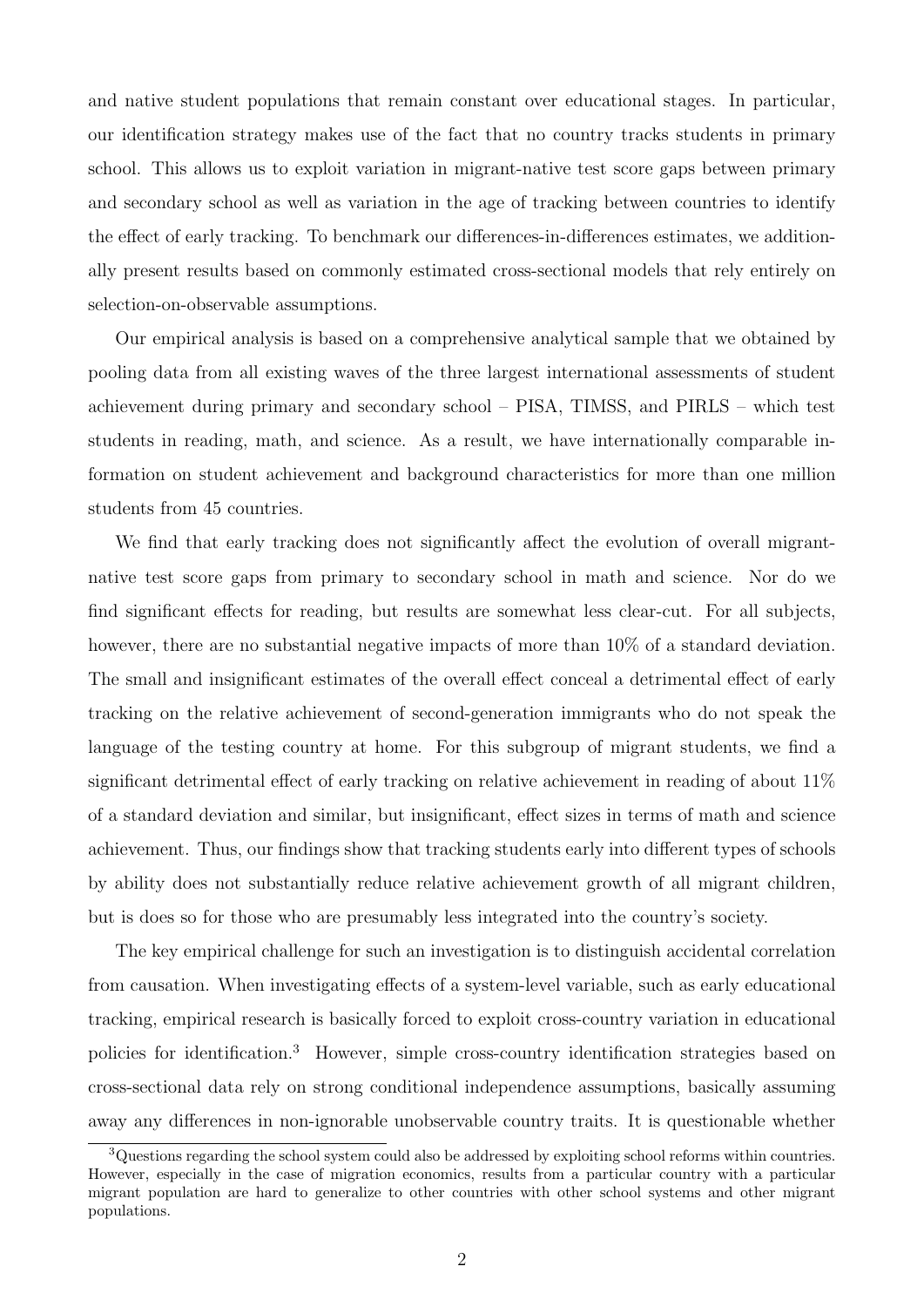any policy conclusions can be drawn from such evidence.

As first noted by Hanushek and Woessmann (2006), the availability of test score data by country before and after tracking allows estimating effects of early educational tracking in a differences-in-differences framework. Employing this framework and identifying the effect of early tracking based on a comparison of the evolution of migrant-native achievement gaps from primary to secondary school reveals no significant effects of early tracking. The results from commonly estimated cross-sectional models would, however, imply a substantial positive association between early educational tracking and the size of the migrant-native test score gap. In all three domains – math, science, and reading – migrant-native achievement gaps in secondary school are found to be between 20 - 30% of a standard deviation larger in countries that track students before the age of 15.

However, we show that a similar relationship already exists in primary school, a period during which no country has yet tracked students according to ability. This indicates more that the association between early tracking and the migrant-native achievement gap is driven by selective migration toward early tracking countries. Among the late tracking countries, there are the anglophone countries – United States, Australia, Canada, New Zealand, and United Kingdom – that have highly selective migration policies in place, whereas early tracking countries are mainly located in Europe – Germany, Austria, the Netherlands, Belgium, and Italy – and do not select migrants as strictly as the other countries do. Stricter immigration policies create a more selected migrant population (Grogger and Hanson, 2011), which could partly explain the large cross-sectional differences in the migrant-native achievement gap. Furthermore, there could be bilateral country factors between sending and receiving countries, such as language differences, cultural differences, networks and diasporas, and religious differences, that can shape the skill structure of the migrant population. For our study, this insight is crucial because it implies that results from cross-sectional models are likely to be confounded by country-specific migrant populations and how they interact with the country-specific school system.

The remainder of the paper is structured as follows. Section 2 describes the data. In Section 3, we present our empirical strategy. Section 4 presents our main results and Section 5 contains a discussion as to their robustness. Section 6 investigates whether our main results conceal more pronounced effects for specific groups of students. Section 7 concludes.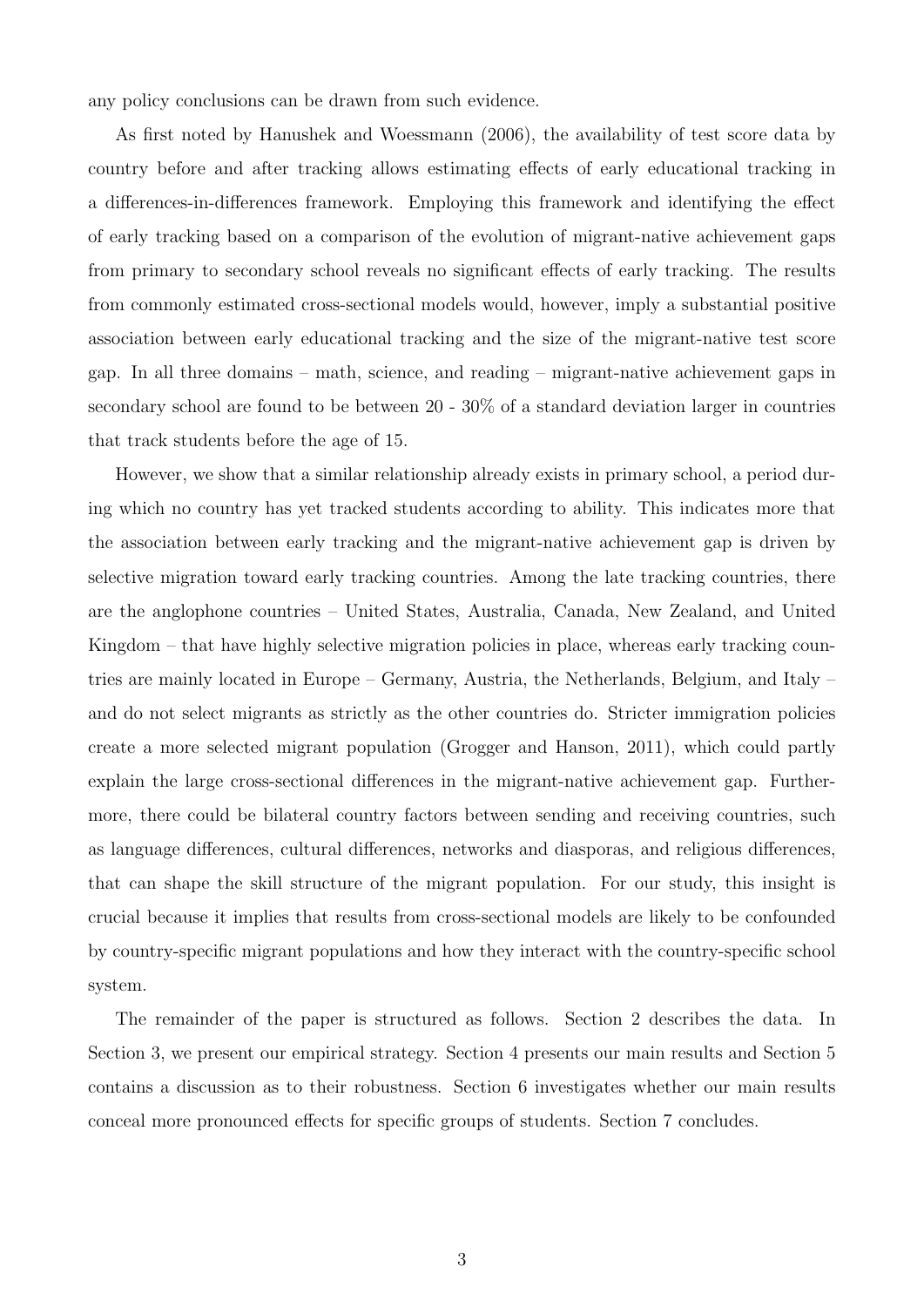## 2 Data

### 2.1 International Large-Scale Student Assessments

To address our research question as comprehensively as possible, we use data from all existing waves of the three largest international large-scale student assessments: the Programme for International Student Assessment (PISA), the Trends in International Mathematics and Science Study (TIMSS), and the Progress in International Reading Literacy Study (PIRLS).<sup>4</sup>

Each of these large-scale student assessments has a different focus with respect to the tested population and tested domains. PISA tests students at age 15 in reading, science, and math. TIMSS evaluates performance in math and science in grades 4 and 8. PIRLS tests fourth graders in reading only. Thus, for primary school students, we have test scores for reading from PILRS and for math and science from TIMSS; for secondary school students, we have math and science test scores from both TIMSS and PISA and reading test scores from PISA.

We pool data from all cycles of these large-scale student assessments conducted between 1995 and 2012. Specifically, we use information on reading achievement in primary school from the PIRLS waves 2001 and 2006, and on math and science achievement in primary school from the TIMSS waves 1995, 2003, and 2007.<sup>5</sup> Our data on achievement in secondary school come from the PISA waves 2000, 2003, 2006, 2009, and 2012 in the domains of reading, math, and science as well as from the TIMSS waves 1995, 1999, 2003, 2007, 2011 for math and science. In sum, our sample contains information on more than one million tested students in 45 countries.

### 2.2 Defining Early Educational Tracking

The 45 countries have differently structured school systems. One difference of particular importance to our work is that countries track students based on ability into different schools at different ages. Information on school systems for a large number of countries, including information on the age of first tracking, is provided by the UNESCO International Bureau of Education (2013). We checked this information against OECD data (OECD (2007, Table 5.2, p. 162), OECD (2010, Table A5.2, p. 147)) and information provided in other studies on educational tracking (Brunello and Checchi, 2007; Waldinger, 2007; Hanushek and Woessmann, 2006) to ensure that the age of first tracking information is accurate and consistent with what

<sup>4</sup>The data from all TIMSS and PIRLS surveys, along with detailed documentation of the data and the survey design, are available at http://timss.bc.edu. The PISA data and documentation are available at http://www.oecd.org/pisa.

<sup>5</sup>PIRLS 2011 and TIMSS 2011 in grade 4 do not provide information on whether the child and/or the parents are born in the testing country. We therefore cannot use these surveys in our analysis.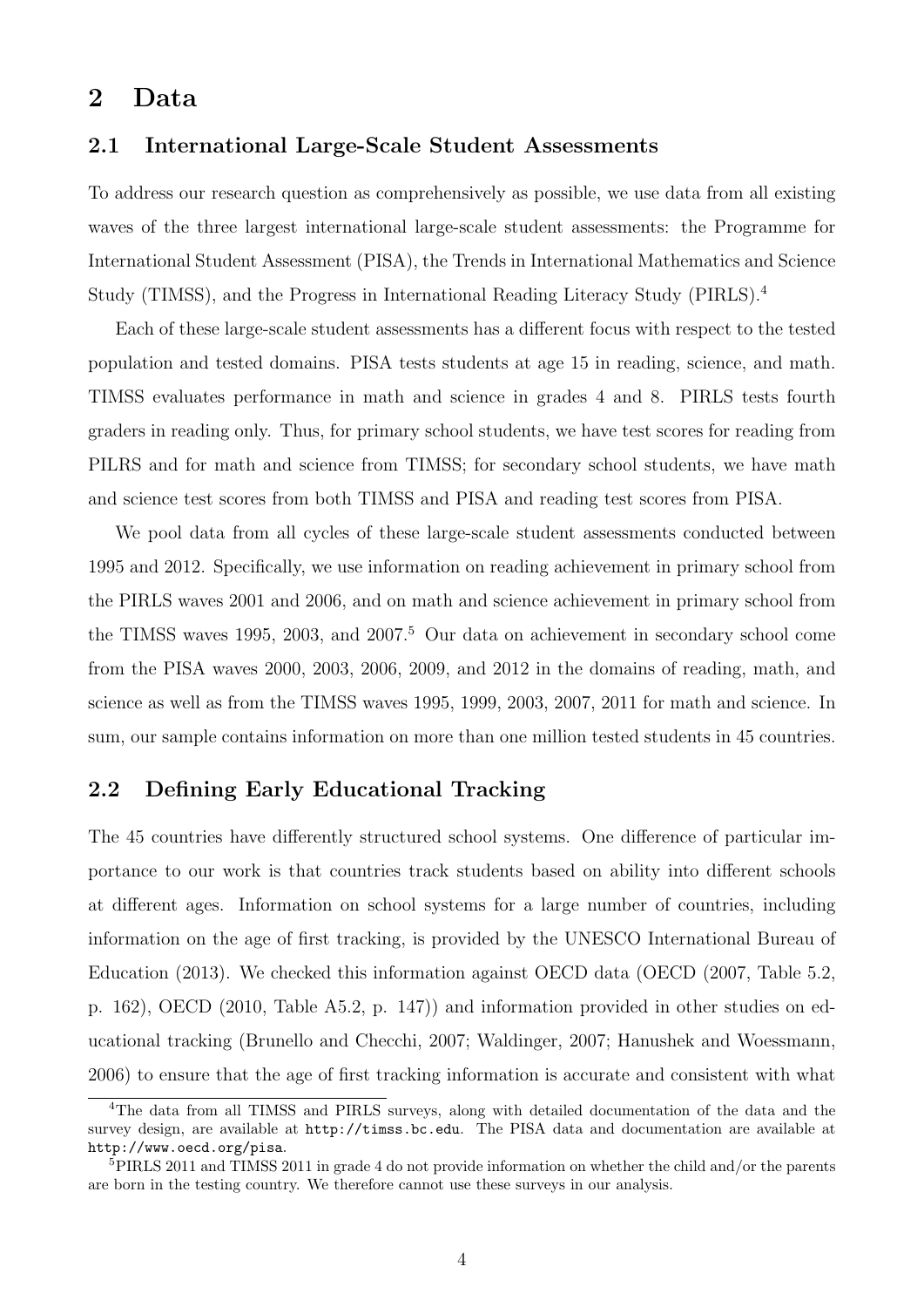is commonly used in the literature.

Table 1 reports age and grade level of first selection in the school system by country as obtained from the UNESCO International Bureau of Education (2013). The table reveals considerable variation in the age of tracking. For example, Austria and Germany track students according to ability into different tracks of secondary school at age 10, whereas in the majority of countries students stay in comprehensive schools until age 15 or 16. We follow Hanushek and Woessmann (2006) and define early tracking as the process of being tracked for the first time into different school tracks before age 15. Table 1 reports which countries are early tracking countries based on this definition. There are 15 early tracking countries and 30 late tracking countries. Although this way of defining early educational tracking is common in the literature, it is still somewhat arbitrary. Therefore, we test the robustness of our main results using alternative definitions in Section 5.

### 2.3 Analytical Sample

We restrict our focus to second-generation immigrants to ensure that both native and migrant students have spent their entire school career in the testing country. We define as secondgeneration immigrants all students born in the testing country who have at least one parent who was born abroad. A native student is born in the testing country and has parents who are also born there. We test the robustness of our main results with respect to alternative definitions of migrant status in Section 5.

All students with missing information on their parents' country of birth or students born abroad are removed from the sample. Students with missing information on test scores, age, gender, and books at home are also excluded from our analysis. To avoid having our results largely driven by countries with very few migrant students, we follow common practice and drop all countries with a migrant ratio below  $3\%$ .<sup>6</sup> We check the robustness of our main results with respect to this sample restriction in Section 5.

For our main analysis, we include only those countries for which we have information on all three domains (reading, math, and science) in at least one assessment during primary school and one assessment during secondary school. This restriction should ensure that comparisons of results across domains are not confounded by differences in the country composition of estimation samples. Table 1 lists the countries included in this baseline sample. We explore the robustness of our main results with respect to this sample restriction in Section 5.

<sup>6</sup>All countries listed in Table 1 meet this requirement.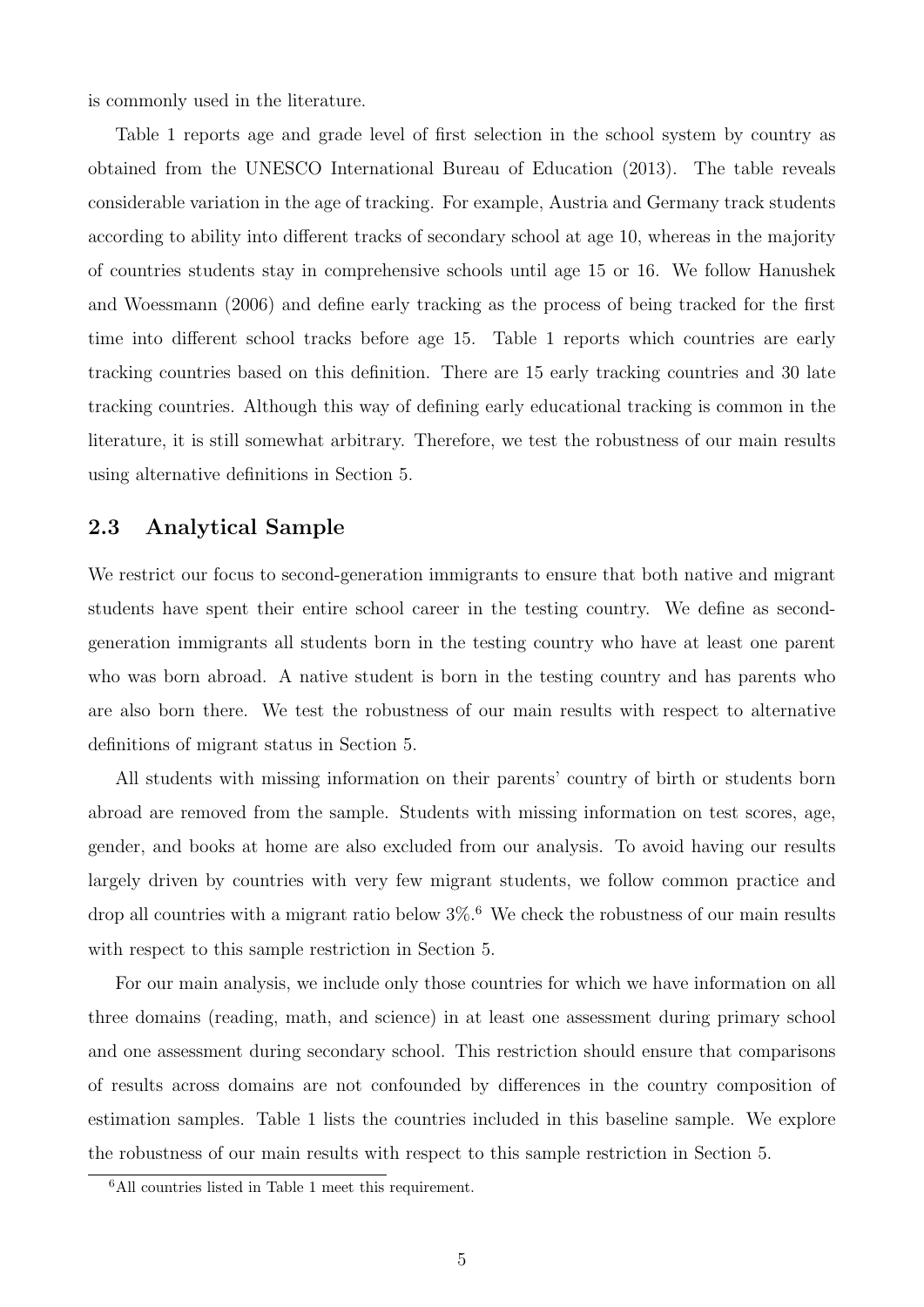To ease interpretation of regression coefficients, we standardize test scores in each domain within each survey cycle before we restrict the sample to the countries in our analysis to have an international mean of 0 and a standard deviation of 1. Thus, when using standardized test scores as regression outcomes, coefficients represent changes in standard deviations of test scores.<sup>7</sup>

Table 2 provides summary statistics separately for students tested in primary and secondary school on test scores by tracking and migrant status. Panels A and B of Table 2 report mean test scores by migrant status separately for late and early tracking countries. Test score averages in Panel A refer to secondary school; those reported in Panel B refer to primary school. In secondary school, natives generally outperform migrants independently of the tracking system with the exception of reading achievement in late tracking systems. However, migrant-native test score gaps are substantially larger in early tracking countries. For example, the unconditional test score gap in math is more than ten times larger in early tracking (-0.206) than in late tracking systems (-0.016).

However, this overall pattern is not very different from the general pattern in primary school, as can be seen in Panel B of Table 2. As no country has yet tracked students in primary school, this suggests that the observed correlation between early educational tracking and migrant-native test score gaps in secondary school may at least partly arise due to factors other than educational tracking. Nevertheless, early educational tracking may aggravate educational disadvantages that already exist during primary school.

This possibility is illustrated in Figure 1, which plots the average migrant-native achievement gaps in primary and secondary school reported in Table 2. The figure reveals noticeable differences between tracking systems in the evolution of migrant-native achievement gaps over educational stages. While differences in test scores between natives and migrants become smaller in all subjects between primary and secondary school in late tracking countries, unconditional test score gaps widen in early tracking countries. Whether these differences are in fact statistically significant and whether they can be explained by compositional differences in the student population over time and across countries is the focus of our empirical analysis in the following sections.

To investigate to what extent compositional differences in the student population matter for our analysis, we collect information on the demographic background and on the socioeconomic

<sup>7</sup>Alternative, we have standardized test scores only over the sample of countries that are included in our baseline regression. However, whether we standardize within educational stage or within each survey, the results do not change qualitatively. Results with different standardizations are not presented, but are available upon request.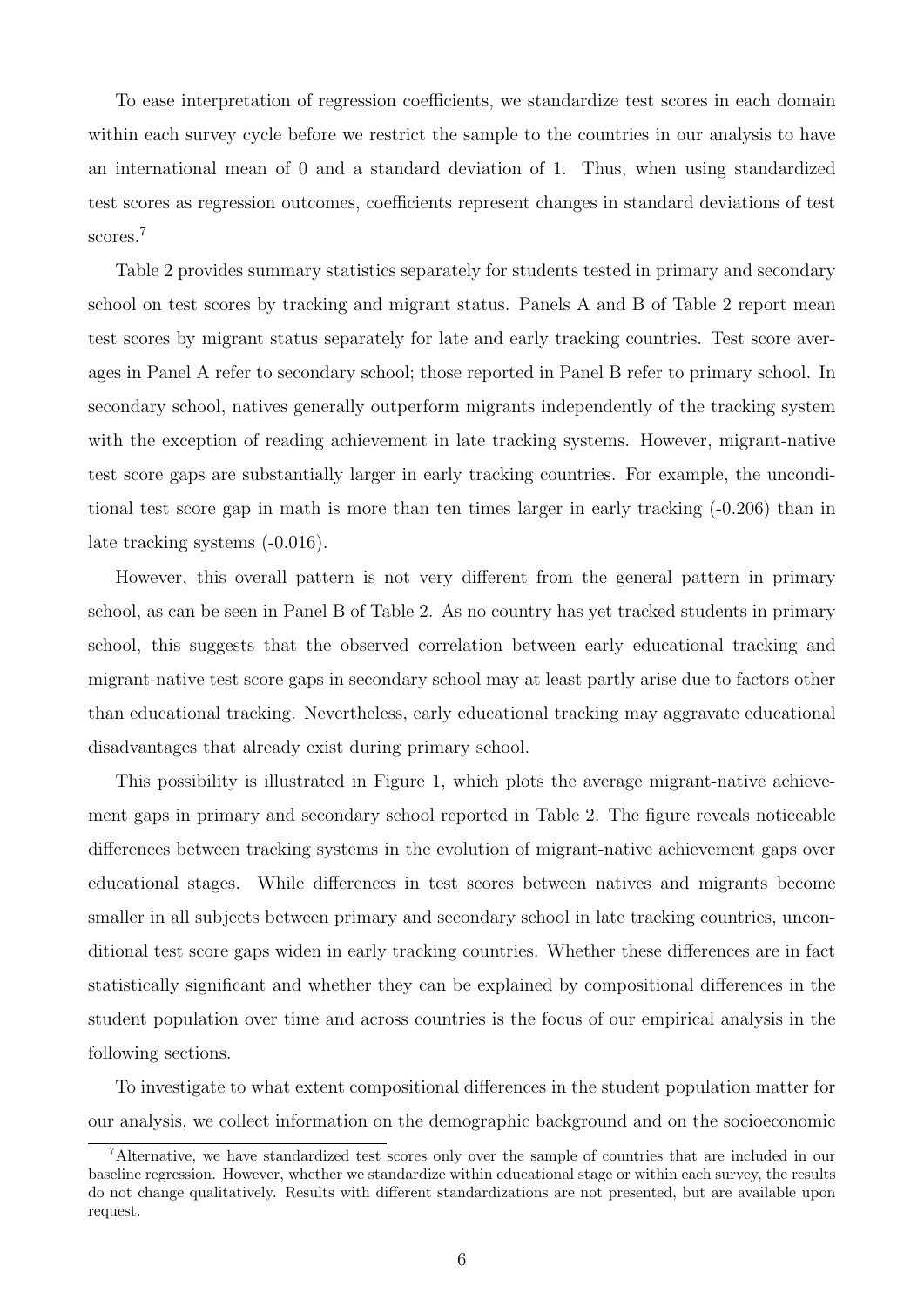background, which we proxy with the commonly used books at home variable, from the three large-scale student assessments. These background variables include age, gender, books at home (five categories), a dummy indicating whether students are tested in an OECD country, and GDP per capita of the test country. Panels A and B of Table 3 report averages of the demographic and socioeconomic background variables in primary and secondary school by tracking and migrant status and reveal some noteworthy differences. Migrants are overrepresented in OECD countries and countries with a higher GDP per capita. Students (both natives and migrants) in late tracking countries are more likely to be living in an OECD and high-income country. Finally, as expected, the information on books at home shows that migrants are on average underrepresented in the category of having more than 200 books and somewhat overrepresented in the lower categories. This relationship is stronger in the early tracking countries than in the late tracking countries.

## 3 Empirical Strategy

All else equal, does early educational tracking increase migrant-native achievement gaps? We begin answering this question by estimating conventional cross-sectional models using micro data and control for country fixed effects. We then investigate how results change in a differences-in-differences framework.

### 3.1 Cross-Sectional Model

To benchmark our differences-in-differences estimates, we first estimate commonly estimated cross-sectional regression models (e.g., Cobb-Clark et al., 2012). We estimate these models based on pooled data for the three domains of math, science, and reading using the following equation:

$$
Y_{ic} = \alpha_0 + \alpha_1 ET_c \times MIG_i + \alpha_2 MIG_i + \mathbf{X'}\gamma + \mu_c + \epsilon_{ic},\tag{1}
$$

where  $Y_{ic}$  is the standardized tests score of individual i in country c,  $ET_c$  is a binary variable taking the value 1 if country c is an early tracking country and 0 otherwise,  $MIG_i$  is a binary variable taking the value 1 if student i is a second-generation immigrant and 0 otherwise,  $X$  is a vector of student and country background variables,  $\mu_c$  is a survey times country fixed effect, and  $\epsilon_c$  is an idiosyncratic error.<sup>8</sup>

<sup>&</sup>lt;sup>8</sup>Note that due to the inclusion of country fixed effects, the parameter on an indicator variable for early tracking countries is not identified, which is why  $ET_c$  only enters Equation (1) interacted with  $MIG_i$ . Estimating versions of Equation (1) that include the single  $ET_c$  dummy, but exclude country fixed effects, leads to similar results.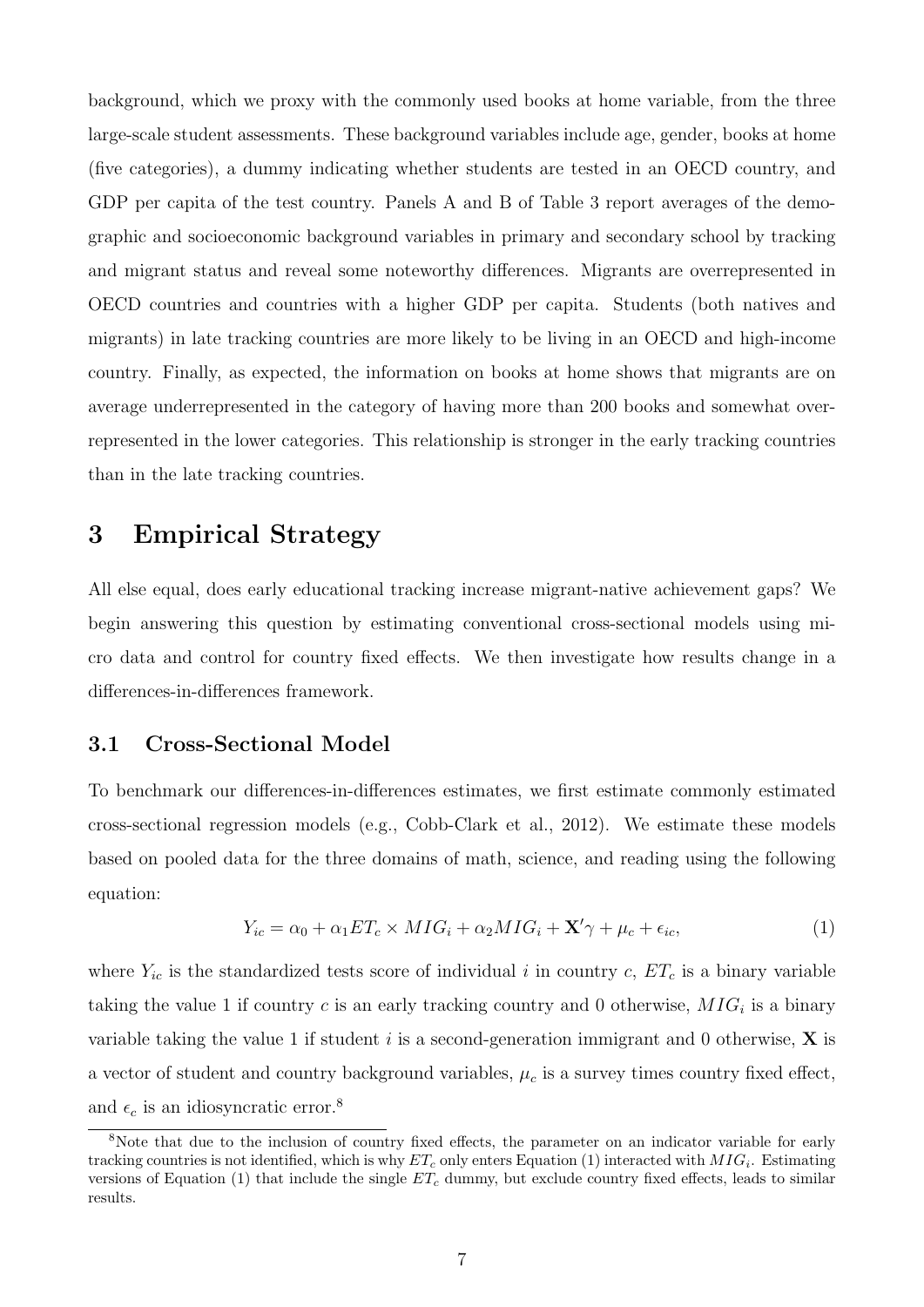The key parameter of interest is  $\alpha_1$ . This parameter captures any additional effect of being a migrant in an early tracking country over and above the isolated effect of migration background on test scores in a late tracking country, which is captured by  $\alpha_2$ . Estimating Equation (1) by OLS produces unbiased estimates for  $\alpha_1$  only if the observable covariates included in the model are the sole reason  $ET_c \times MIG_i$  and  $\epsilon_{ic}$  might be correlated.

However, it seems likely that this selection-on-observables assumption is violated in this case. For example, migrant students in early as opposed to late tracking countries might be very different with respect to unobserved characteristics that affect the level of achievement at any educational stage. One example could be the Guestworker program in Germany that has attracted a lot of Turkish workers during the 1960s and 1970s (Danzer and Yaman, 2013). Later, the workers' families were allowed to move to Germany as well. As a result, Germany is now one of the main destinations for Turkish migrants (Grogger and Hanson, 2011). Cross-sectional regressions cannot account for this historical event and would show an accidental correlation between early tracking and low educational migrant performance. Another concern is that other educational features affecting migrant-native achievement differences might systematically differ between early and late tracking countries. For example, the quality of the teaching force differs widely between countries (Hanushek et al., 2014), which is not captured in a cross-sectional design.

### 3.2 Differences-in-Differences Model

Longitudinal data on the evolution of test scores after tracking for the same cohort of students in a large set of countries would allow us to eliminate any confounding impact of unobserved time-invariant characteristics on the size of migrant-native test score gaps in a straightforward differences-in-differences framework. Unfortunately, such data are not available. However, as first noted by Hanushek and Woessmann (2006), information on student achievement and background from large-scale international student assessments, such as PISA, PIRLS, and TIMSS, that test and survey cross-sections of students in different countries at different educational stages permits a differences-in-differences estimation strategy.

Our identification strategy makes use of the fact that no country tracks students in primary school. Thus, we can obtain information on migrant-native achievement differences prior to tracking from the student assessments in grade 4 provided by PIRLS (reading) and TIMSS (math/science). Information on migrant-native achievement differences in secondary school, after tracking, is provided by PISA (reading/math/science), which tests students at age 15, and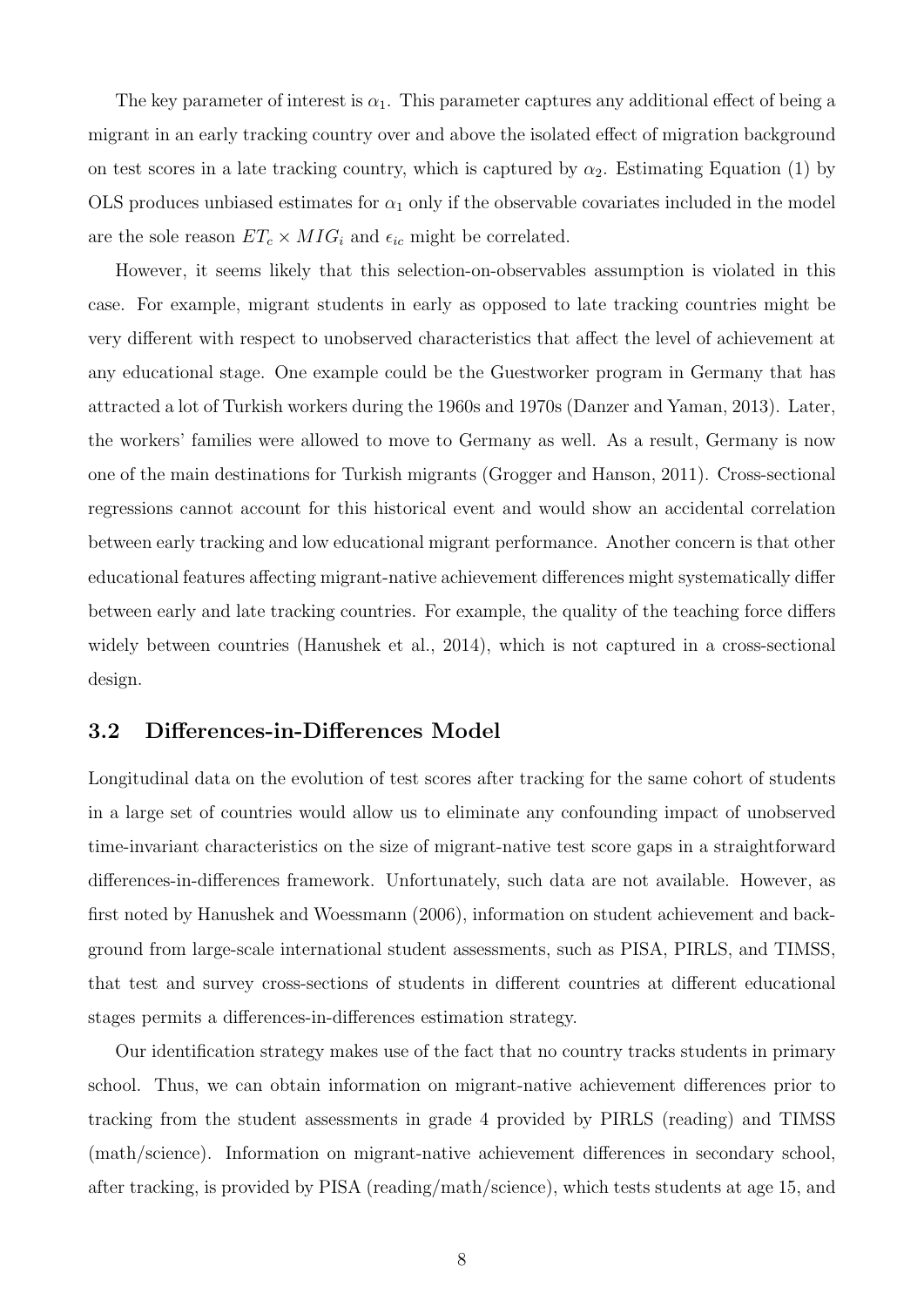the TIMSS (math/science) assessments in grade 8. The corresponding differences-in-differences model based on pooled data on students observed at two educational stages  $(e)$ , where e might be primary or secondary school, is given by:

$$
Y_{ice} = \beta_0 + \beta_1 ET_c \times SEC_e \times MIG_i +
$$
  
\n
$$
\beta_2 ET_c \times MIG_i + \beta_3 ET_c \times SEC_e + \beta_4 MIG_i \times SEC_e +
$$
  
\n
$$
\beta_5 MIG_i + \beta_6 SEC_e + \mathbf{X}' \delta + \nu_c + \eta_{ice},
$$
\n(2)

which, in addition to the variables included in Equation (1), includes the dummy variable  $SEC<sub>e</sub>$ that identifies observations in secondary school together with its interactions with  $ET_c \times MIG_i$ ,  $ET_c$ , and  $MIG_i$ .

The key parameter of interest in Equation (2) is the parameter on the triple interaction term  $\beta_1$ . This parameter measures the effect of early educational tracking on the migrantnative achievement gap. The advantage of estimating Equation (2) is that the inclusion of the interaction  $ET_c \times MIG_i$  captures any confounding impact of unobserved educational-stageinvariant characteristics on the level of the migrant-native test score gap, which is represented by the parameter  $\beta_2$ .

The effect  $\beta_1$  is identified under the assumption that any unobserved differences between students in early and late tracking countries does not differentially affect the evolution of the migrant-native test score gap between primary and secondary school. This is the well-known "parallel trends" assumption of differences-in-differences models. We argue that this identifying assumption is more credible than the selection-on-observables assumption required to causally interpret estimates based on Equation (1). The parallel trends assumption would be violated if the migrant-native achievement gap in primary school is affected by early tracking. One example could be that native parents in early tracking countries anticipate the tracking event and therefore push their children at the end of primary school to perform well. We discuss this issue more in Section 5.4.

To estimate Equation (2), we have to match to each assessment in primary school (PIRLS for reading, and TIMSS for math and science) one assessment in secondary school (PISA for reading, math, and science and TIMSS for math and science). Because there are multiple waves of PISA, TIMSS, and PIRLS, we can construct multiple matches of survey waves (Hanushek and Woessmann, 2006). Figure 2 visualizes how we match the different survey waves. Altogether, we construct 18 different matches, containing exactly one cohort of students tested in primary and one tested in secondary school.<sup>9</sup> For the final dataset, we append the student-level data for

<sup>9</sup>Appendix Table A-1 provides country information on the inclusion of the country in a specific survey match.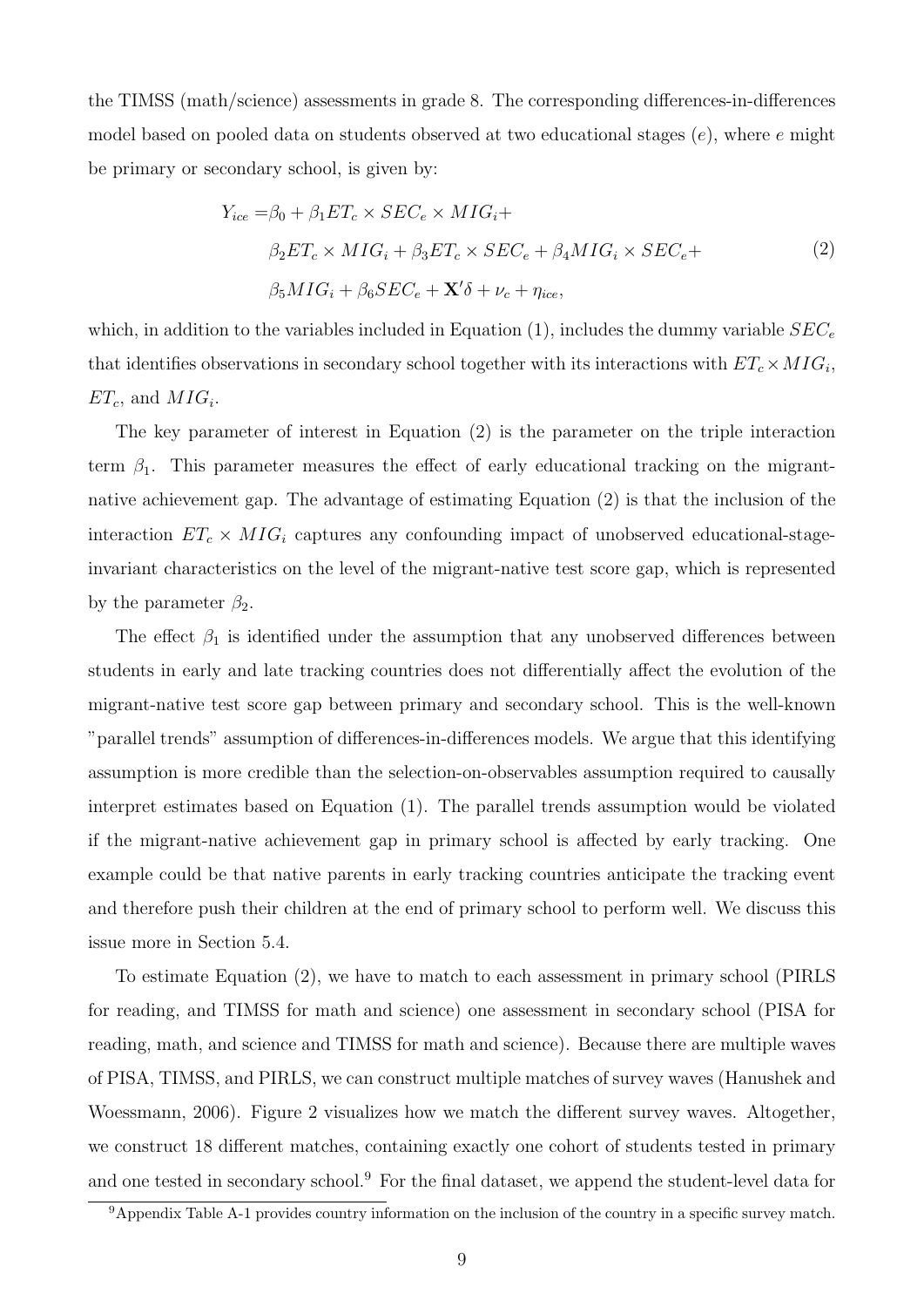each survey match. Appending all survey matches lead to the problem that some countries are overrepresented. Therefore, the original sampling weights are adjusted such that each country carries a weight of 1. The survey matches can be grouped into 3 types: PISA-PIRLS, PISA-TIMSS, and TIMSS-TIMSS comparisons. In the baseline analysis, we merge PISA-TIMSS and TIMSS-TIMSS comparisons for math and science.<sup>10</sup>

### 4 Results

### 4.1 Results from the Cross-Sectional Model

We begin the presentation of our results by showing OLS estimates of Equation (1). Table 4 sets out regression results for math, science, and reading achievement in secondary school when educational tracking has already occurred in some countries, but not in others. Our baseline sample includes 25 countries, nine of which track students before age 15. Results of estimating Equation (1) are presented both with and without other control variables. However, all regression models include country-by-survey-cycle fixed effects. To allow for within-country correlation of error terms, we cluster standard errors at the country level. We estimate weighted regressions using original sampling weights, which we adjusted such that each country carries a weight of 1.

Estimations without further controls show that in all three domains, early educational tracking is related to lower achievement by migrant relative to native students. In late tracking countries, average achievement of migrant and native students is about the same. The regression coefficients on the migrant dummy, the estimates of  $\alpha_2$  in Equation (1), are small and statistically insignificant. In early tracking countries, however, migrants score on average about 20% of a standard deviation lower than native students. Estimates of  $\alpha_1$  in Equation (1) are statistically significant at the 10% level in reading and math and insignificant in science. Overall, these findings are in line with the descriptive evidence presented above.

To investigate to what extent these differences can be explained by compositional differences in student populations, we control for demographic and socioeconomic background variables. Results are reported in Columns 2, 4, and 6 of Table 4. The coefficients on the additional covariates have the expected signs and are comparable with other evidence on the determinants of student achievement. Number of books at home is the strongest predictor of student

As the table shows, the composition of countries changes from survey match to survey match because not every survey is carried out in the same countries. Section 5.3 provides robustness checks by changing the composition of the survey matches.

<sup>&</sup>lt;sup>10</sup>Appendix Table A-2 provide differences-in-differences results for each comparison separately.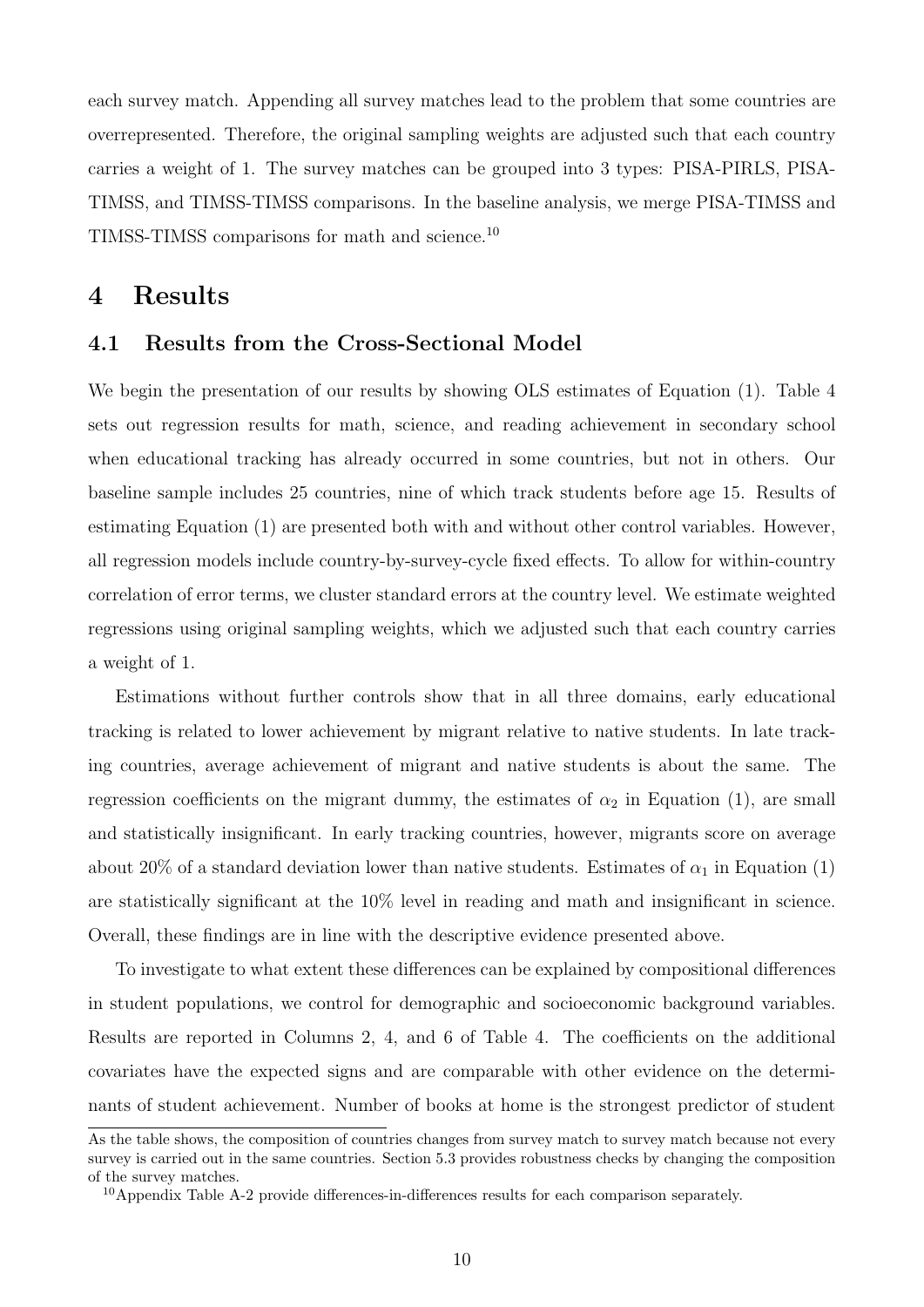achievement. For example, the difference in test scores of students with more than 200 books at home compared to the reference group of students amount to almost an entire standard deviation. Boys perform significantly worse than girls in reading, but perform slightly better in math and science. Age is positively related with achievement in reading.

To account for selective migration into more economically developed destination countries, we also include two country characteristics–GDP per capita and OECD membership–interacted with migrant status as covariates.<sup>11</sup> The interaction with OECD membership is highly significant and negative, indicating that migrants in non-OECD countries–relative to their native peers–score substantially better than migrants in OECD countries.

Turning to our main parameters of interest, we observe in all three domains that estimates of  $\alpha_1$  in Equation (1), the coefficients on the interaction between early tracking and migrant status, become smaller in absolute terms, suggesting that migrant-native achievement gaps are in fact partly attributable to demographic and socioeconomic background variables. Compared to the unconditional regression results, estimated effects of early educational tracking shrink in absolute terms to 13% of a standard deviation in reading, 11% of a standard deviation in math, and  $10\%$  of a standard deviation (insignificant) in science.<sup>12</sup> Interestingly, unconditional results for the estimates of  $\alpha_2$  in Equation (1) indicate that the average migrant-native achievement gap is mainly driven by early tracking countries. In late tracking countries, migrants even slightly outperform natives (on average) in reading (but not significantly so). Conditional on all covariates, migrants in non-OECD countries with mean GDP per capita and late tracking school systems significantly outperform their native peers in all subjects (see estimates of  $\alpha_2$  in Equation (1)). The coefficients on the OECD  $\times$  migrant interactions reveal that the migrantnative achievement gap is mainly an issue in OECD countries. There, we observe that migrants perform significantly worse than natives.

As argued above, the estimates of  $\alpha_1$  and  $\alpha_2$  presented in Table 4 may not have a causal interpretation if unobserved differences between early and late tracking countries systematically affect the relative performance of migrants with respect to their native peers. In this case, the differences in secondary school performance between the two groups of countries may arise even if the age of educational tracking by ability were the same in all countries. While we cannot observe this counterfactual scenario, the availability of test score data on primary

 $11$ Note that GDP per capita is de-meaned to provide the interpretation in terms of deviations from a country with mean international income.

 $12$ Appendix Table A-2 reproduces the estimates found in Table 4, but estimates specifications for math and science separately for PISA and TIMSS data. Results are qualitatively comparable to the results presented in Table 4.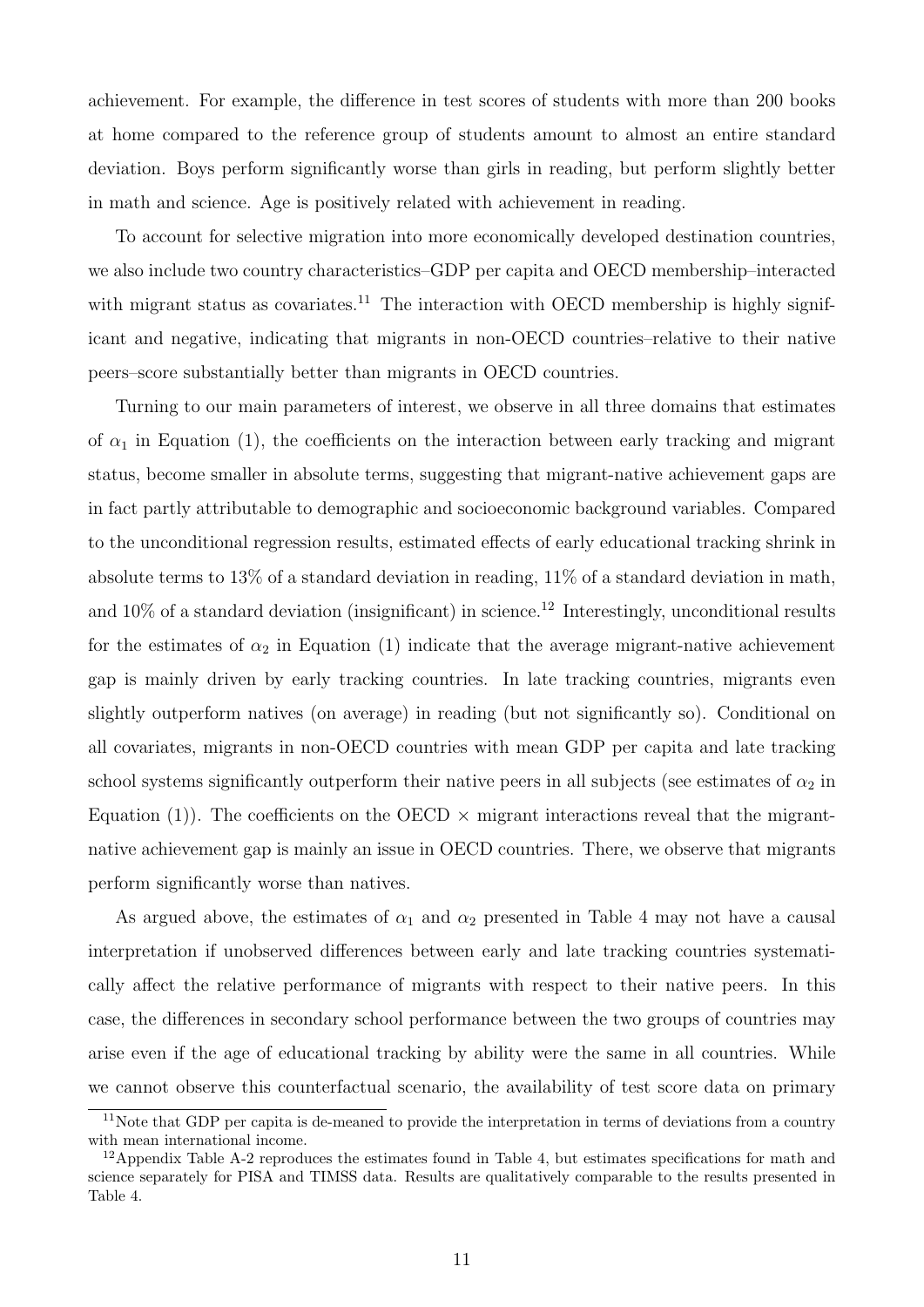school performance allows a reasonable robustness analysis. Whether a country tracks students early should have no effect on migrant-native achievement gaps before tracking has actually occurred.<sup>13</sup> Thus, we expect to find no significant estimate of  $\alpha_1$  when estimating Equation (1) based on primary school data.

Table 5, however, confirms that there is already a migrant–native achievement gap in early tracking countries in primary school. Coefficients on the interaction terms between early educational tracking and migrant status are negative and statistically significantly different from 0 in all three domains. This suggests that differences between early and late tracking countries in the performance of migrants relative to their native peers already exist in primary school. Unconditionally, estimates of  $\alpha_1$  in primary school are around 14% to 15% of a standard deviation in all three domains–about 5 percentage points lower than in secondary school. With further controls, estimates are 8% of a standard deviation in reading and 9% of a standard deviation in math and science. Overall, these estimates are just slightly lower in absolute terms than the estimates in secondary school, with a somewhat larger difference in reading. This clearly suggests that the estimates of the impact of early educational tracking on secondary school performance of migrants relative to their native peers presented in Table 4 are biased upward in absolute terms. However, there may be small effects of early educational tracking on migrant-native achievement gaps that result in an increase in achievement gaps over educational stages. Comparing coefficient estimates in Tables 4 and 5 suggest that this may particularly be the case for reading achievement.

### 4.2 Results from the Differences-in-Differences Model

The previous subsection showed that migrant-native achievement gaps are present in primary and secondary school. In this section, we combine both results to investigate whether early tracking has an effect on the change in migrant-native achievement gaps over educational stages by estimating the differences-in-differences model in Equation (2). Table 6 presents the results from estimating the differences-in-differences model once with and without further controls. All regressions include country-by-survey-cycle fixed effects. As before, we estimate regression models separately for each domain.

Estimates of the impact of educational-stage-invariant factors on migrant-native test score gaps (the parameter  $\beta_2$  in Equation (2)) are set out in the second row of Table 6. The coefficient estimates on the early tracking times migrant interaction basically capture any differences in

<sup>&</sup>lt;sup>13</sup>We discuss this hypothesis, which is related to the parallel trends assumption and important for the causal interpretation of our results, further in Section 5.4.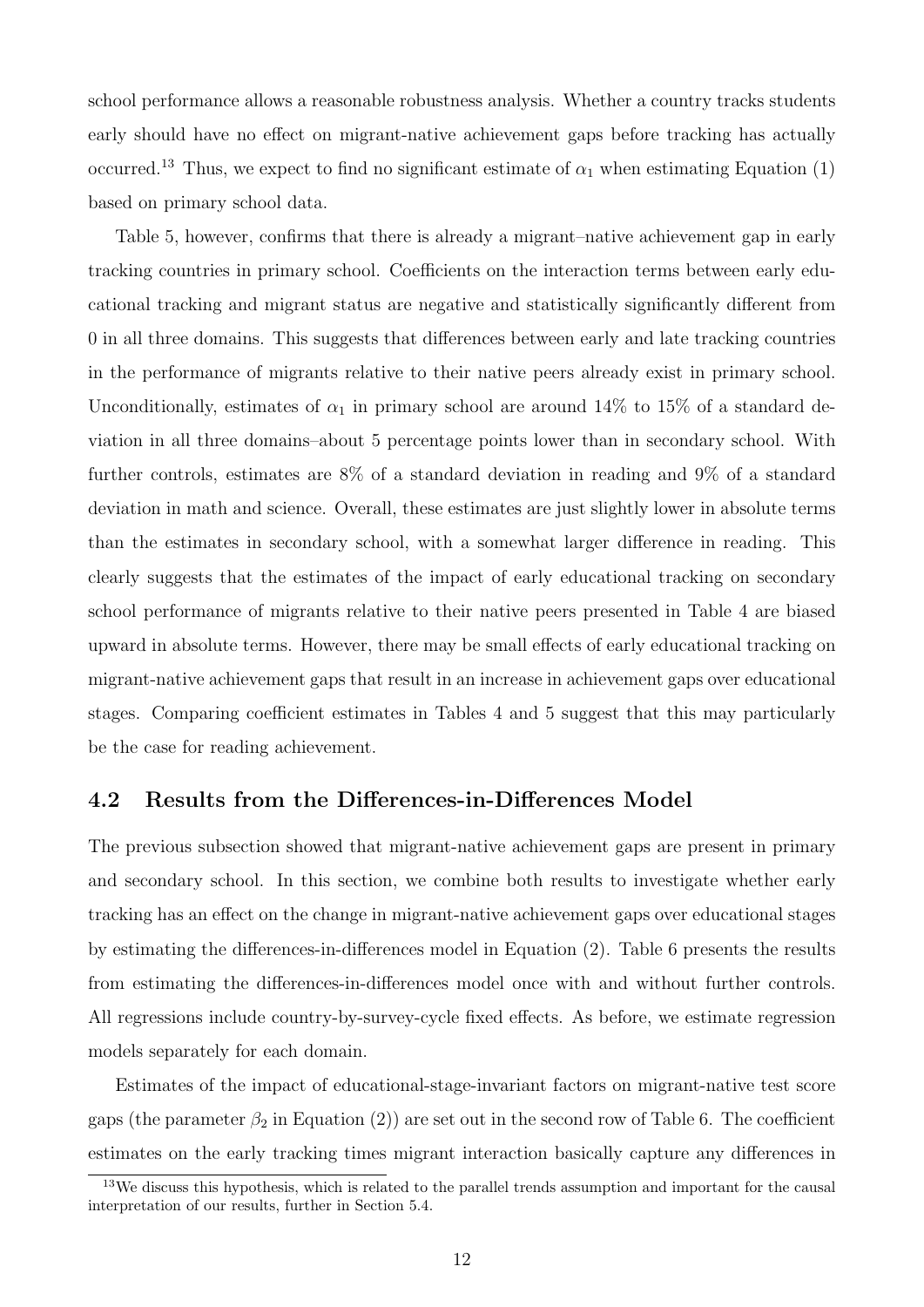migrant-native test score gaps between early and late tracking countries that already exist in primary school. Consequently, the estimated coefficients in the second row are very similar to the estimates of  $\alpha_1$  in Table 5.

Our key parameter of interest,  $\beta_1$ , in the differences-in-differences model is given by the estimates in the first row of Table 6. Only Column 1 shows a significant coefficient, suggesting that early educational tracking increases migrant-native test score gaps in reading by 7% of a standard deviation. However, when we additionally control for observable demographic and socioeconomic background characteristics, the coefficient estimate is one-third lower in absolute terms and statistically insignificant. For math and science, none of the coefficients on the triple interaction is significant. Moreover, point estimates in the specifications with further controls are small at -0.04 in math and -0.02 in science. Due to the clustering of standard errors at the country level, the precision of our estimates is somewhat low. Standard errors on the triple interaction coefficients in the estimations with further controls range from 0.03 to 0.06. We therefore cannot rule out the possibility that early educational tracking might have some small effects.

Overall, based on the findings, not much of a case can be made for a substantial negative impact of early educational tracking on overall migrant-native test score gaps. At most, our findings indicate that early educational tracking may have some detrimental impact on immigrants' relative achievement in reading. Although effect sizes below 0.1 cannot be rejected, our differences-in-differences estimates give rise to concern that estimates based on cross-sectional models, such as the one presented in Table 4, should not be interpreted causally.

However, the relatively low statistical precision of these estimates demands a closer inspection of the data before drawing firm policy conclusions. In particular, the small negative point estimates may be a result of true zero effects for some groups of migrant students and substantial negative effects for others. We explore the possibility of substantial effect heterogeneities in Section 6, after conducting several robustness checks with respect to the choice of our preferred empirical specification in the next section.

## 5 Robustness Checks

In this paper we argue that, at a minimum, our differences-in-differences approach identifies the effect of early educational tracking under more credible assumptions than those used in making cross-sectional estimates. However, unobserved factors affecting the evolution over educational stages of migrant-native test score gaps that are correlated with age at tracking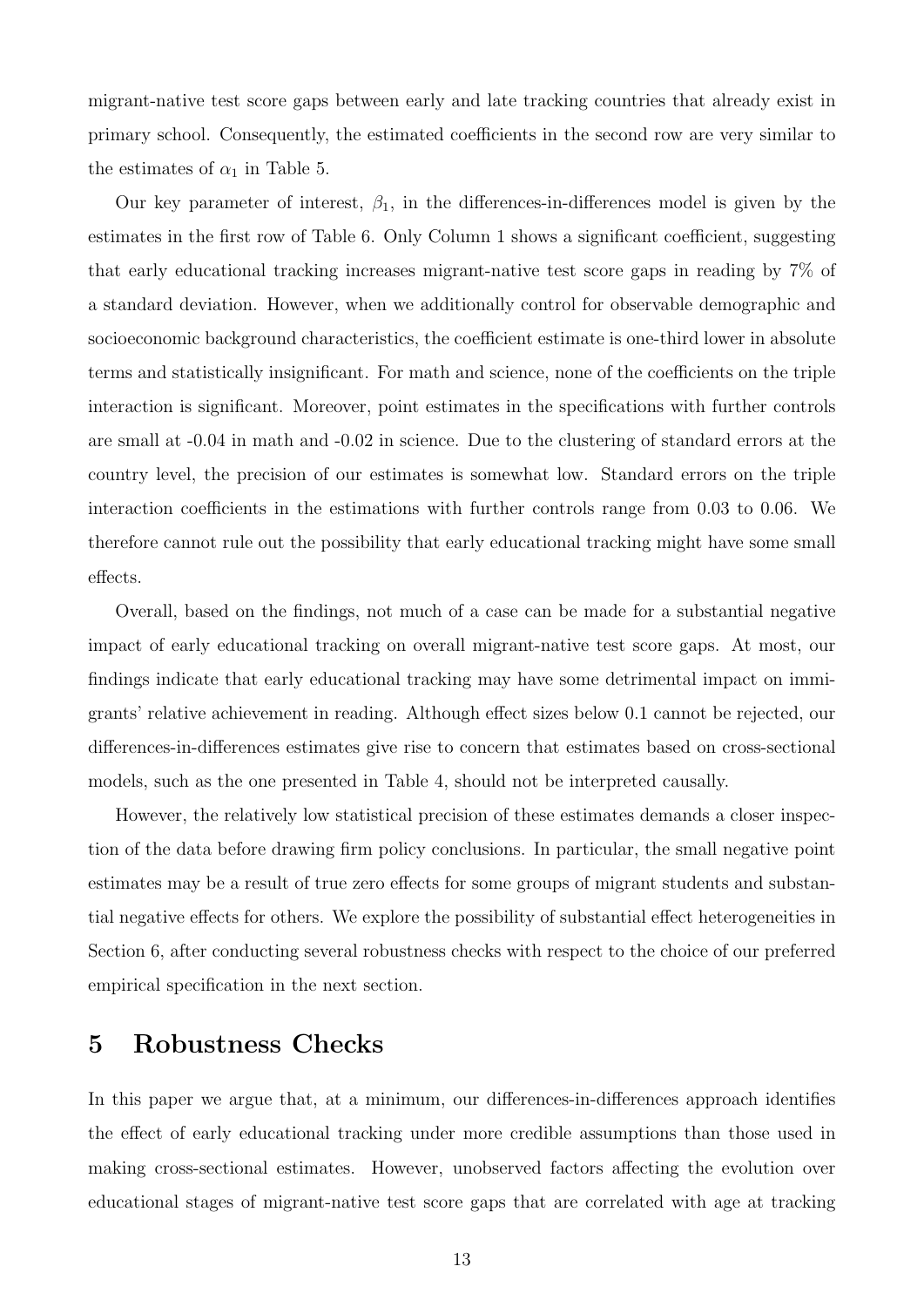may bias our main results. In this section, we conduct a wide range of sensitivity checks to assess the robustness of our main results.

#### 5.1 Different Country Samples

Table 7 presents a set of robustness checks and is organized similarly to Table 6. Each cell shows estimates of our differences-in-differences model in Equation (2). Outcomes are reading scores in Columns 1 and 2, math scores in Columns 3 and 4, and science scores in Columns 5 and 6. For each outcome, we estimate Equation (2) once with and without other controls. However, Table 7 only reports estimates of our key parameter of interest,  $\beta_1$ . Each row represents a different robustness check, the type of which is specified in the first column.

We begin by estimating Equation (2) based on an extended set of countries. In this analysis, we include all 45 countries listed in Table 1. Results are reported in the first row of Table 7. The overall pattern of results is virtually the same. We obtain similar results again when restricting our sample to a set of countries for which we have data for all potential survey matches, that is, matches for reading in PIRLS–PISA, math in PISA–TIMSS and TIMSS–TIMSS, and science in PISA–TIMSS and TIMSS–TIMSS (see also Table 1). This restriction reduces the sample to 20 countries, six of which are early tracking countries. The results from this variation can be found in the second row of Table 7.

A country's level of economic development may matter for our analysis because of selective migration into more or less developed countries. Following Cobb-Clark et al. (2012), we limit our sample to OECD countries (see Row 3 of Table 7). The estimates are slightly larger in absolute terms in all domains, but only the estimates for reading remain significant once further controls are included. In Row 4, we restrict the sample to include only main destination countries as defined in Grogger and Hanson  $(2011).<sup>14</sup>$  This restriction results in even larger effect sizes in absolute terms, which are now significant in reading and math, and almost significant in science. The results indicate that especially the three countries Austria, Germany, and the Netherlands drive the small effects in the baseline regressions, including all countries.

The estimates change in a similar but more pronounced way when we exclude countries with a migrant ratio below  $10\%$  (instead of  $3\%$  as in the baseline sample). However, as shown in Row 5 of Table 7, estimates in math and science remain insignificant once further controls

<sup>&</sup>lt;sup>14</sup>These countries include the early tracking countries Austria, Germany, and the Netherlands, and the late tracking countries Canada, Denmark, New Zealand, Norway, Sweden, the UK, and the United States, which accounted – together with Australia, Finland, France, Ireland, Spain, which are excluded due to data availability – for 87.6% of all immigrants hosted by OECD countries in 2000 (Grogger and Hanson, 2011).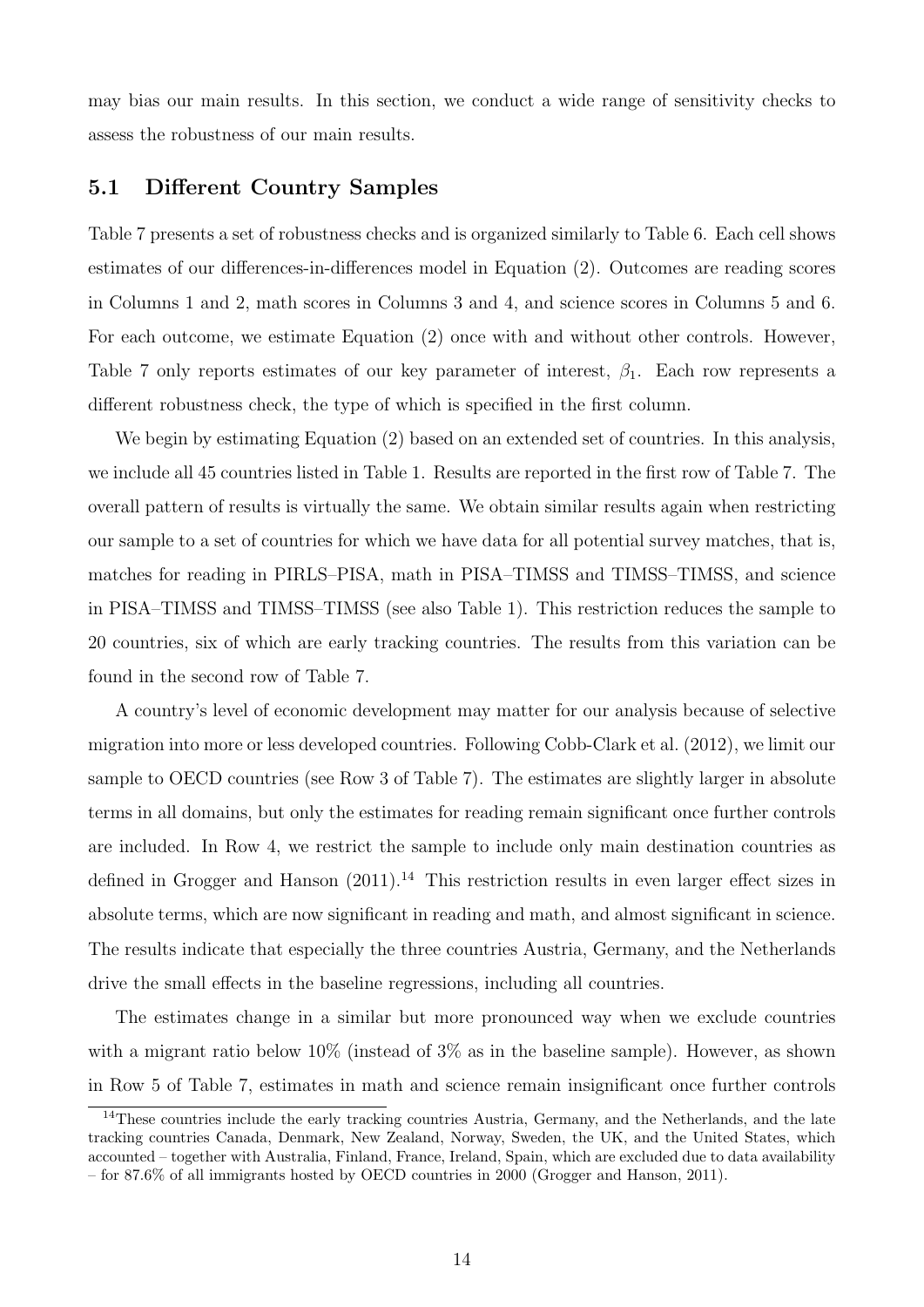are included.<sup>15</sup>

Restricting our sample to subsets of countries (Rows 2 to 5 of Table 7) revealed that the selection of countries has some impact on our estimates. While some degree of country heterogeneity can be expected, a key concern is that our overall finding is entirely driven by the evolution of the relative achievement of migrants in a specific country. To investigate this possibility, we re-estimate our preferred specification several times and exclude each time a different country. Table 8 presents the results from this piecewise deletion exercise. The results are very similar and show that our main result is not driven by a specific country.

### 5.2 Different Tracking Definitions

As discussed in Section 2, we followed Hanushek and Woessmann (2006) in defining early tracking systems as education systems that track students for the first time into different school tracks before age 15. Rows 6 to 10 of Table 7 show the robustness of our main results to alternative definitions of early educational tracking.

We first employ a more restrictive definition of early tracking (see Row 6 of Table 7) and include as early tracking countries only those that track their students before age 12 and before grade 6 (see also Table 1). In Row 7, we check whether results are driven by the very early tracking countries and exclude countries that track students before grade 6. Using a dummy for categorizing countries according to their tracking status could lead to false classifications. In Row 8, we avoid this issue and use the actual tracking age (as reported in Table 1) instead of the early tracking dummy variable. The findings of Waldinger (2007) indicate that results may partly depend on whether age or grade of first selection is used to define early tracking systems. Thus, in Row 9, we define as early tracking countries those that track students before grade 8. Finally, in Row 10, we use the actual tracking grade (as reported in Table 1) instead of the early tracking dummy variable.

The results of these robustness checks indicate that our finding of no substantial impact of early educational tracking on migrant-native test score gaps is in no way driven by how "early tracking country" is defined.

<sup>&</sup>lt;sup>15</sup>This restriction excludes the early tracking countries Czech Republic, Hungary, Italy, and Slovak Republic, and the late tracking countries Greece, Iceland, Lithuania, and Taipei. We also exclude Norway, Russia, and the United Kingdom in some survey matches. Thus, we have almost the same set of early tracking countries as in the main destination countries sample before, that is, Austria, Germany, the Netherlands, plus Singapore and Belgium.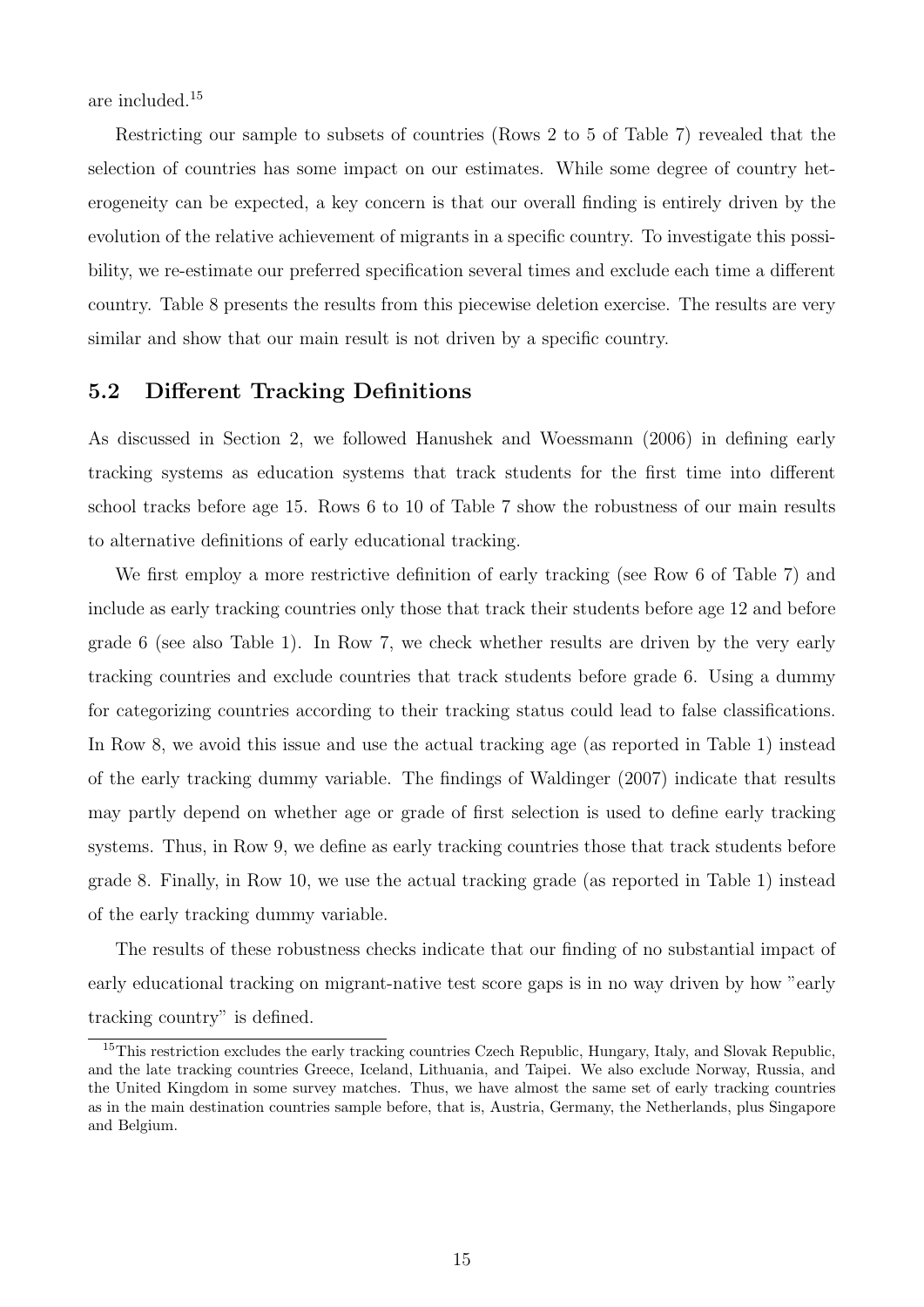### 5.3 Different Survey Matches Definitions

Our identification strategy may be influenced by potentially confounding cohort and calendar time effects as we basically compare different cohorts tested in different years. The existence of general cohort or calendar time effects is of no concern, but cohort or calendar time effects that differentially affect the relative performance of migrant students in early and late tracking countries might bias our main estimates.

To address this concern, we limit our attention to combinations of surveys (or test pairs) that either keep the cohort or the calendar year constant (see Figure 2). For example, one of these test pairs pools information on all fourth and eighth graders tested in TIMSS in 2007. In this specific test pair, calendar time effects should play no role as all students are tested at the same time, whereas cohort effects remain a worry. In another test pair, we pool information on all fourth graders tested in TIMSS 2003 and all eighth graders in 2007. In this case, cohort effects might be less of a concern as both samples should be drawn from the same cohort of students. In Row 11 of Table 7, we use only data from combinations of surveys that sample from the same cohort; in Row 12 we use only data from combinations of surveys that are conducted in the same calendar year. Once again the results are very similar to our baseline results.

In sum, the robustness checks generally support the validity of our main findings. In particular, none of the robustness checks that alter the definition of early tracking or that try to control for cohort or calendar time effects show significant negative effects. Only the restriction to main destination countries reveals significant effects in reading and math. However, this is more likely to reflect some true effect heterogeneity rather than being an indication for a bias in our results.

#### 5.4 Anticipation Effects

Finally, a potential threat to our identification strategy would be if the migrant-native test score gap in primary school is affected by educational tracking itself. This could be the case, for example, when native parents put more effort than migrant parents in supporting their children in anticipation of the upcoming educational tracking. The possibility of such anticipation effects is a common and known threat to all studies with this identification strategy (e.g., Hanushek and Woessmann, 2006; Waldinger, 2007).

While we have no direct way of testing for anticipation effects, a widening of the migrantnative test score gap during primary school as students get closer to the tracking decision may be some indication for the relevance of anticipation effects. The fact that TIMSS has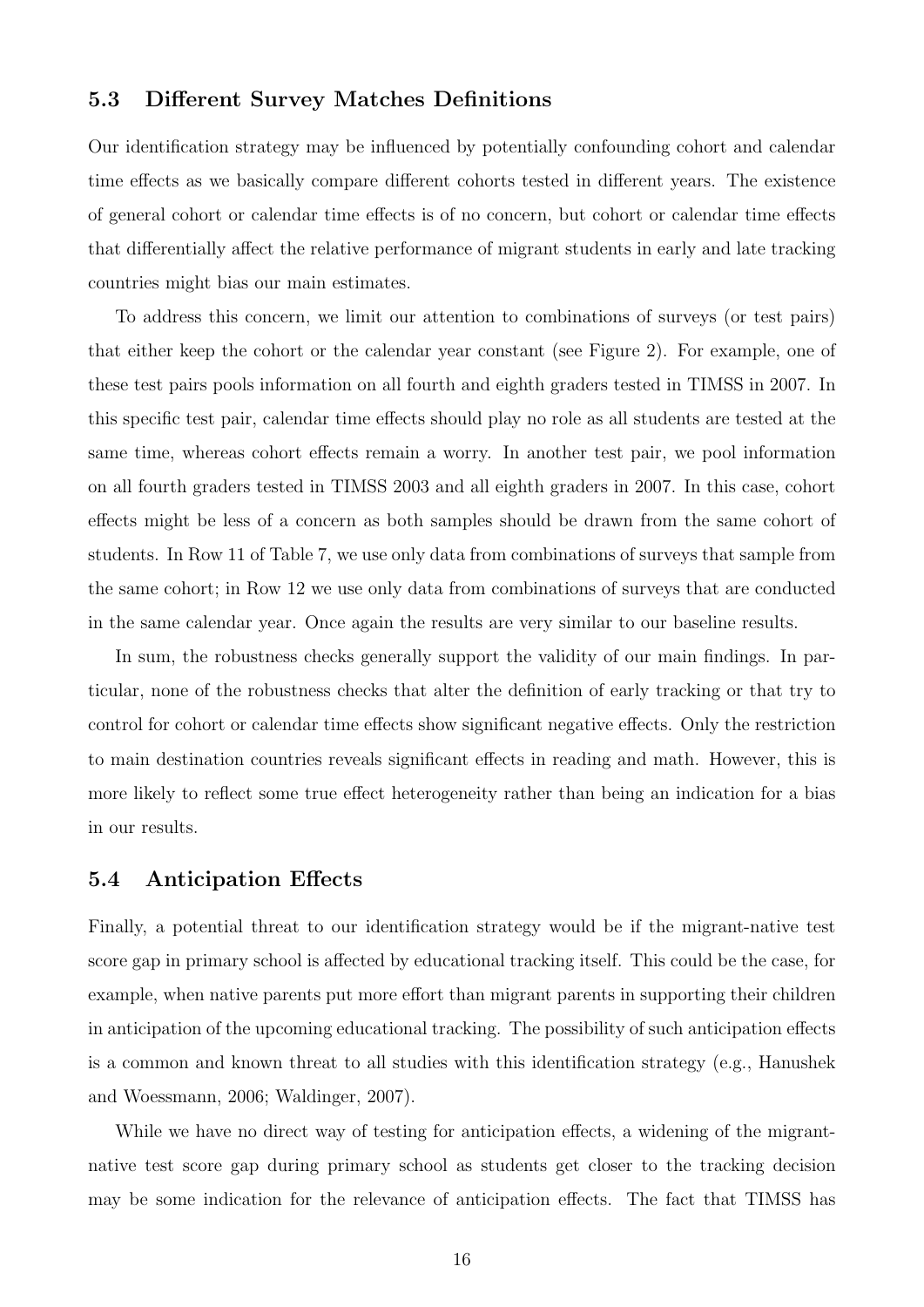administered the test in primary school in 1995 within the same country to children in two different grades in the early tracking countries Singapore, Austria, Czech Republic, and the Netherlands allows us to document the evolution of migrant-native achievement gaps in these countries primary school grades. We do so by estimating Equation (1) separately for different grades in primary school.

We find that migrant-native achievement gaps increase only very little between the earlier and the later grade in the four countries (Appendix Table  $A-3$ ).<sup>16</sup> Thus, this admittedly crude test reveals no indication for anticipation effects.<sup>17</sup> The finding is further supported by evidence presented in Waldinger (2007), who also concludes that anticipation effects are probably not very important.

## 6 Effect Heterogeneity

Overall, we find no strong evidence for a significant universal effect of early educational tracking on the relative achievement of migrant students, but results are also not very clear-cut and small effect sizes cannot be excluded. This may conceal a substantial detrimental effect of early tracking for specific groups of migrant students, while other migrant students indeed do not suffer from an earlier tracking age. Thus, it is less clear why early tracking should have any detrimental effect on relative achievement on children of migrants who are highly integrated into the host country's society. However, migrant students from less integrated families may have difficulties to signal their educational potential at an early stage of compulsory schooling and thus suffer more from a system that aims to match students to different educational pathways at an early age.

Proficiency in the national language is an obvious requirement for full participation in a country's society and consequently a good proxy for the degree of integration of migrants. Language proficiency itself is also essential to childrens educational success. Previous studies already showed that second-generation migrants perform substantially better when they are more proficient in the national language (e.g., Dustmann et al., 2012; Schneeweis, 2011). Moreover, Akresh and Akresh (2010) provide experimental evidence that foreign-born students have better test results when taking a test in their native language instead of the language of the host country.

<sup>&</sup>lt;sup>16</sup>For Singapore, Austria, and Czech Republic *earlier grade* refers to grade 3 and *later grade* refers to grade 4. For the Netherlands, earlier grade refers to grade 5 and later grade refers to grade 6.

<sup>&</sup>lt;sup>17</sup>Naturally, anticipation effects may still be relevant even in the absence of changes in migrant-native achievement gaps in later grades if native parents support the learning efforts of their children more than migrant parents in anticipation of the tracking decision already in first grade (or kindergarten).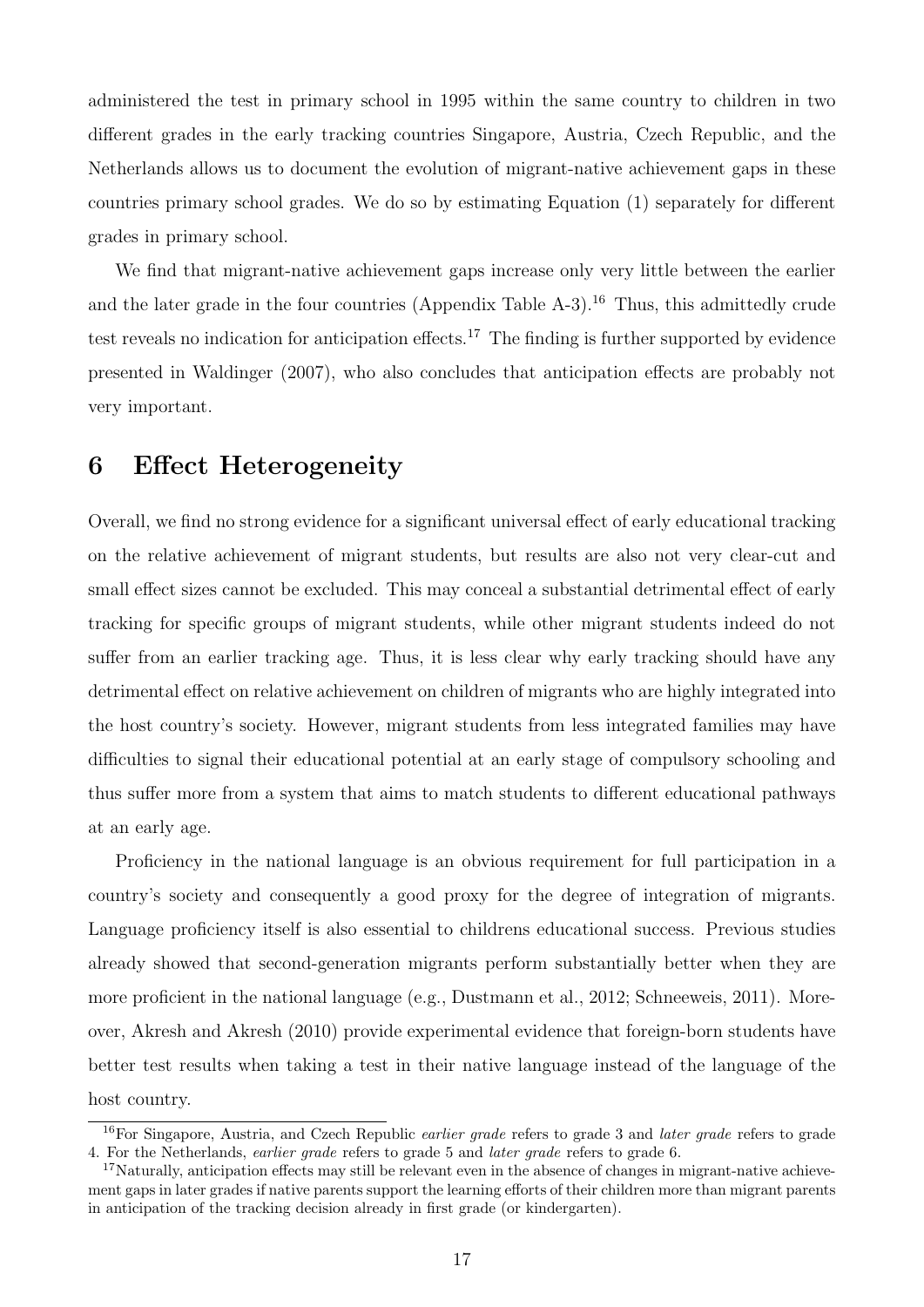Thus, proficiency in the test language may be a key source of effect heterogeneity. We can create a rough binary measure of test language proficiency by using self-reported information on whether students frequently speak the test language at home. We then extend the regression model in Equation (2) by adding interaction terms between the migrant indicator and the dummy variable that identifies migrant students who either only sometimes or never speak the test language at home. Table 9 presents the results of estimating this extended model.

Overall, the results confirm previous evidence that migrant students who either sometimes or never speak the test language at home perform worse in all three domains than migrant students who almost always speak the test language at home. More importantly, however, estimates in Rows 1 and 2 of Table 9 suggest that the effect of early educational tracking in fact depends crucially on the proficiency in the language of the test. For the baseline category of migrant students who speak the test language at home, the coefficients on the triple interaction are now insignificant, close to zero and even have positive signs. For migrants who do not speak the test language at home, we instead find that early tracking reduces their relative achievement by 11% of a standard deviation in reading. For math and science we find similar effects, which are, however, not significant because of large standard errors.

Table 10 tests for other effect heterogeneities. In this table, we estimate Equation (2) separately for subgroups of the student population. The type of subgroup analysis is indicated in the first column of Table 10. In Rows 1 and 2, we replicate the previous subgroup analysis along the language spoken at home divide in this more flexible way to provide a better benchmark. Other subgroups include boys, girls, and students within specific books-at-home categories. Additionally, we assess the robustness of our main results with respect to an alternative definition of migrant students. Specifically, we limit our attention to second-generation immigrants with both parents born abroad, excluding all other second-generation immigrants from the analysis.

In contrast to the effect heterogeneity that we observe with respect to the language spoken at home, we find very similar results for boys and girls as well as for students from different family backgrounds. The latter finding is particularly important as it shows that the detrimental effect of early tracking for migrant students who do not speak the test language at home is not a mere byproduct of a correlation between parental educational background and language proficiency. Overall, these results underline the importance of national language proficiency and integration as the key source of effect heterogeneity.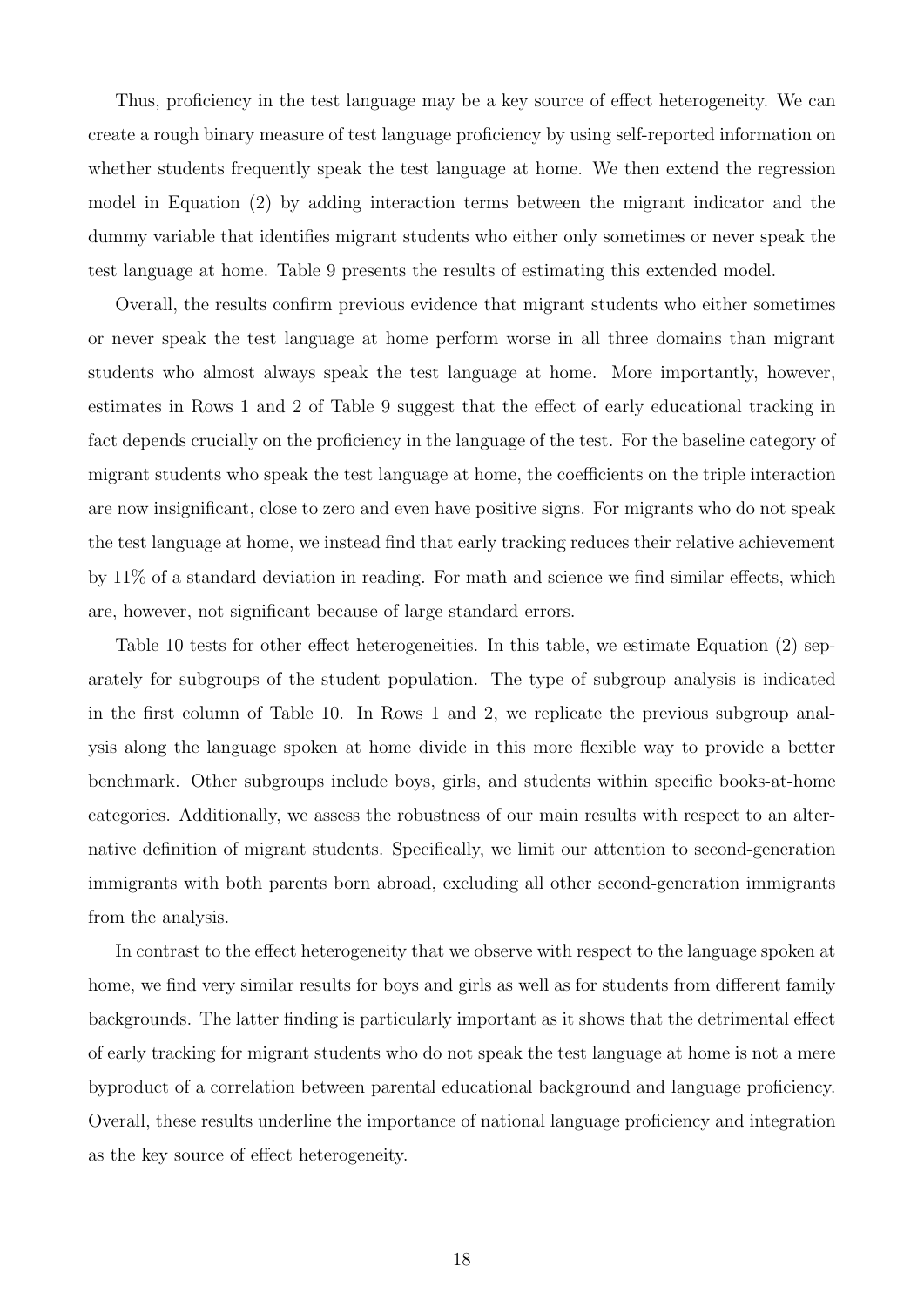## 7 Conclusion

In this paper we investigate whether early ability-based tracking of students into different types of secondary school systematically increases migrant-native test score gaps. Based on individual test score data from 12 large-scale international tests, we show that estimates from cross-sectional regression models suggest large positive effects on migrant-native test score gaps of tracking students before the age of 15. However, estimates from differences-in-differences models that exploit variation in migrant-native test score gaps between primary and secondary school as well as variation in the age at tracking between countries reveal no significant effects. Although these estimates are not precise enough to rule small negative effects of early tracking, overall effect sizes suggested by cross-sectional estimates are clearly overstated.

A large set of robustness checks confirms our main findings. In particular, our results are not driven by a subset of countries or by our definition of early tracking. Yet, in terms of reading achievement, there is some weak indication for a detrimental effect of early tracking.

A closer inspection of the data, however, reveals an important effect heterogeneity with respect to how frequently migrant students speak the language of the test at home. For migrant students who almost never speak the test language at home, we find a significant detrimental effect of early tracking on relative achievement in reading of about 11% of a standard deviation and similar, but insignificant, effect sizes in terms of math and science achievement.

In the context of migrant inclusion, proficiency in the national language has been shown to be a key determinant of educational success for children of immigrants (e.g., Dustmann et al., 2012; Schneeweis, 2011). This study adds to this literature by providing first evidence on an important interaction between migrants' proficiency in the national language and the age of first tracking into different types of secondary schools by ability. Theoretically, such an interaction effect is expected if limited language proficiency decreases the ability of students to signal their true educational potential (Akresh and Akresh, 2010), which arguably matters more for the skill development of students in educational systems that aim to match students to different educational tracks at an early age.

A key implication of our findings is that tracking at later stages may not substantially reduce overall migrant-native test score gaps everywhere, but has the most scope for improving educational opportunities of children from less integrated families, who lack proficiency in the national language. Thus, calls for a more comprehensive school system to improve opportunities for migrant students appear to be particulary justified in settings in which proficiency in the national language constitutes a barrier to integration for the majority of migrant families.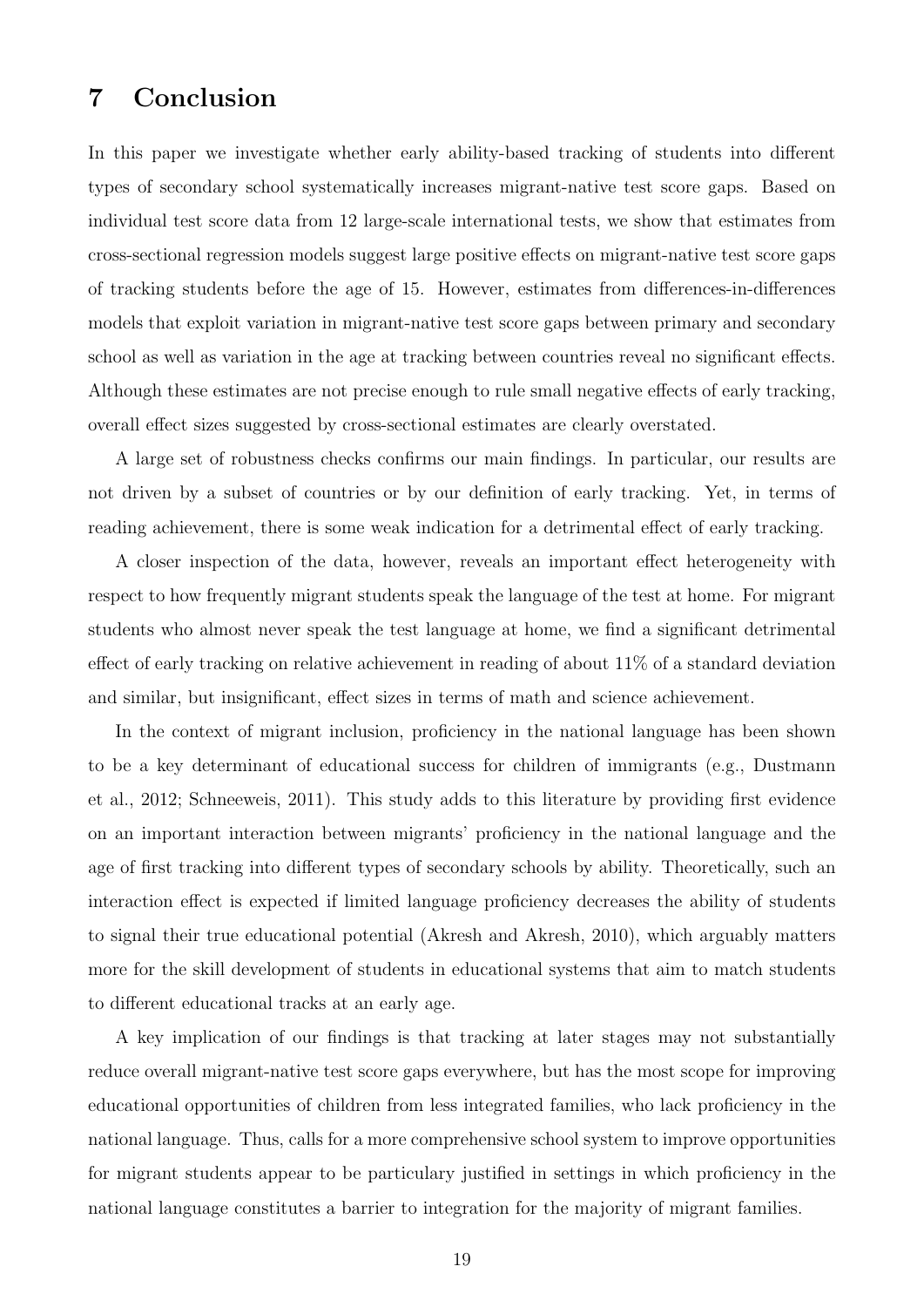## References

- Akresh, R. and Akresh, I. R. (2010). Using achievement tests to measure language assimilation and language bias among the children of immigrants. Journal of Human Resources, 46(3):647– 667.
- Algan, Y., Dustmann, C., Glitz, A., and Manning, A. (2010). The Economic Situation of Firstand Second-Generation Immigrants in France, Germany, and the UK. Economic Journal,  $120(542):F4 - F30.$
- Ammermueller, A. (2007). Poor Background or Low Returns? Why Immigrant Students in Germany Perform so Poorly in PISA. Education Economics, 15(2):215–230.
- Bauer, P. and Riphahn, R. T. (2006). Timing of school tracking as a determinant of intergenerational transmission of education. Economics Letters, 91(1):90–97.
- Bauer, P. and Riphahn, R. T. (2007). Heterogeneity in the intergenerational transmission of educational attainment: Evidence from Switzerland on natives and second-generation immigrants. Journal of Population Economics, 20(1):121–148.
- Brunello, G. and Checchi, D. (2007). Does school tracking affect equality of opportunity? New international evidence. Economic Policy, 22(52):781–861.
- Cobb-Clark, D. A., Sinning, M., and Stillman, S. (2012). Migrant Youths' Educational Achievement: The Role of Institutions. ANNALS of the American Academy of Political and Social Science, 643(1):18–45.
- Danzer, A. M. and Yaman, F. (2013). Do Ethnic Enclaves Impede Immigrants' Integration? Evidence from a Quasi-experimental Social-interaction Approach. Review of International Economics, 21(2):311–325.
- Dustmann, C., Frattini, T., and Lanzar, G. (2012). Educational Achievement of Second Generation Immigrants: An International Comparison. Economic Policy, 27(69):143–185.
- Grogger, J. and Hanson, G. H. (2011). Income maximization and the selection and sorting of international migrants. Journal of Development Economics, 95(1):42–57.
- Hanushek, E. A., Piopiunik, M., and Wiederhold, S. (2014). The Value of Smarter Teachers: International Evidence on Teacher Cognitive Skills and Student Performance. Munich Discussion Papers No. 2014-51.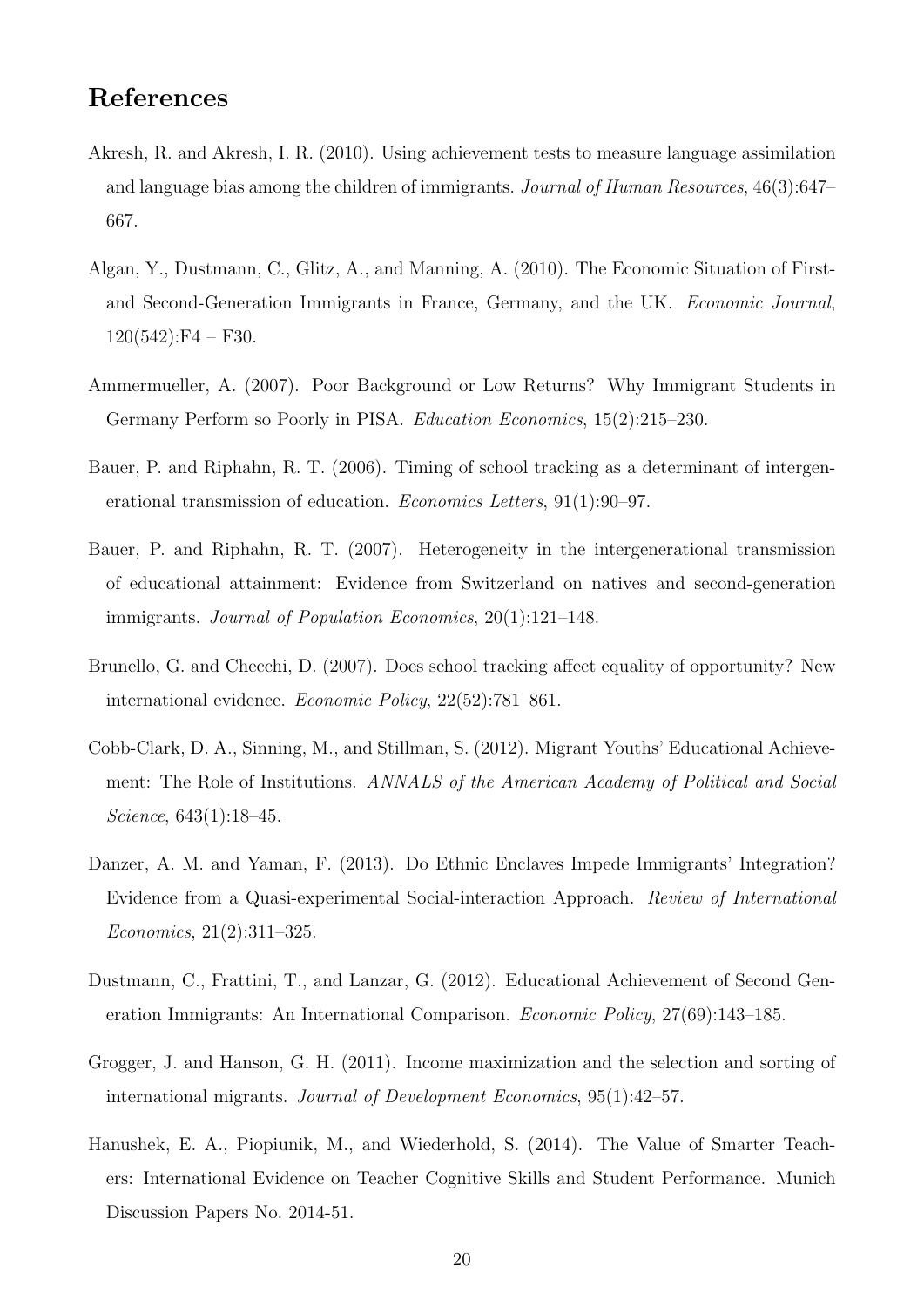- Hanushek, E. A. and Woessmann, L. (2006). Does Educational Tracking affect Performance and Inequality? Differences-in-Differences Evidence across Countries. Economic Journal, 116(510):63–76.
- Kerr, S. P., Pekkarinen, T., and Uusitalo, R. (2013). School tracking and development of cognitive skills. Journal of Labor Economics, 31(3):577–602.
- Kiss, D. (2013). Are immigrants and girls graded worse? Results of a matching approach. Education Economics, 21(5):447–463.
- Lüdemann, E. and Schwerdt, G. (2013). Migration background and educational tracking: Is there a double disadvantage for second-generation immigrants? Journal of Population Economics, 26(2):455–481.
- Meghir, C. and Palme, M. (2005). Educational Reform, Ability, and Family Background. American Economic Review, 95(1):414–424.
- NESSE (2008). Education and Migration: Strategies for integrating migrant children in European schools and socities. Independent expert report submitted to the European Commission by the NESSE network. ISBN: 978-92-79-12804-2.
- Nielsen, H. S., Rosholm, M., Smith, N., and Husted, L. (2003). The school-to-work transition of 2nd generation immigrants in Denmark. Journal of Population Economics, 16(4):755–786.
- OECD (2007). PISA 2006 Volume 2: Data / Données. OECD Publishing.
- OECD (2010). PISA 2009 Results: What Makes a School Successful? Resources, Policies and Practices - Volume IV. OECD Publishing.
- Pekkarinen, T., Uusitalo, R., and Kerr, S. (2009). School tracking and intergenerational income mobility: Evidence from the Finnish comprehensive school reform. Journal of Public Economics, 93(7-8):965–973.
- Schneeweis, N. (2011). Educational institutions and the integration of migrants. Journal of Population Economics, 24(4):1281–1308.
- Schnepf, S. V. (2007). Immigrants' educational disadvantage: an examination across ten countries and three surveys. Journal of Population Economics, 20(3):527–545.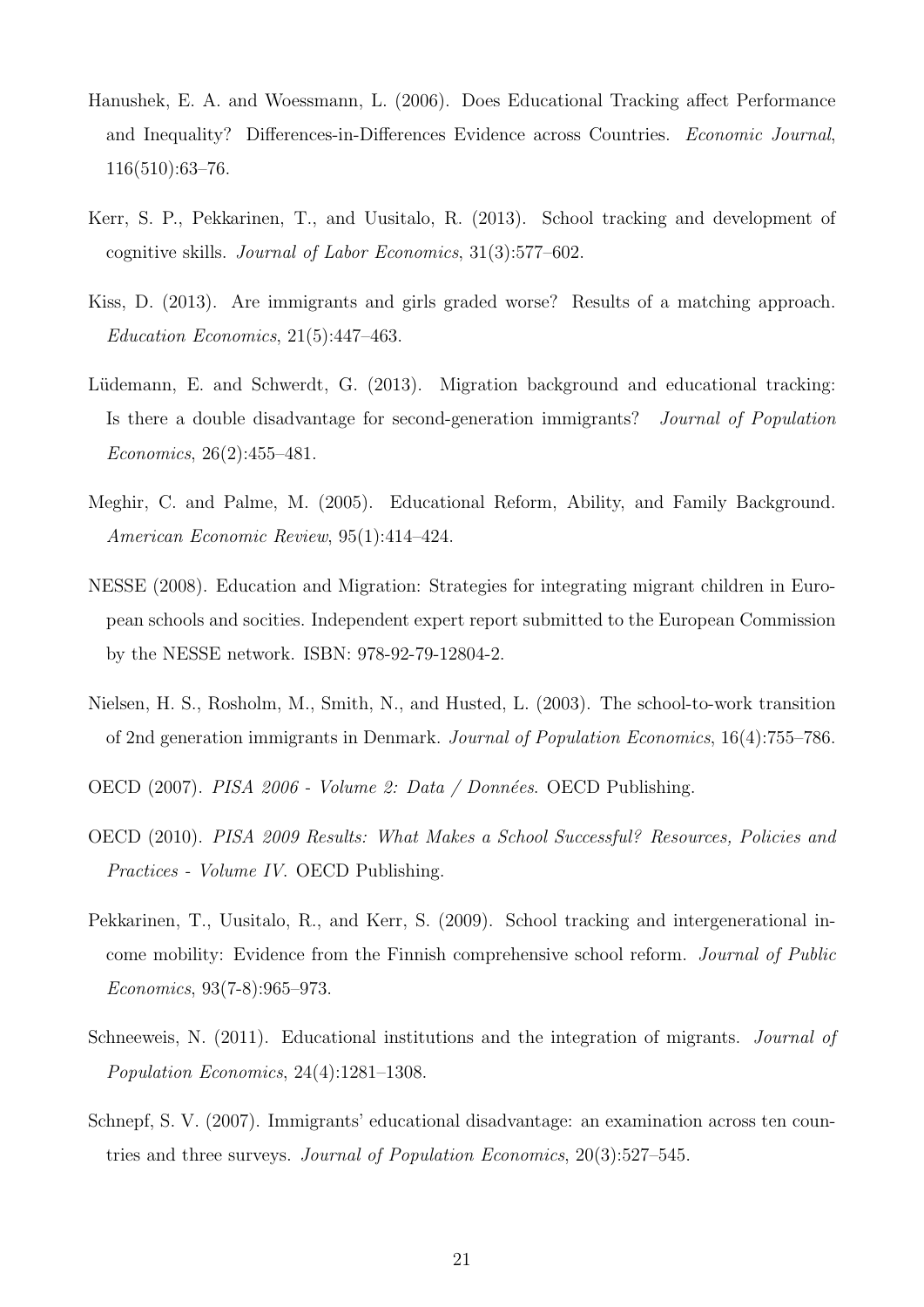- UNESCO International Bureau of Education (2013). Country Dossiers. http://www.ibe. unesco.org/en/worldwide.html.
- Van de Werfhorst, H. G. and Mijs, J. J. (2010). Achievement Inequality and the Institutional Structure of Educational Systems: A Comparative Perspective. Annual Review of Sociology, 36(1):407–428.
- Van Ours, J. C. and Veenman, J. (2003). The educational attainment of second-generation immigrants in the Netherlands. Journal of Population Economics, 16(4):739–753.
- Waldinger, F. (2007). Does Ability Tracking Exacerbate the Role of Family Background for Students' Test Scores? Mimeo. University of Warwick.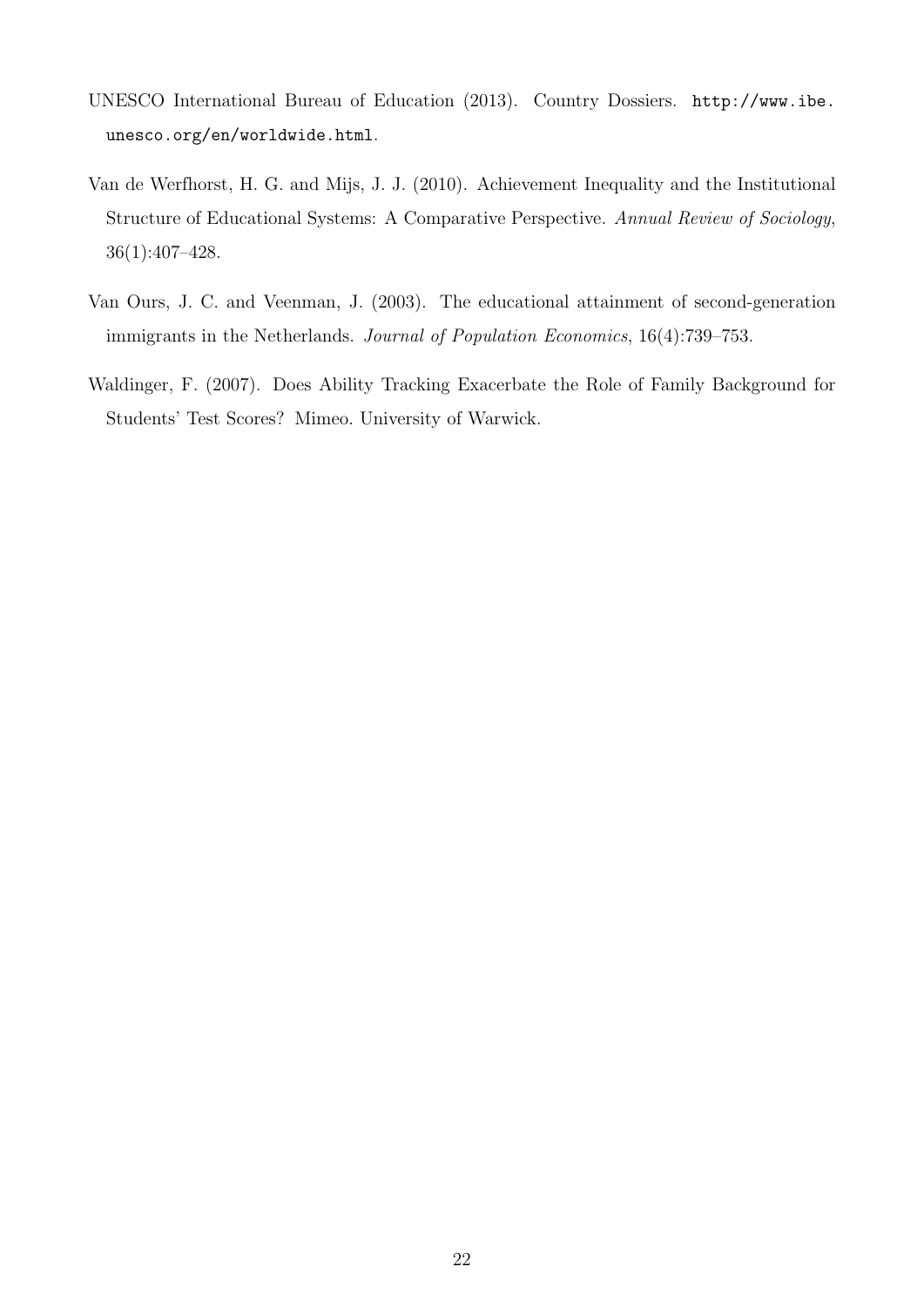

Figure 1: Average Migrant-Native Achievement Gaps in Primary and Secondary School

Notes: The figure shows average migrant–native achievement gaps by subtracting the unconditional mean average migrant test score from the unconditional mean native test score (see summary statistics in Table 2). Means of the variables and are compiled by using all waves (all years) of TIMSS, PISA and PIRLS separately by primary and secondary school for the set of countries in the pooled application, i.e. corresponding to the baseline results. Student weights are used for weighting.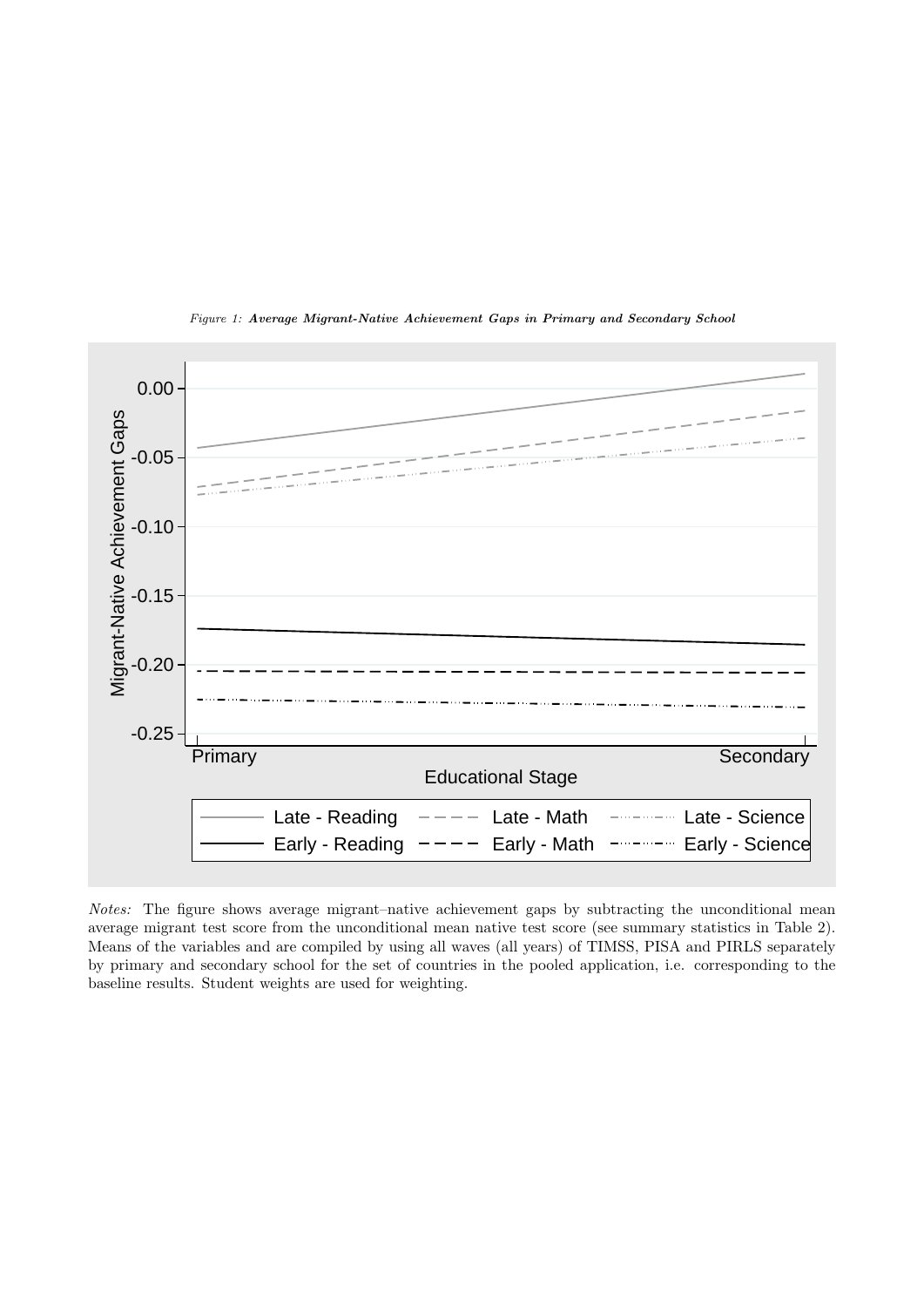

Figure 2: Matching of Survey Waves

Notes: The figure shows the matching of survey waves for the differences-in-differences model. Author's own depiction.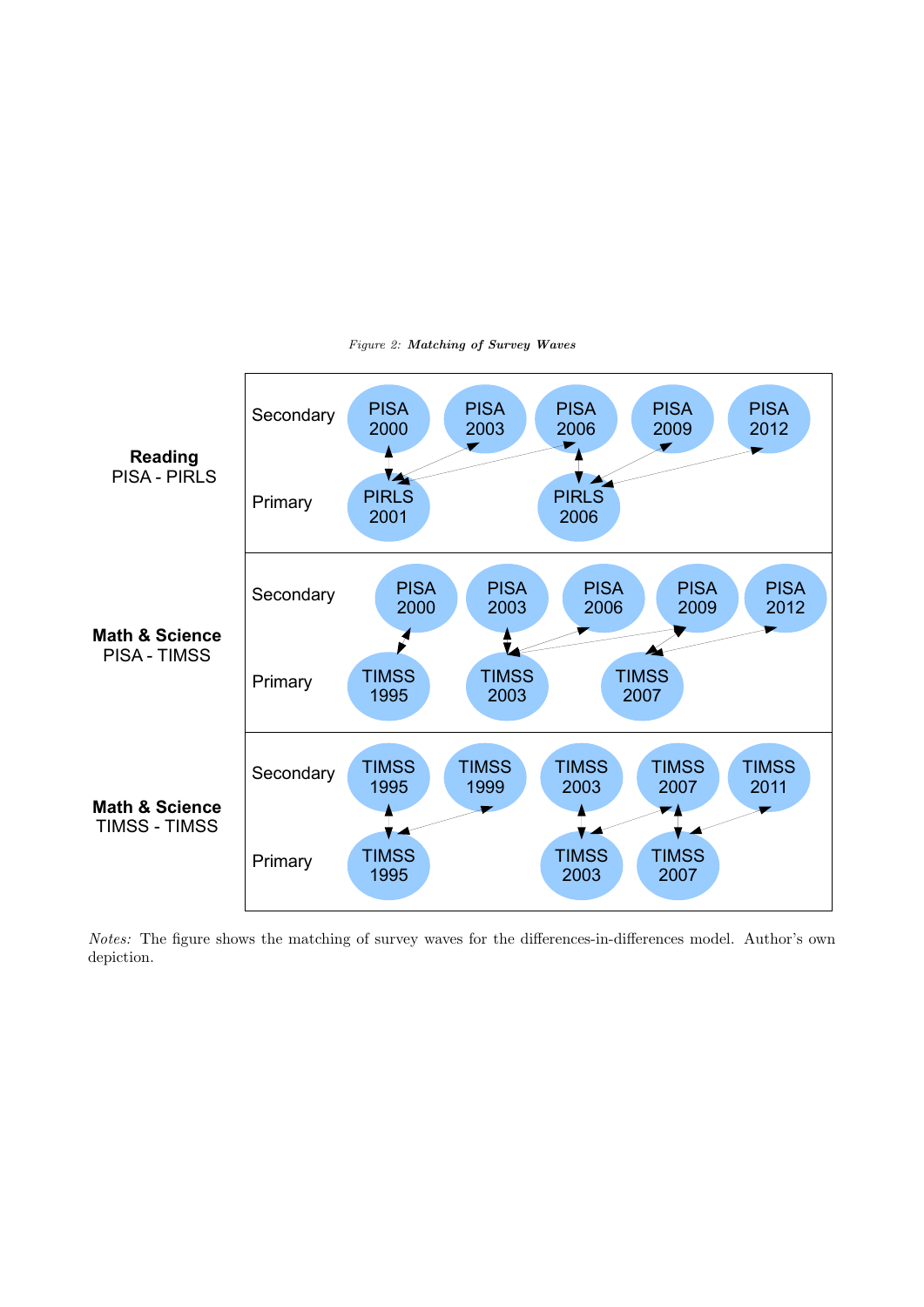#### Table 1: Tracking Status of Countries

| Late tracking  |                 |     |                  |                      | Early tracking  |     |                |
|----------------|-----------------|-----|------------------|----------------------|-----------------|-----|----------------|
|                | <b>Baseline</b> |     | Tracking         |                      | <b>Baseline</b> |     | Tracking       |
| Country        | sample          | Age | Grade            | Country              | sample          | Age | Grade          |
| Canada         | yes             | 16  | $8\,$            | Austria              | yes             | 10  | $\overline{4}$ |
| Denmark        | yes             | 16  | 10               | Belgium              | yes             | 12  | $\overline{7}$ |
| Greece         | yes             | 15  | $\boldsymbol{9}$ | Czech Republic       | yes             | 11  | $\overline{5}$ |
| Hong Kong      | yes             | 16  | 11               | Germany              | yes             | 10  | 4              |
| Iceland        | yes             | 16  | 10               | Hungary              | yes             | 11  | $\overline{4}$ |
| Latvia         | yes             | 16  | $\boldsymbol{9}$ | Italy                | yes             | 14  | 8              |
| Lithuania      | yes             | 15  | 8                | Netherlands          | yes             | 12  | 6              |
| New Zealand    | yes             | 16  | 12               | Singapore            | yes             | 12  | 6              |
| norway         | yes             | 16  | 10               | Slovak Republic      | yes             | 11  | $\overline{4}$ |
| Qatar          | yes             | 15  | 9                | Ireland              | $\mathbf{no}$   | 12  | 6              |
| Russia         | yes             | 15  | 9                | Luxembourg           | no              | 13  | 6              |
| Slovenia       | yes             | 15  | 9                | Macedonia            | no              | 14  | 9              |
| Sweden         | yes             | 16  | 9                | Mongolia             | no              | 11  | $\overline{4}$ |
| Taipei         | yes             | 15  | 9                | Trinidad and Tobago  | $\mathbf{no}$   | 11  | 6              |
| United Kingdom | yes             | 16  | 12               | United Arab Emirates | no              | 14  | 9              |
| United States  | yes             | 16  | 12               |                      |                 |     |                |
| Argentina      | no              | 15  | $\boldsymbol{9}$ |                      |                 |     |                |
| Australia      | no              | 16  | 10               |                      |                 |     |                |
| Cyprus         | no              | 15  | 10               |                      |                 |     |                |
| El Salvador    | no              | 16  | $\boldsymbol{9}$ |                      |                 |     |                |
| France         | no              | 15  | 9                |                      |                 |     |                |
| Georgia        | no              | 15  | $\boldsymbol{9}$ |                      |                 |     |                |
| Israel         | no              | 15  | 10               |                      |                 |     |                |
| Kazakhstan     | $\mathbf{n}$    | 15  | 9                |                      |                 |     |                |
| Kuwait         | no              | 17  | 12               |                      |                 |     |                |
| Moldova        | no              | 15  | 10               |                      |                 |     |                |
| Morocco        | no              | 16  | 12               |                      |                 |     |                |
| Portugal       | no              | 15  | 9                |                      |                 |     |                |
| Spain          | no              | 16  | 10               |                      |                 |     |                |
| Tunisia        | no              | 16  | 10               |                      |                 |     |                |

Notes: Early tracking is defined as the age of first selection before age 15. The age and grade of tracking describes the first selection in the school system. The UNESCO International Bureau of Education (2013) provides information about a large number of school systems around the world. We inferred the tracking status of a country from these information. The data was double-checked with OECD data (OECD (2007, Table 5.2, p. 162) and OECD (2010, Table A5.2, p. 147)) and with data from Brunello and Checchi (2007) and Waldinger (2007).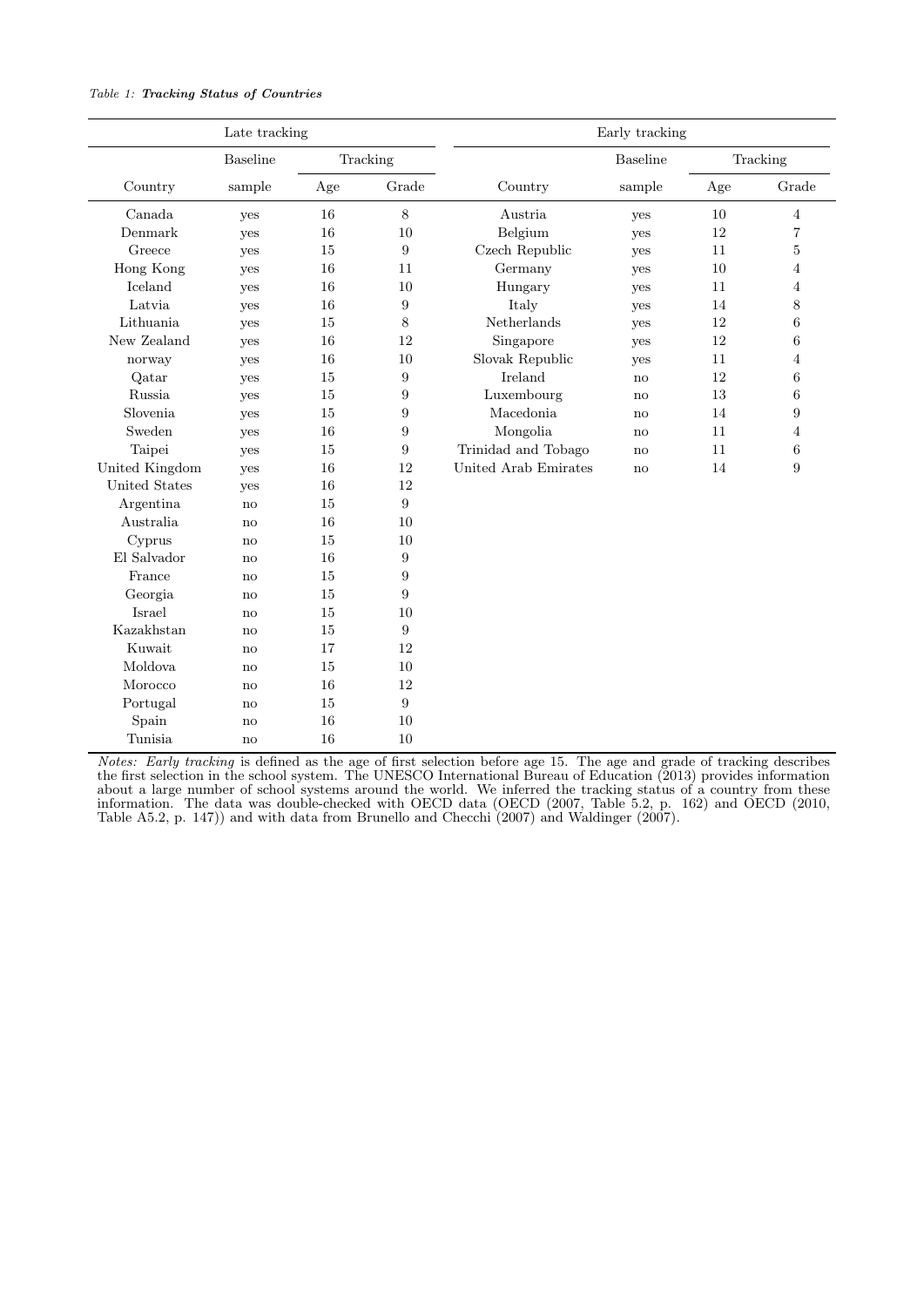#### Table 2: Summary Statistics – Test Scores

|               |                     |          |                         |                | Panel A: Test scores in secondary school |                          |          |                          |                |                        |  |
|---------------|---------------------|----------|-------------------------|----------------|------------------------------------------|--------------------------|----------|--------------------------|----------------|------------------------|--|
|               |                     |          | Late tracking countries |                |                                          | Early tracking countries |          |                          |                |                        |  |
| Variable      |                     | Migrants |                         | <b>Natives</b> | Difference                               |                          | Migrants | <b>Natives</b>           | Difference     |                        |  |
|               | Mean                | Obs      | Mean                    | Obs            |                                          | Mean                     | Obs      | Mean                     | Obs            |                        |  |
| Reading score | 0.009<br>(0.879)    | 72,910   | $-0.002$<br>(0.859)     | 327,765        | $0.011***$<br>[0.004]                    | $-0.161$<br>(0.951)      | 24,725   | 0.024<br>(0.878)         | 199,072        | $-0.185***$<br>[0.006] |  |
| Math score    | $-0.013$<br>(0.809) | 116,018  | 0.003<br>(0.795)        | 479,924        | $-0.016***$<br>[0.003]                   | $-0.179$<br>(0.887)      | 31,939   | 0.026<br>(0.831)         | 225,690        | $-0.206***$<br>[0.005] |  |
| Science score | $-0.029$<br>(0.869) | 116,036  | 0.006<br>(0.820)        | 479,972        | $-0.036***$<br>[0.003]                   | $-0.201$<br>(0.940)      | 31,933   | 0.03<br>(0.851)          | 225,737        | $-0.231***$<br>[0.005] |  |
|               |                     |          |                         |                | Panel B: Test scores in primary school   |                          |          |                          |                |                        |  |
|               |                     |          | Late tracking countries |                |                                          |                          |          | Early tracking countries |                |                        |  |
| Variable      |                     | Migrants |                         | <b>Natives</b> | Difference                               |                          | Migrants |                          | <b>Natives</b> | Difference             |  |
|               | Mean                | Obs      | Mean                    | Obs            |                                          | Mean                     | Obs      | Mean                     | Obs            |                        |  |
| Reading score | $-0.034$<br>(0.716) | 25,064   | 0.009<br>(0.673)        | 91,123         | $-0.043***$<br>[0.005]                   | $-0.147$<br>(0.653)      | 8,986    | 0.026<br>(0.612)         | 46,827         | $-0.174***$<br>[0.007] |  |
| Math score    | $-0.058$<br>(0.699) | 37,860   | 0.014<br>(0.678)        | 132,594        | $-0.071***$<br>[0.004]                   | $-0.174$<br>(0.693)      | 13,213   | 0.031<br>(0.654)         | 62,803         | $-0.204***$<br>[0.006] |  |
| Science score | $-0.062$<br>(0.749) | 37,860   | 0.015<br>(0.695)        | 132,594        | $-0.077***$<br>[0.004]                   | $-0.191$<br>(0.699)      | 13,213   | 0.034<br>(0.629)         | 62,803         | $-0.225***$<br>[0.006] |  |

Notes: Summary statistics show means of the variables and are compiled by using all waves (all years) of TIMSS, PISA and PIRLS separately by primary and secondary school for the set of countries in the pooled application, that is, corresponding to the baseline results. Test scores are de-meaned and standardized to have an international mean of 0 and <sup>a</sup> standard deviation of 1. Student weights are used for weighting. Each observation is weighted such that each country carries <sup>a</sup> weight of one. Standard deviations in roundand standard errors in rectangular parentheses. A migrant is defined as second generation migrant: The student is born in the testing country but at least one parent is born<br>outside this country. Significance levels for t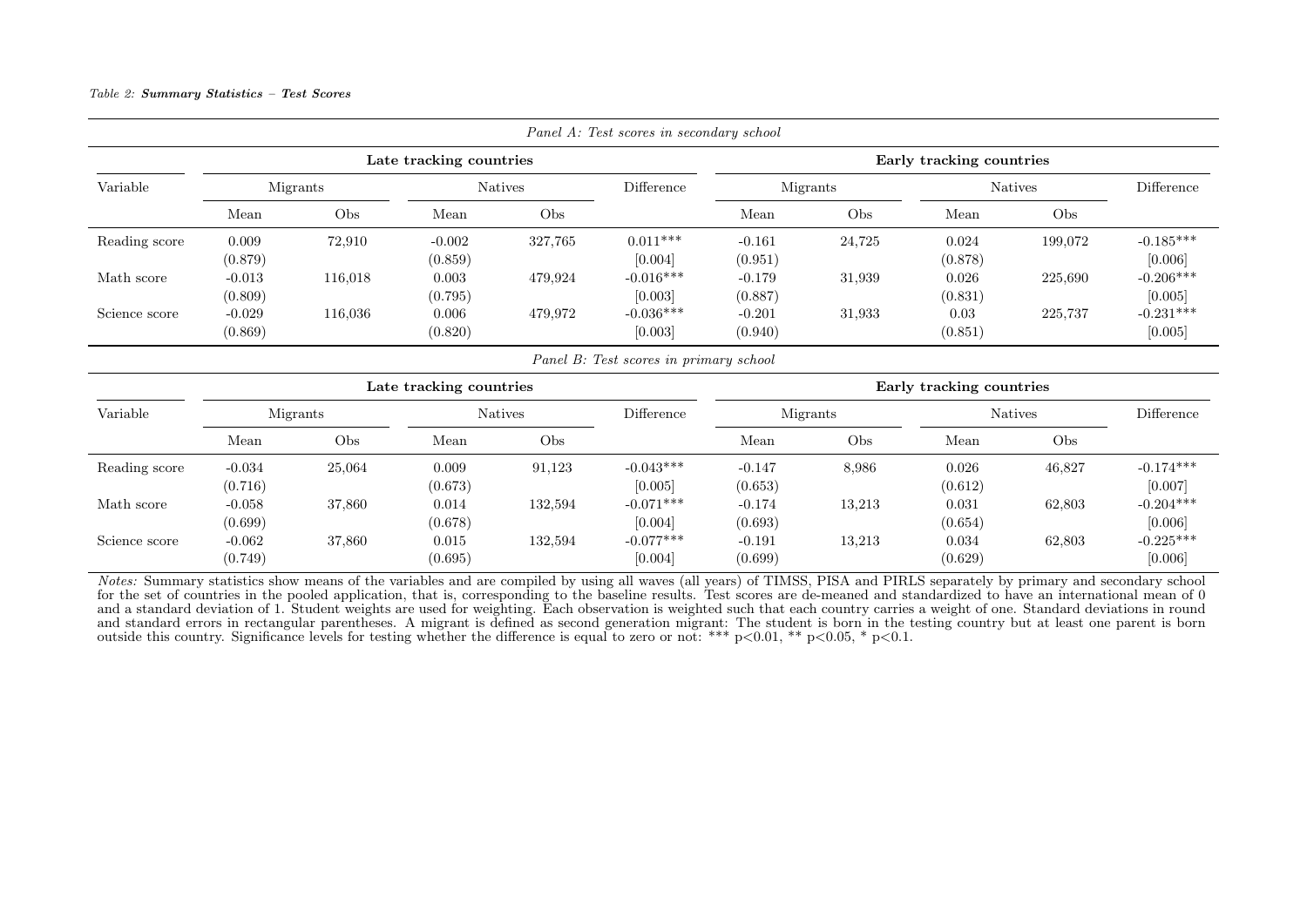|                 |           |                         | Panel A: Demographics and socioeconomic background in secondary school |                          |                |             |  |  |  |
|-----------------|-----------|-------------------------|------------------------------------------------------------------------|--------------------------|----------------|-------------|--|--|--|
|                 |           | Late tracking countries |                                                                        | Early tracking countries |                |             |  |  |  |
| Variable        | Migrants  | <b>Natives</b>          | Difference                                                             | Migrants                 | <b>Natives</b> | Difference  |  |  |  |
| Age             | 15.062    | 15.097                  | $-0.035$                                                               | 15.327                   | 15.374         | $-0.048***$ |  |  |  |
|                 | (0.964)   | (0.948)                 | 0.003                                                                  | (0.816)                  | (0.784)        | [0.004]     |  |  |  |
| Male            | 0.492     | 0.497                   | $-0.005***$                                                            | 0.497                    | 0.503          | $-0.006**$  |  |  |  |
|                 |           |                         | [0.002]                                                                |                          |                | [0.003]     |  |  |  |
| $0-10$ books    | 0.139     | 0.092                   | $0.047***$                                                             | 0.156                    | 0.091          | $0.065***$  |  |  |  |
|                 |           |                         | [0.001]                                                                |                          |                | [0.002]     |  |  |  |
| $11-25$ books   | 0.195     | 0.164                   | $0.031***$                                                             | 0.194                    | 0.157          | $0.037***$  |  |  |  |
|                 |           |                         | [0.001]                                                                |                          |                | [0.002]     |  |  |  |
| $26-100$ books  | 0.289     | 0.305                   | $-0.016***$                                                            | 0.303                    | 0.318          | $-0.014***$ |  |  |  |
|                 |           |                         | [0.001]                                                                |                          |                | [0.003]     |  |  |  |
| $101-200$ books | 0.168     | 0.197                   | $-0.029***$                                                            | 0.159                    | 0.200          | $-0.042***$ |  |  |  |
|                 |           |                         | [0.001]                                                                |                          |                | [0.002]     |  |  |  |
| $> 200$ books   | 0.207     | 0.240                   | $-0.033***$                                                            | 0.186                    | 0.233          | $-0.046***$ |  |  |  |
|                 |           |                         | [0.001]                                                                |                          |                | [0.002]     |  |  |  |
| OECD            | 0.540     | 0.644                   | $-0.104***$                                                            | 0.774                    | 0.905          | $-0.131***$ |  |  |  |
|                 |           |                         | [0.002]                                                                |                          |                | [0.002]     |  |  |  |
| GDP per capita  | 35,817    | 30,867                  | $4,950***$                                                             | 32,800                   | 26,642         | $6,158***$  |  |  |  |
|                 | (22, 983) | (22, 264)               | [70]                                                                   | (12, 132)                | (12,575)       | [69]        |  |  |  |
| Observations    | 126,325   | 543,206                 |                                                                        | 37,674                   | 276,946        |             |  |  |  |

Table 3: Summary Statistics - Demographics and Socioeconomic Background

Panel B: Demographics and socioeconomic background in primary school

|                 |          | Late tracking countries |             |           | Early tracking countries |             |  |  |  |  |
|-----------------|----------|-------------------------|-------------|-----------|--------------------------|-------------|--|--|--|--|
| Variable        | Migrants | <b>Natives</b>          | Difference  | Migrants  | <b>Natives</b>           | Difference  |  |  |  |  |
| Age             | 10.098   | 10.173                  | $-0.075***$ | 10.247    | 10.203                   | $0.044***$  |  |  |  |  |
|                 | (0.672)  | (0.687)                 | [0.003]     | (0.561)   | (0.537)                  | [0.004]     |  |  |  |  |
| Male            | 0.487    | 0.492                   | $-0.006***$ | 0.504     | 0.500                    | 0.004       |  |  |  |  |
|                 |          |                         | [0.002]     |           |                          | [0.004]     |  |  |  |  |
| $0-10$ books    | 0.131    | 0.081                   | $0.050***$  | 0.138     | 0.074                    | $0.064***$  |  |  |  |  |
|                 |          |                         | [0.001]     |           |                          | [0.002]     |  |  |  |  |
| $11-25$ books   | 0.209    | 0.190                   | $0.019***$  | 0.256     | 0.216                    | $0.040***$  |  |  |  |  |
|                 |          |                         | [0.002]     |           |                          | [0.003]     |  |  |  |  |
| $26-100$ books  | 0.312    | 0.342                   | $-0.031***$ | 0.325     | 0.371                    | $-0.046***$ |  |  |  |  |
|                 |          |                         | [0.002]     |           |                          | [0.004]     |  |  |  |  |
| $101-200$ books | 0.164    | 0.194                   | $-0.030***$ | 0.146     | 0.182                    | $-0.036***$ |  |  |  |  |
|                 |          |                         | [0.002]     |           |                          | [0.003]     |  |  |  |  |
| $> 200$ books   | 0.184    | 0.193                   | $-0.009***$ | 0.135     | 0.157                    | $-0.022***$ |  |  |  |  |
|                 |          |                         | [0.002]     |           |                          | [0.003]     |  |  |  |  |
| OECD            | 0.592    | 0.633                   | $-0.041***$ | 0.784     | 0.907                    | $-0.123***$ |  |  |  |  |
|                 |          |                         | [0.002]     |           |                          | [0.002]     |  |  |  |  |
| GDP per capita  | 31,579   | 27,602                  | $3,977***$  | 30,181    | 24,900                   | $5,281***$  |  |  |  |  |
|                 | (19,601) | (20, 696)               | [92]        | (10, 870) | (12, 374)                | [89]        |  |  |  |  |
| Observations    | 62,924   | 223,717                 |             | 22,199    | 109,630                  |             |  |  |  |  |

Notes: Summary statistics show means of the variables and are compiled by using all waves (all years) of TIMSS, PISA and PIRLS separately by primary and secondary school for the set of countries in the pooled application, that is, corresponding to the baseline results. The table shows the result of pooling samples by educational stage, that is, pooling PISA and TIMSS for secondary school and PIRLS and TIMSS for primary school. Numbers of observations between test score observations in Panel A of Table 2 do not add up compared to Panel A of this table because math and science test scores are reported both by PISA and TIMSS and PISA contains missing test scores. This summary statistic, however, reports background information for all students with at least one valid test score in one of the three subjects. In Panel B of both tables, number of observations add up because reading test scores are reported by PIRLS only and math and science test scores by TIMSS only. Neither of the surveys contains missing test scores. Student weights are used for weighting. Each observation is weighted such that each country carries a weight of one. Standard deviations in round and standard errors in rectangular parentheses. A migrant is defined as second generation migrant: The student is born in the testing country but at least one parent is born outside this country. Significance levels for testing whether the difference is equal to zero or not: \*\*\*  $p<0.01$ , \*\*  $p<0.05$ , \*  $p<0.1$ .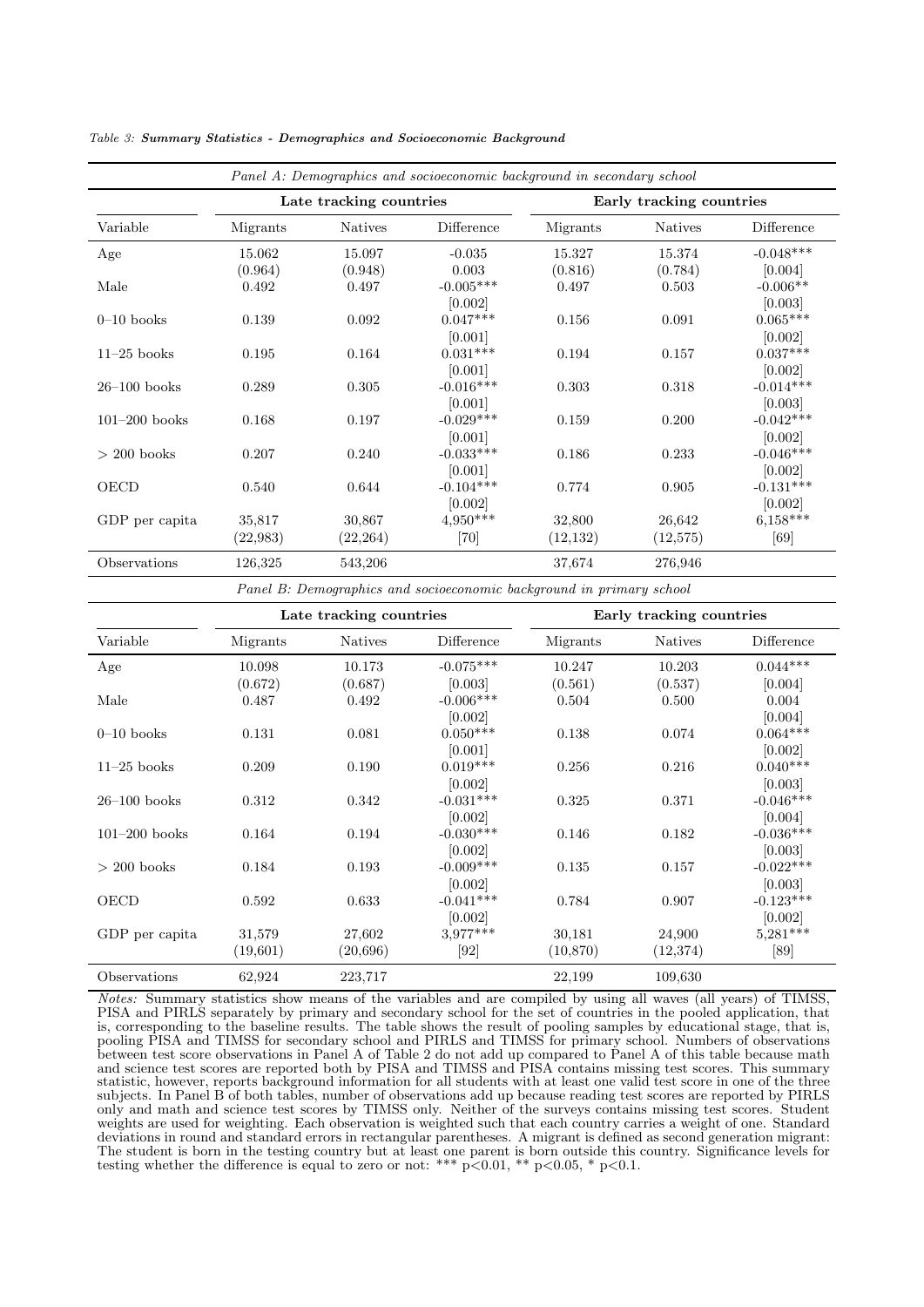|                                       | (1)              | (2)              | (3)              | (4)              | (5)              | (6)              |  |
|---------------------------------------|------------------|------------------|------------------|------------------|------------------|------------------|--|
|                                       |                  | Reading          |                  | Math             |                  | Science          |  |
|                                       |                  | <b>PISA</b>      |                  | PISA, TIMSS      | PISA, TIMSS      |                  |  |
| Early tracking $\times$ migrant       | $-0.207*$        | $-0.128**$       | $-0.198*$        | $-0.109*$        | $-0.203$         | $-0.097$         |  |
|                                       | (0.105)          | (0.058)          | (0.103)          | (0.056)          | (0.120)          | (0.057)          |  |
| Migrant                               | 0.012            | $0.103**$        | $-0.018$         | $0.086***$       | $-0.039$         | $0.107**$        |  |
|                                       | (0.054)          | (0.042)          | (0.053)          | (0.030)          | (0.066)          | (0.039)          |  |
| Further controls                      |                  |                  |                  |                  |                  |                  |  |
| GDP per capita $\times$ migrant       |                  | $0.004**$        |                  | $0.003**$        |                  | $0.003*$         |  |
|                                       |                  | (0.002)          |                  | (0.001)          |                  | (0.002)          |  |
| $OECD \times migrant$                 |                  | $-0.180***$      |                  | $-0.201***$      |                  | $-0.272***$      |  |
|                                       |                  | (0.055)          |                  | (0.046)          |                  | (0.058)          |  |
| Male                                  |                  | $-0.326***$      |                  | $0.086***$       |                  | $0.076***$       |  |
|                                       |                  | (0.018)          |                  | (0.015)          |                  | (0.020)          |  |
| Age                                   |                  | $0.151***$       |                  | 0.008            |                  | 0.042            |  |
|                                       |                  | (0.010)          |                  | (0.027)          |                  | (0.029)          |  |
| $11-25$ books                         |                  | $0.284***$       |                  | $0.265***$       |                  | $0.295***$       |  |
|                                       |                  | (0.025)          |                  | (0.027)          |                  | (0.026)          |  |
| 26-100 books                          |                  | $0.556***$       |                  | $0.542***$       |                  | $0.581***$       |  |
|                                       |                  | (0.035)          |                  | (0.037)          |                  | (0.035)          |  |
| 101-200 books                         |                  | $0.776***$       |                  | $0.747***$       |                  | $0.799***$       |  |
|                                       |                  | (0.043)          |                  | (0.042)          |                  | (0.041)          |  |
| $> 200$ books                         |                  | $0.990***$       |                  | $0.936***$       |                  | $1.001***$       |  |
|                                       |                  | (0.055)          |                  | (0.053)          |                  | (0.053)          |  |
| Constant                              | $0.538***$       | $-2.081***$      | $0.864***$       | 0.289            | $0.696***$       | $-0.439$         |  |
|                                       | (0.029)          | (0.173)          | (0.029)          | (0.433)          | (0.035)          | (0.460)          |  |
| Survey $\times$ country fixed effects | yes              | yes              | yes              | yes              | yes              | yes              |  |
| $R^2$                                 | 0.146            | 0.289            | 0.232            | 0.328            | 0.179            | 0.288            |  |
| Individual observations               | 624,472          | 624,472          | 853,571          | 853,571          | 853,678          | 853,678          |  |
| Distinct country observations         | 25               | 25               | 25               | 25               | 25               | 25               |  |
| Early tracking countries              | $\boldsymbol{9}$ | $\boldsymbol{9}$ | $\boldsymbol{9}$ | $\boldsymbol{9}$ | $\boldsymbol{9}$ | $\boldsymbol{9}$ |  |

#### Table 4: OLS Estimation – Secondary School

Notes: The samples are restricted to the set of countries used in the baseline DiD models. Dependent variables are the original test scores which are standardized within each survey and year to international mean 0 and sd 1. Robust standard errors in parentheses and clustered at the country level. Original students weights are used for weighting. Each observation is weighted such that each country carries a weight of one. Early tracking is 1 for countries with tracking age below 15 and 0 otherwise. The reference category for books is  $0-10$  books. GDP per capita is yearly demeaned to provide deviations from a country with mean GDP per capita. A migrant is defined as second generation migrant: The student is born in the testing country but at least one parent is born outside this country. Significance levels: \*\*\* p<0.01, \*\* p<0.05, \* p<0.1.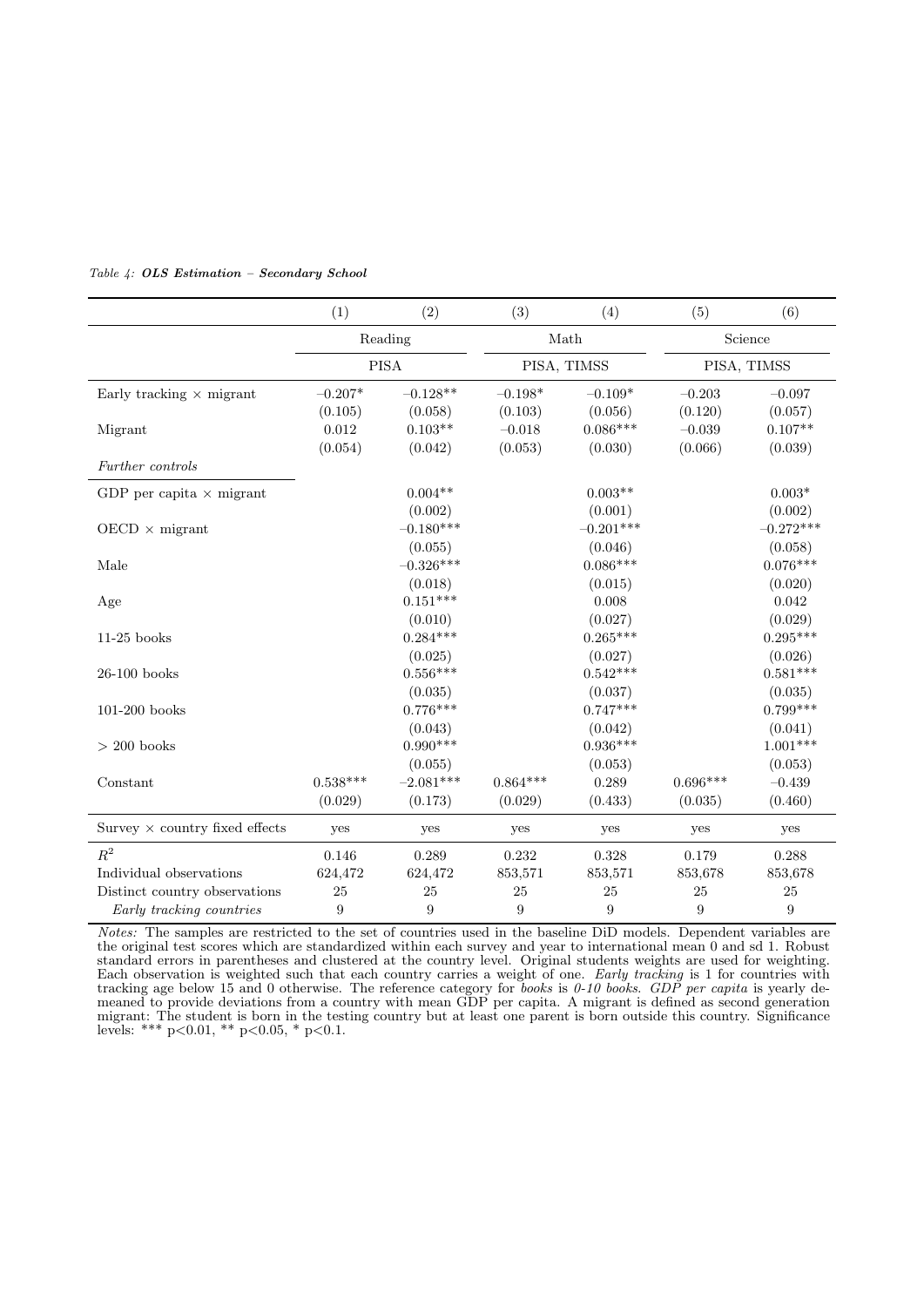|                                       | (1)              | (2)              | (3)            | (4)            | (5)              | (6)         |  |
|---------------------------------------|------------------|------------------|----------------|----------------|------------------|-------------|--|
|                                       |                  | Reading          |                | Math           |                  | Science     |  |
|                                       |                  | <b>PIRLS</b>     |                | <b>TIMSS</b>   | <b>TIMSS</b>     |             |  |
| Early tracking $\times$ migrant       | $-0.138*$        | $-0.077**$       | $-0.136**$     | $-0.092***$    | $-0.151*$        | $-0.091**$  |  |
|                                       | (0.074)          | (0.036)          | (0.056)        | (0.029)        | (0.076)          | (0.040)     |  |
| Migrant                               | $-0.046$         | $0.081**$        | $-0.077**$     | 0.013          | $-0.083$         | 0.039       |  |
|                                       | (0.039)          | (0.033)          | (0.034)        | (0.026)        | (0.051)          | (0.032)     |  |
| Further controls                      |                  |                  |                |                |                  |             |  |
| GDP per capita $\times$ migrant       |                  | $0.003*$         |                | $0.003***$     |                  | $0.004**$   |  |
|                                       |                  | (0.002)          |                | (0.001)        |                  | (0.001)     |  |
| $OECD \times$ migrant                 |                  | $-0.191***$      |                | $-0.137***$    |                  | $-0.205***$ |  |
|                                       |                  | (0.042)          |                | (0.032)        |                  | (0.045)     |  |
| Male                                  |                  | $-0.128***$      |                | $0.060***$     |                  | $0.067***$  |  |
|                                       |                  | (0.013)          |                | (0.008)        |                  | (0.010)     |  |
| Age                                   |                  | $-0.047*$        |                | $0.132***$     |                  | $0.129***$  |  |
|                                       |                  | (0.025)          |                | (0.046)        |                  | (0.042)     |  |
| $11-25$ books                         |                  | $0.256***$       |                | $0.230***$     |                  | $0.229***$  |  |
|                                       |                  | (0.021)          |                | (0.029)        |                  | (0.028)     |  |
| $26-100$ books                        |                  | $0.470***$       |                | $0.443***$     |                  | $0.432***$  |  |
|                                       |                  | (0.033)          |                | (0.037)        |                  | (0.039)     |  |
| $101-200$ books                       |                  | $0.602***$       |                | $0.556***$     |                  | $0.553***$  |  |
|                                       |                  | (0.043)          |                | (0.045)        |                  | (0.047)     |  |
| $> 200$ books                         |                  | $0.608***$       |                | $0.571***$     |                  | $0.603***$  |  |
|                                       |                  | (0.049)          |                | (0.054)        |                  | (0.058)     |  |
| Constant                              | $0.361***$       | $0.470*$         | $0.692***$     | $-0.964**$     | $0.222***$       | $-1.432***$ |  |
|                                       | (0.019)          | (0.243)          | (0.017)        | (0.451)        | (0.026)          | (0.413)     |  |
| Survey $\times$ country fixed effects | yes              | yes              | yes            | yes            | yes              | yes         |  |
| $R^2$                                 | 0.238            | 0.308            | 0.317          | 0.367          | 0.238            | 0.296       |  |
| Individual observations               | 172,000          | 172,000          | 246,470        | 246,470        | 246,470          | 246,470     |  |
| Distinct country observations         | 25               | 25               | 25             | 25             | 25               | 25          |  |
| Early tracking countries              | $\boldsymbol{9}$ | $\boldsymbol{9}$ | $\overline{9}$ | $\overline{9}$ | $\boldsymbol{9}$ | 9           |  |

#### Table 5: OLS Estimation – Primary School

Notes: The samples are restricted to the set of countries used in the baseline DiD models. Dependent variables are the original test scores which are standardized within each survey and year to international mean 0 and sd 1. Standard errors clustered at the country level in parentheses. Original students weights are used for weighting. Each observation is weighted such that each country carries a weight of one. Early tracking is 1 for countries with tracking age below 15 and 0 otherwise. The reference category for books is 0-10 books. GDP per capita is yearly de-meaned to provide deviations from a country with mean GDP per capita. A migrant is defined as second generation migrant: The student is born in the testing country but at least one parent is born outside this country. Significance levels: \*\*\*  $p<0.01$ , \*\*  $p<0.05$ , \*  $p<0.1$ .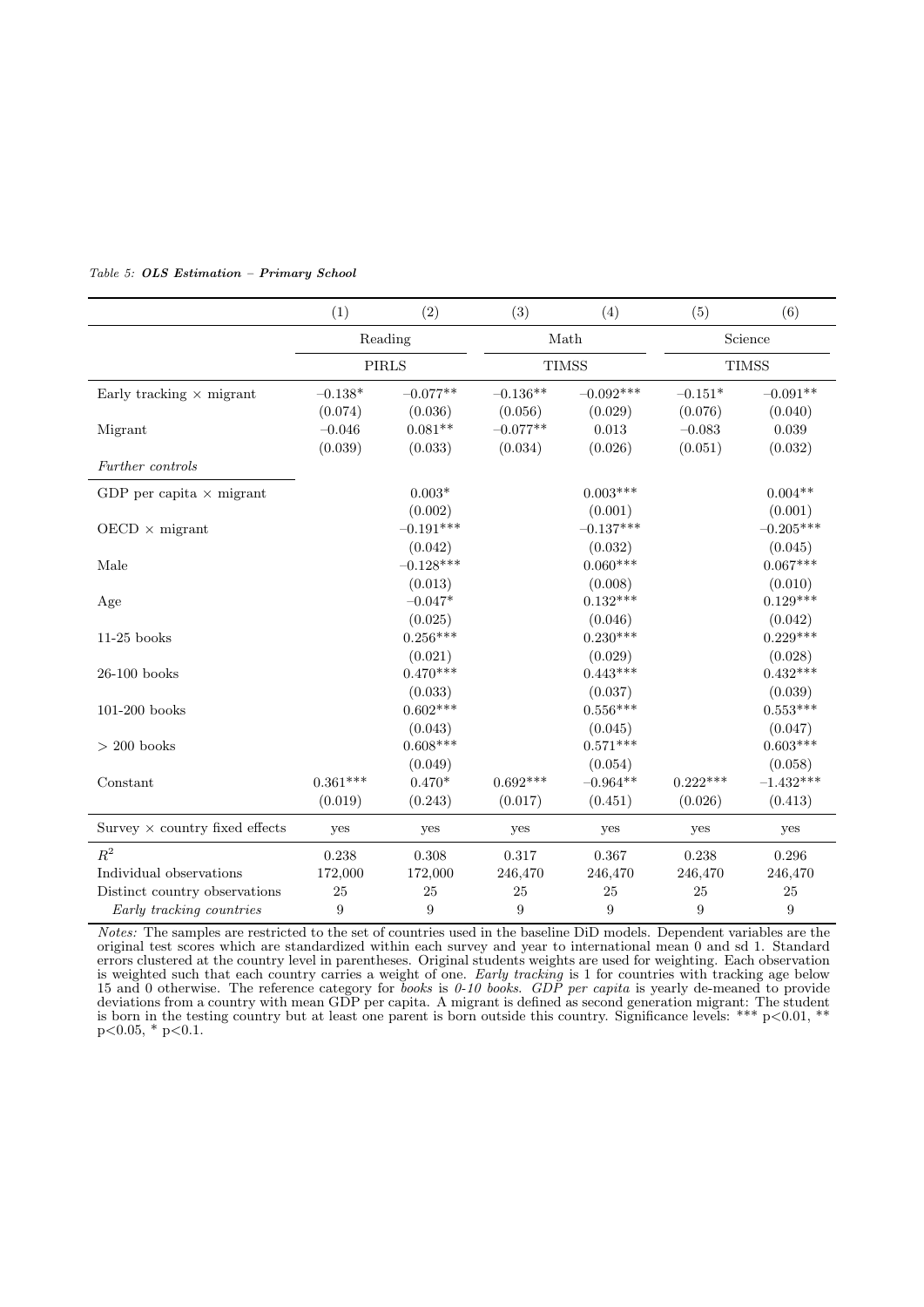|                                                    | (1)                   | (2)                              | (3)                   | (4)                              | (5)                   | (6)                              |  |
|----------------------------------------------------|-----------------------|----------------------------------|-----------------------|----------------------------------|-----------------------|----------------------------------|--|
|                                                    | Reading               |                                  |                       | Math                             | Science               |                                  |  |
| Secondary:<br>Primary:                             |                       | <b>PISA</b><br><b>PIRLS</b>      |                       | PISA, TIMSS<br><b>TIMSS</b>      |                       | PISA, TIMSS<br><b>TIMSS</b>      |  |
| Early tracking $\times$ secondary $\times$ migrant | $-0.072*$<br>(0.039)  | $-0.048$<br>(0.032)              | $-0.062$<br>(0.057)   | $-0.037$<br>(0.045)              | $-0.050$<br>(0.064)   | $-0.020$<br>(0.052)              |  |
| Early tracking $\times$ migrant                    | $-0.139*$<br>(0.074)  | $-0.082**$<br>(0.037)            | $-0.136**$<br>(0.056) | $-0.080**$<br>(0.029)            | $-0.153*$<br>(0.076)  | $-0.084**$<br>(0.040)            |  |
| Migrant $\times$ secondary                         | $0.059**$<br>(0.025)  | $0.037*$<br>(0.019)              | $0.055*$<br>(0.027)   | $0.038**$<br>(0.015)             | $0.039*$<br>(0.022)   | $\,0.019\,$<br>(0.012)           |  |
| Migrant                                            | $-0.046$<br>(0.039)   | $0.074**$<br>(0.032)             | $-0.077**$<br>(0.034) | $0.030\,$<br>(0.025)             | $-0.081$<br>(0.051)   | $0.062^{\ast}$<br>(0.035)        |  |
| Further controls                                   |                       |                                  |                       |                                  |                       |                                  |  |
| GDP per capita $\times$ migrant                    |                       | $0.003*$<br>(0.002)              |                       | $0.003***$<br>(0.001)            |                       | $0.004**$<br>(0.002)             |  |
| $OECD \times migrant$                              |                       | $-0.186***$<br>(0.047)           |                       | $-0.170***$<br>(0.036)           |                       | $-0.236***$<br>(0.050)           |  |
| Male                                               |                       | $-0.227***$                      |                       | $0.074***$                       |                       | $0.069***$                       |  |
| Age                                                |                       | (0.013)<br>0.024                 |                       | (0.011)<br>$0.068*$              |                       | (0.013)<br>$0.082**$             |  |
| Secondary $\times$ 11-25 books                     |                       | (0.019)<br>0.033                 |                       | (0.035)<br>0.038                 |                       | (0.034)<br>$0.071***$            |  |
| Secondary $\times$ 26-100 books                    |                       | (0.019)<br>$0.094***$            |                       | (0.030)<br>$0.109***$            |                       | (0.021)<br>$0.161***$            |  |
| Secondary $\times$ 101-200 books                   |                       | (0.023)<br>$0.186***$<br>(0.025) |                       | (0.034)<br>$0.204***$<br>(0.039) |                       | (0.025)<br>$0.260***$<br>(0.030) |  |
| Secondary $\times$ > 200 books                     |                       | $0.388***$<br>(0.030)            |                       | $0.379***$<br>(0.045)            |                       | $0.417***$<br>(0.037)            |  |
| $11-25$ books                                      |                       | $0.253***$<br>(0.022)            |                       | $0.226***$<br>(0.029)            |                       | $0.224***$<br>(0.029)            |  |
| $26\mbox{-}100$ books                              |                       | $0.467***$<br>(0.034)            |                       | $0.435***$<br>(0.037)            |                       | $0.423***$<br>(0.039)            |  |
| $101-200$ books                                    |                       | $0.599***$<br>(0.044)            |                       | $0.547***$<br>(0.044)            |                       | $0.541***$<br>(0.046)            |  |
| $> 200$ books                                      |                       | $0.610***$                       |                       | $0.561***$                       |                       | $0.588***$                       |  |
| Constant                                           | $0.538***$<br>(0.029) | (0.049)<br>$-0.131$<br>(0.295)   | $0.865***$<br>(0.029) | (0.054)<br>$-0.637$<br>(0.548)   | $0.697***$<br>(0.035) | (0.058)<br>$-1.058*$<br>(0.534)  |  |
| Survey $\times$ country fixed effects              | yes                   | yes                              | yes                   | yes                              | yes                   | yes                              |  |
| $R^2$                                              | 0.186                 | 0.295                            | 0.271                 | 0.346                            | 0.207                 | 0.294                            |  |
| Individual observations                            | 1,209,793             | 1,209,793                        | 1,832,197             | 1,832,197                        | 1,832,304             | 1,832,304                        |  |
| Distinct country observations                      | 25                    | 25                               | $25\,$                | $25\,$                           | 25                    | 25                               |  |
| Early tracking countries                           | 9                     | 9                                | 9                     | 9                                | $\boldsymbol{9}$      | $\boldsymbol{9}$                 |  |

#### Table 6: Differences-In-Differences Estimation – Baseline Results

Notes: Dependent variables are the original test scores which are standardized within each survey and year to international mean 0 and sd 1. Standard errors clustered at the country level in parentheses. Original students weights are used for weighting. Each observation is weighted such that each country carries a weight of one within each educational stage. Early tracking is 1 for countries with tracking age below 15 and 0 otherwise. Secondary is equal to 1 for testing in secondary school at age 14/15 (grade 8/9) and 0 for testing in primary school at age 9/10 (grade 4). A migrant is defined as second generation migrant: The student is born in the testing country but at least one parent is born outside this country. Significance levels: \*\*\*  $p<0.01$ , \*\*  $p<0.05$ , \*  $p<0.1$ .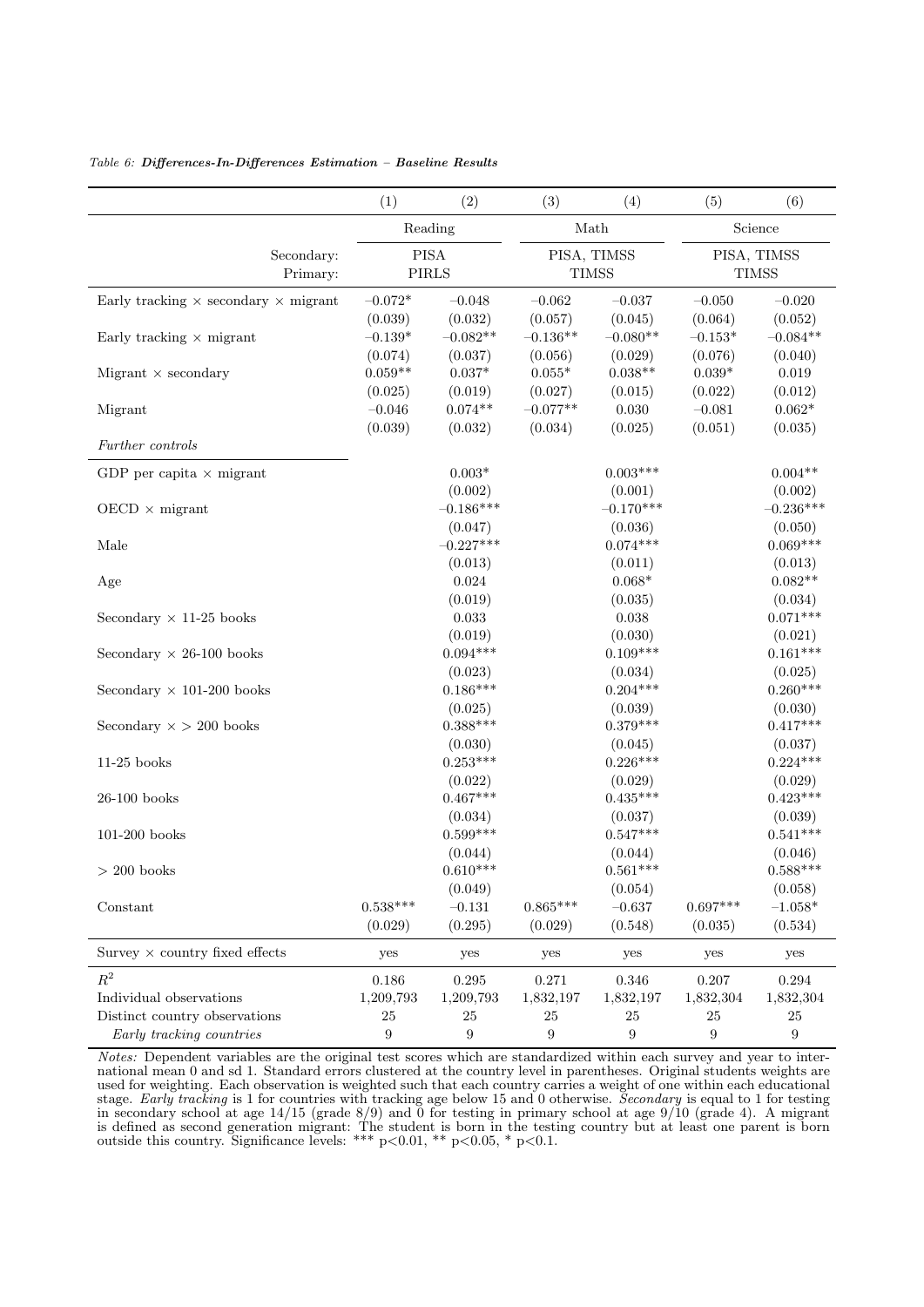#### Table 7: Robustness Checks

|                                                           | (1)                         | (2)         | (3)                         | (4)        | (5)                         | (6)        |  |
|-----------------------------------------------------------|-----------------------------|-------------|-----------------------------|------------|-----------------------------|------------|--|
|                                                           |                             | Reading     | Math                        |            |                             | Science    |  |
| Secondary:<br>Primary:                                    | <b>PISA</b><br><b>PIRLS</b> |             | PISA, TIMSS<br><b>TIMSS</b> |            | PISA, TIMSS<br><b>TIMSS</b> |            |  |
| [1] All countries                                         | $-0.072*$                   | $-0.049$    | $-0.056$                    | $-0.035$   | $-0.037$                    | $-0.019$   |  |
|                                                           | (0.036)                     | (0.032)     | (0.068)                     | (0.061)    | (0.069)                     | (0.059)    |  |
| [2] Common set of countries                               | $-0.080*$                   | $-0.064*$   | $-0.090$                    | $-0.064$   | $-0.088$                    | $-0.056$   |  |
|                                                           | (0.041)                     | (0.033)     | (0.063)                     | (0.052)    | (0.079)                     | (0.068)    |  |
| [3] OECD countries                                        | $-0.091**$                  | $-0.066**$  | $-0.043$                    | $-0.038$   | $-0.039$                    | $-0.032$   |  |
|                                                           | (0.034)                     | (0.028)     | (0.058)                     | (0.056)    | (0.060)                     | (0.058)    |  |
| [4] Main destination countries                            | $-0.131***$                 | $-0.078***$ | $-0.094***$                 | $-0.066**$ | $-0.074**$                  | $-0.040$   |  |
|                                                           | (0.032)                     | (0.024)     | (0.028)                     | (0.023)    | (0.023)                     | (0.022)    |  |
| [5] Migrant ratio $>10\%$                                 | $-0.099**$                  | $-0.077**$  | $-0.107*$                   | $-0.081$   | $-0.095$                    | $-0.062$   |  |
|                                                           | (0.043)                     | (0.031)     | (0.060)                     | (0.049)    | (0.071)                     | (0.062)    |  |
| [6] Tracking grade 6                                      | $-0.062$                    | $-0.037$    | $-0.035$                    | $-0.010$   | $-0.012$                    | 0.017      |  |
|                                                           | (0.041)                     | (0.028)     | (0.056)                     | (0.036)    | (0.057)                     | (0.035)    |  |
| [7] Tracking after grade 5                                | $-0.076$                    | $-0.059$    | $-0.072$                    | $-0.051$   | $-0.078$                    | $-0.053$   |  |
|                                                           | (0.051)                     | (0.040)     | (0.080)                     | (0.067)    | (0.105)                     | (0.090)    |  |
| [8] Continuous tracking age                               | $0.015*$                    | 0.010       | 0.012                       | 0.007      | 0.009                       | 0.003      |  |
|                                                           | (0.008)                     | (0.006)     | (0.011)                     | (0.008)    | (0.011)                     | (0.009)    |  |
| [9] Tracking grade                                        | $-0.057$                    | $-0.048$    | $-0.037$                    | $-0.029$   | $-0.043$                    | $-0.032$   |  |
|                                                           | (0.040)                     | (0.032)     | (0.053)                     | (0.039)    | (0.054)                     | (0.043)    |  |
| [10] Continuous tracking grade                            | 0.010                       | 0.008       | 0.005                       | 0.004      | 0.004                       | 0.002      |  |
|                                                           | (0.006)                     | (0.005)     | (0.009)                     | (0.006)    | (0.009)                     | (0.006)    |  |
| [11] Same cohorts                                         | $-0.078*$                   | $-0.049$    | $-0.076$                    | $-0.050$   | $-0.058$                    | $-0.026$   |  |
|                                                           | (0.039)                     | (0.029)     | (0.062)                     | (0.049)    | (0.066)                     | (0.054)    |  |
| [12] Same time                                            | $-0.101*$                   | $-0.069$    | $-0.042$                    | $-0.024$   | $-0.048$                    | $-0.024$   |  |
|                                                           | (0.050)                     | (0.050)     | (0.059)                     | (0.054)    | (0.077)                     | (0.067)    |  |
| Further controls<br>Survey $\times$ country fixed effects | yes                         | yes<br>yes  | yes                         | yes<br>yes | yes                         | yes<br>yes |  |

Notes: All entries show the coefficient on the triple interaction between Early Tracking  $\times$  Secondary  $\times$  Migrant. Dependent variables are the original test scores which are standardized within each survey and year to international mean 0 and sd 1. Standard errors clustered at the country level in parentheses. Original students weights are used for weighting. Each observation is weighted such that each country carries a weight of one within each educational stage. Further controls: early tracking  $\times$  migrant, migrant  $\times$  secondary, migrant, GDP per capita  $\times$  migrant, OECD  $\times$  migrant, male, age, secondary  $\times$  11–25 books, secondary  $\times$  26–100 books, secondary  $\times$  101–200 books, secondary  $\times$  $>$  200 books, dummies for books at home. Early tracking is 1 for countries with tracking age below 15 and 0 otherwise. Secondary is equal to 1 for testing in secondary school at age 14/15 (grade 8/9) and 0 for testing in primary school at age 9/10 (grade 4). For continuous tracking age, tracking grade, and continuous tracking grade, the early tracking dummy is replaced by continuous tracking age, a dummy for tracking before grade 9, or continuous tracking grade respectively. A migrant is defined as second generation migrant: The student is born in the testing country but at least one parent is born outside this country. Significance levels: \*\*\* p<0.01, \*\* p<0.05, \* p<0.1.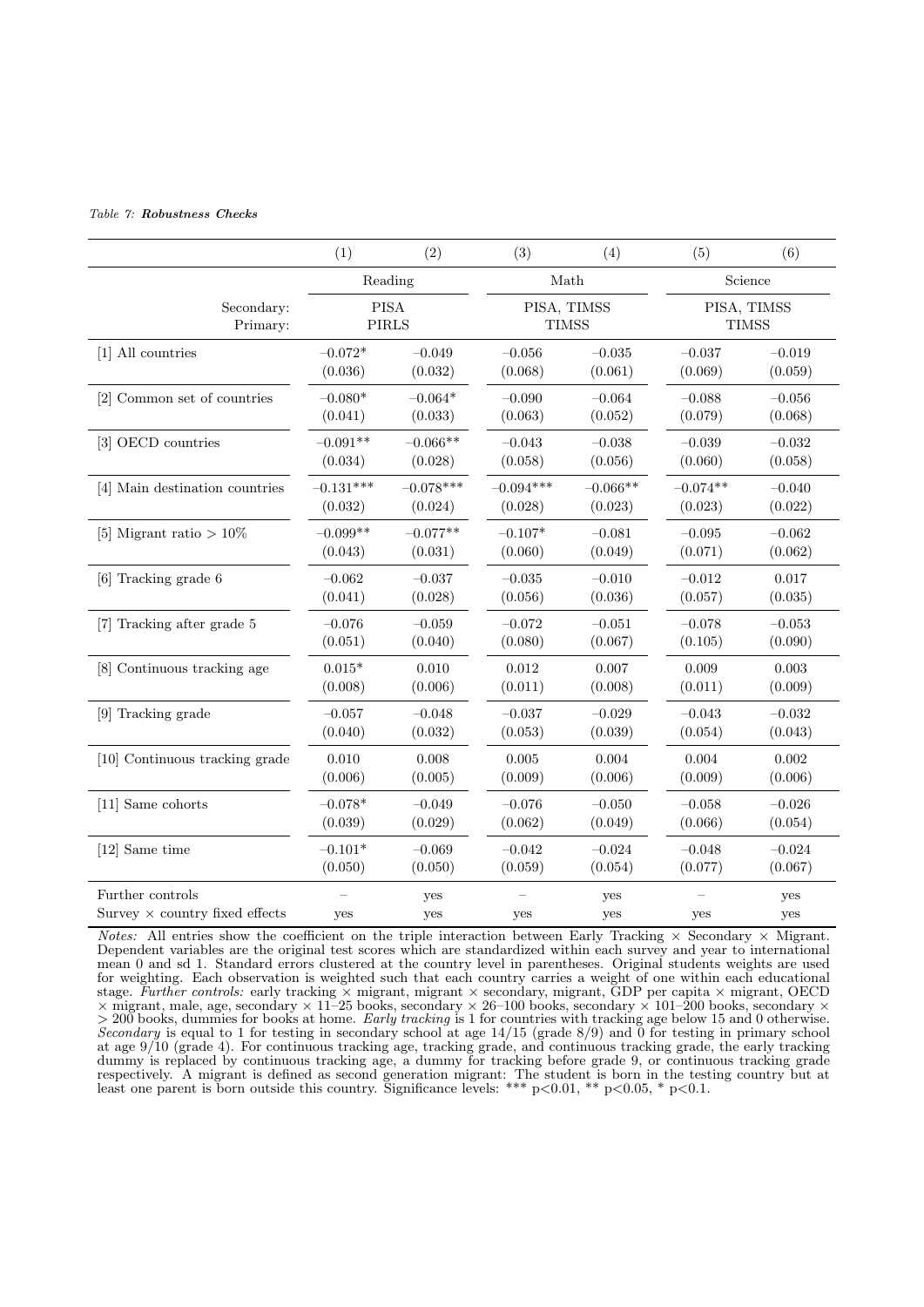|                        | (1)                         |            |                                   | (2)        | (3)         |                             |  |  |
|------------------------|-----------------------------|------------|-----------------------------------|------------|-------------|-----------------------------|--|--|
|                        | Reading                     |            | Math                              |            |             | Science                     |  |  |
| Secondary:<br>Primary: | <b>PISA</b><br><b>PIRLS</b> |            | PISA, TIMSS<br><b>TIMSS</b>       |            |             | PISA, TIMSS<br><b>TIMSS</b> |  |  |
| Excluded country       | Coefficient                 | Std. error | Coefficient                       | Std. error | Coefficient | Std. error                  |  |  |
| <b>Baseline</b>        | $-0.048$                    | (0.032)    | $-0.037$                          | (0.045)    |             | (0.052)                     |  |  |
|                        |                             |            | Panel A: Early tracking countries |            |             |                             |  |  |
| Austria                | $-0.043$                    | (0.034)    | $-0.033$                          | (0.051)    | $-0.019$    | (0.060)                     |  |  |
| Belgium                | $-0.028$                    | (0.030)    | $-0.000$                          | (0.036)    | 0.027       | (0.034)                     |  |  |
| Czech Republic         | $-0.051$                    | (0.033)    | $-0.037$                          | (0.048)    | $-0.022$    | (0.055)                     |  |  |
| Germany                | $-0.040$                    | (0.034)    | $-0.027$                          | (0.052)    | $-0.016$    | (0.063)                     |  |  |
| Hungary                | $-0.056*$                   | (0.031)    | $-0.046$                          | (0.044)    | $-0.027$    | (0.053)                     |  |  |
| Italy                  | $-0.056*$                   | (0.031)    | $-0.048$                          | (0.046)    | $-0.031$    | (0.054)                     |  |  |
| Netherlands            | $-0.044$                    | (0.035)    | $-0.035$                          | (0.051)    | $-0.011$    | (0.059)                     |  |  |
| Singapore              | $-0.057*$                   | (0.033)    | $-0.055$                          | (0.048)    | $-0.045$    | (0.055)                     |  |  |
| Slovak Republic        | $-0.053$                    | (0.032)    | $-0.051$                          | (0.043)    | $-0.033$    | (0.052)                     |  |  |
|                        |                             |            | Panel B: Late tracking countries  |            |             |                             |  |  |
| Canada                 | $-0.044$                    | (0.033)    | $-0.037$                          | (0.046)    | $-0.024$    | (0.052)                     |  |  |
| Denmark                | $-0.054*$                   | (0.031)    | $-0.043$                          | (0.045)    | $-0.027$    | (0.052)                     |  |  |
| Greece                 | $-0.047$                    | (0.032)    | $-0.035$                          | (0.045)    | $-0.019$    | (0.052)                     |  |  |
| Hong Kong              | $-0.056*$                   | (0.032)    | $-0.042$                          | (0.046)    | $-0.020$    | (0.053)                     |  |  |
| Iceland                | $-0.045$                    | (0.032)    | $-0.038$                          | (0.045)    | $-0.020$    | (0.052)                     |  |  |
| Latvia                 | $-0.054$                    | (0.032)    | $-0.040$                          | (0.045)    | $-0.022$    | (0.052)                     |  |  |
| Lithuania              | $-0.054*$                   | (0.031)    | $-0.037$                          | (0.045)    | $-0.022$    | (0.052)                     |  |  |
| New Zealand            | $-0.051$                    | (0.032)    | $-0.041$                          | (0.045)    | $-0.022$    | (0.052)                     |  |  |
| Norway                 | $-0.052$                    | (0.032)    | $-0.040$                          | (0.045)    | $-0.024$    | (0.052)                     |  |  |
| Qatar                  | $-0.029$                    | (0.031)    | $-0.021$                          | (0.044)    | $-0.011$    | (0.054)                     |  |  |
| Russia                 | $-0.045$                    | (0.032)    | $-0.035$                          | (0.045)    | $-0.017$    | (0.052)                     |  |  |
| Slovenia               | $-0.045$                    | (0.032)    | $-0.040$                          | (0.045)    | $-0.022$    | (0.052)                     |  |  |
| Sweden                 | $-0.048$                    | (0.033)    | $-0.043$                          | (0.045)    | $-0.023$    | (0.052)                     |  |  |
| Taipei                 | $-0.043$                    | (0.032)    | $-0.036$                          | (0.046)    | $-0.015$    | (0.052)                     |  |  |
| United Kingdom         | $-0.045$                    | (0.032)    | $-0.033$                          | (0.045)    | $-0.016$    | (0.052)                     |  |  |
| United States          | $-0.040$                    | (0.032)    | $-0.035$                          | (0.045)    | $-0.016$    | (0.052)                     |  |  |

#### Table 8: Piecewise Deletion of Countries

*Notes:* All entries show the coefficient on the triple interaction between Early Tracking  $\times$  Secondary  $\times$  Migrant. Dependent variables are the original test scores which are standardized within each survey and year t is weighted such that each country carries a weight of one within each educational stage. All regressions include survey × country fixed effects and all further controls. Further controls: early tracking  $\times$  migrant, migrant  $\times$  secondary, migrant, GDP per capita  $\times$  migrant, OECD  $\times$  migrant, male, age, secondary  $\times$  11-25 books, secondary  $\times$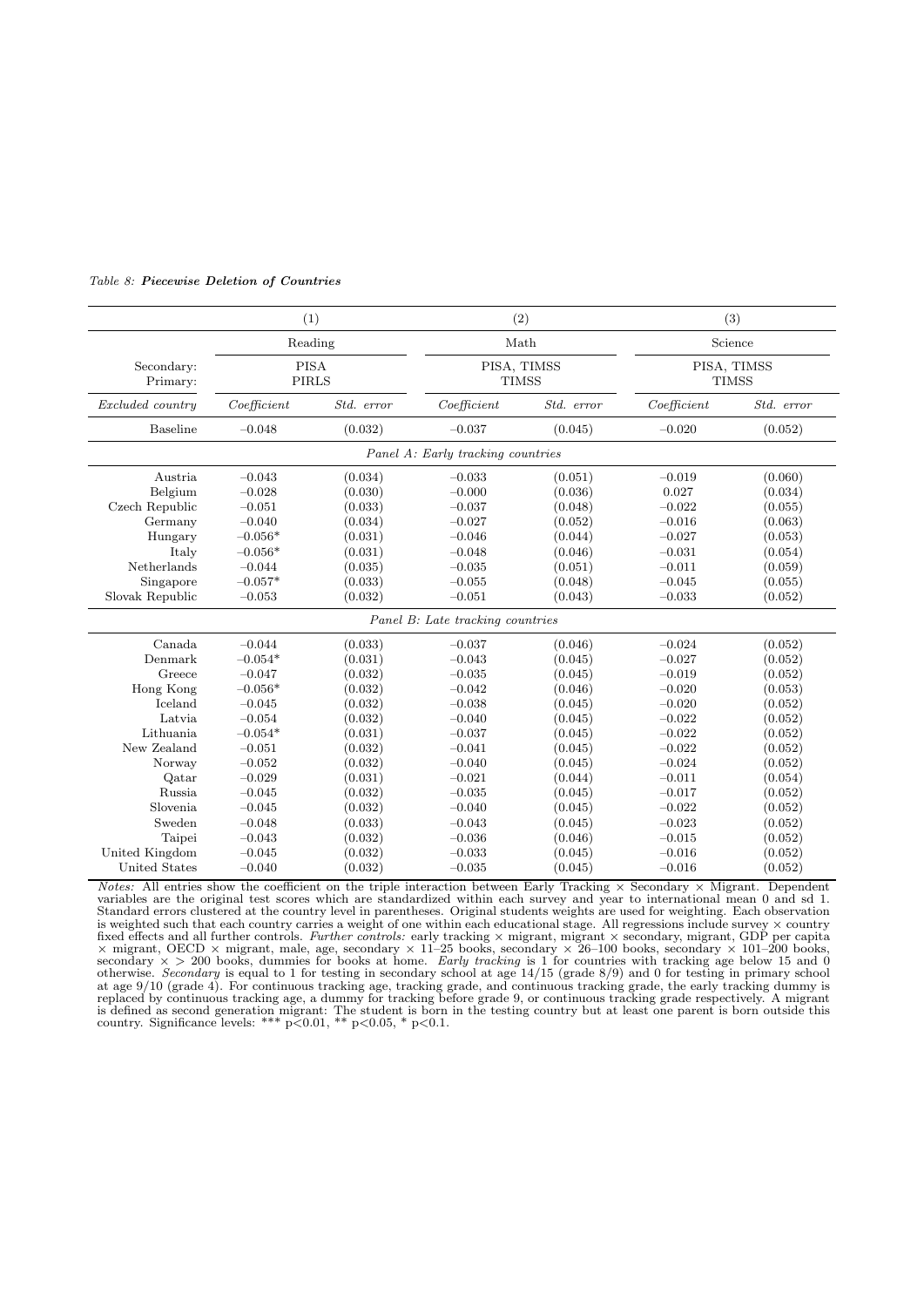|                                                                              | (1)          | (2)          | (3)          |
|------------------------------------------------------------------------------|--------------|--------------|--------------|
|                                                                              | Reading      | Math         | Science      |
| Secondary:                                                                   | <b>PISA</b>  | PISA, TIMSS  | PISA, TIMSS  |
| Primary:                                                                     | <b>PIRLS</b> | <b>TIMSS</b> | <b>TIMSS</b> |
| Early tracking $\times$ secondary $\times$ migrant                           | 0.003        | 0.017        | 0.047        |
|                                                                              | (0.036)      | (0.040)      | (0.049)      |
| Early tracking $\times$ secondary $\times$ migrant $\times$ foreign language | $-0.109**$   | $-0.109$     | $-0.142$     |
|                                                                              | (0.048)      | (0.082)      | (0.085)      |
| Early tracking $\times$ migrant                                              | $-0.028$     | $-0.048$     | $-0.049$     |
|                                                                              | (0.045)      | (0.039)      | (0.048)      |
| Migrant $\times$ secondary                                                   | 0.027        | $0.027**$    | 0.006        |
|                                                                              | (0.020)      | (0.011)      | 0.016)       |
| Migrant                                                                      | $0.131***$   | $0.065**$    | $0.128***$   |
|                                                                              | (0.032)      | (0.030)      | (0.045)      |
| Early tracking $\times$ migrant $\times$ foreign language                    | $-0.047$     | $-0.045$     | 0.011        |
|                                                                              | (0.049)      | (0.035)      | (0.061)      |
| Migrant $\times$ secondary $\times$ foreign language                         | $-0.037$     | 0.102        | 0.101        |
|                                                                              | (0.042)      | (0.060)      | (0.061)      |
| Migrant $\times$ foreign language                                            | $-0.124***$  | $-0.165***$  | $-0.308***$  |
|                                                                              | (0.034)      | (0.026)      | (0.061)      |
| Constant                                                                     | $-0.149$     | $-0.608$     | $-1.049*$    |
|                                                                              | (0.298)      | (0.555)      | (0.542)      |
| Further controls                                                             | yes          | yes          | yes          |
| Survey $\times$ country fixed effects                                        | yes          | yes          | yes          |
| $R^2$                                                                        | 0.296        | 0.347        | 0.297        |
| Individual observations                                                      | 1,198,521    | 1,809,465    | 1,809,568    |
| Distinct country observations                                                | 25           | 25           | 25           |
| Early tracking countries                                                     | 9            | 9            | 9            |

#### Table 9: The Role of Language Spoken at Home

Notes: Dependent variables are the original test scores which are standardized within each survey and year to international mean 0 and sd 1. Standard errors clustered at the country level in parentheses. Original students weights are used for weighting. Each observation is weighted such that each country carries a weight of one within each educational stage. Early tracking is 1 for countries with tracking age below 15 and 0 otherwise. Secondary is equal to 1 for testing in secondary school at age 14/15 (grade 8/9) and 0 for testing in primary school at age 9/10 (grade 4). A migrant is defined as second generation migrant: The student is born in the testing country but at least one parent is born outside this country. Foreign language is 1 when the student does not speak (or speaks only sometimes) the language of the test country at home. We recode the foreign language variable to zero for natives who report that they do not speak the language of the test country at home. Further controls: GDP per capita  $\times$  migrant, OECD  $\times$ migrant, male, age, secondary  $\times$  11-25 books, secondary  $\times$  26-100 books, secondary  $\times$  101-200 books, secondary  $\times$ 200 books, 11-25 books, 26-100 books, 101-200 books, and > 200 books. Significance levels: \*\*\* p<0.01, \*\* p<0.05, \*  $p<0.1$ .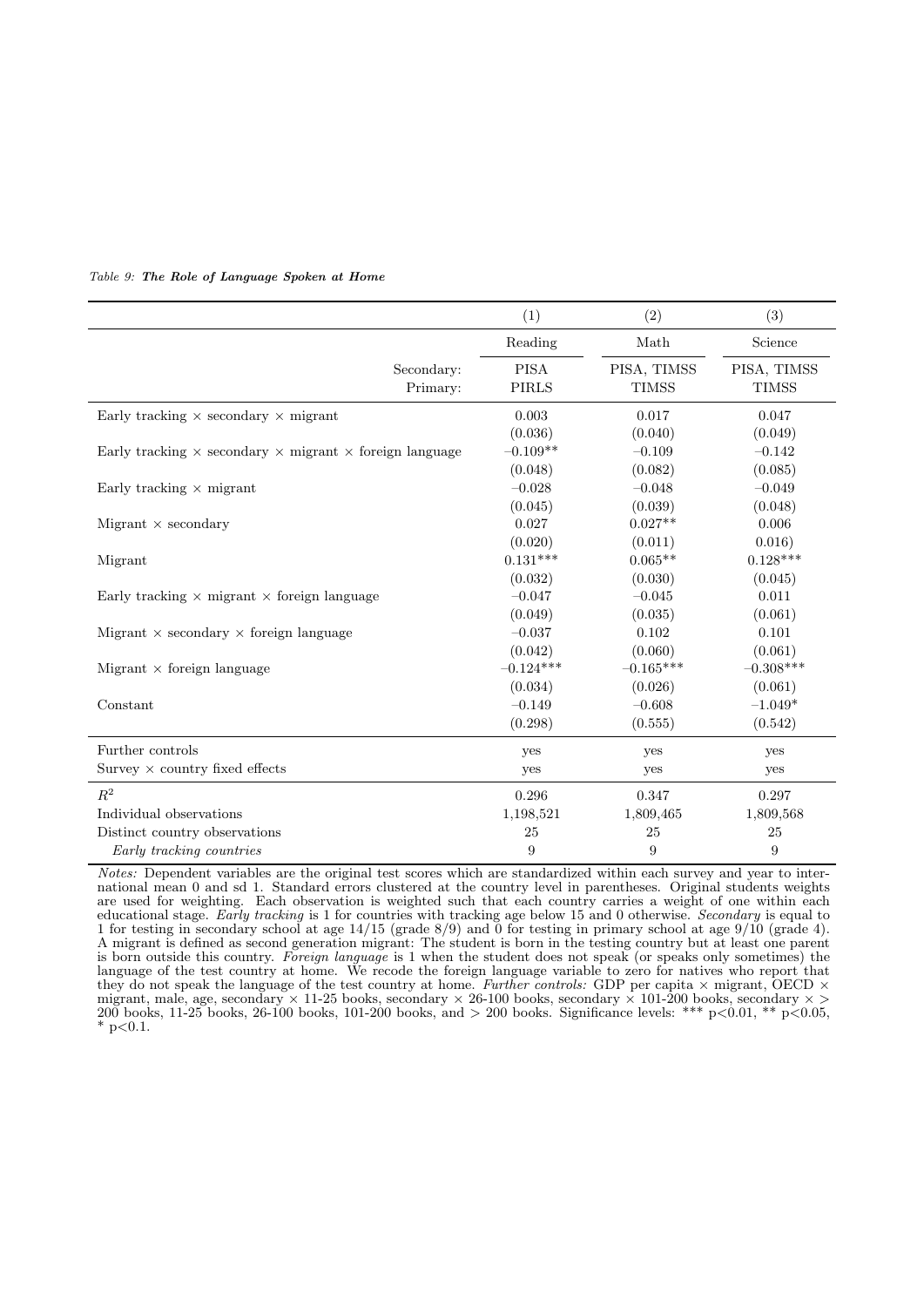#### Table 10: Subgroup Analysis

|                                                           | (1)        | (2)                         | (3)         | (4)          | (5)      | (6)                         |  |
|-----------------------------------------------------------|------------|-----------------------------|-------------|--------------|----------|-----------------------------|--|
|                                                           |            | Reading                     |             | Math         | Science  |                             |  |
| Secondary:<br>Primary:                                    |            | <b>PISA</b><br><b>PIRLS</b> | PISA, TIMSS | <b>TIMSS</b> |          | PISA, TIMSS<br><b>TIMSS</b> |  |
| [1] Language sometimes or never spoken                    | $-0.217*$  | $-0.174***$                 | $-0.186$    | $-0.100$     | $-0.203$ | $-0.126$                    |  |
|                                                           | (0.110)    | (0.057)                     | (0.158)     | (0.104)      | (0.170)  | (0.128)                     |  |
| [2] Language (almost) always spoken                       | $-0.045$   | $-0.020$                    | $-0.020$    | $-0.008$     | $-0.005$ | 0.011                       |  |
|                                                           | (0.039)    | (0.029)                     | (0.045)     | (0.036)      | (0.052)  | (0.043)                     |  |
| [3] Books at home: 0-25 books                             | $-0.045$   | $-0.042$                    | $-0.030$    | $-0.022$     | $-0.017$ | $-0.007$                    |  |
|                                                           | (0.044)    | (0.042)                     | (0.053)     | (0.050)      | (0.062)  | (0.058)                     |  |
| [4] Books at home: $26-100$ books                         | $-0.055$   | $-0.051$                    | $-0.043$    | $-0.036$     | $-0.024$ | $-0.015$                    |  |
|                                                           | (0.036)    | (0.033)                     | (0.060)     | (0.055)      | (0.068)  | (0.063)                     |  |
| [5] Books at home: $101-200$ books                        | $-0.044$   | $-0.047$                    | $-0.067$    | $-0.057$     | $-0.053$ | $-0.042$                    |  |
|                                                           | (0.049)    | (0.044)                     | (0.048)     | (0.044)      | (0.052)  | (0.048)                     |  |
| [6] Books at home: $> 200$ books                          | $-0.013$   | $-0.012$                    | $-0.040$    | $-0.029$     | $-0.012$ | $-0.000$                    |  |
|                                                           | (0.045)    | (0.045)                     | (0.048)     | (0.047)      | (0.051)  | (0.049)                     |  |
| [7] Male                                                  | $-0.084*$  | $-0.058$                    | $-0.073$    | $-0.055$     | $-0.056$ | $-0.031$                    |  |
|                                                           | (0.045)    | (0.040)                     | (0.065)     | (0.051)      | (0.066)  | (0.053)                     |  |
| [8] Female                                                | $-0.062$   | $-0.040$                    | $-0.050$    | $-0.021$     | $-0.043$ | $-0.010$                    |  |
|                                                           | (0.043)    | (0.038)                     | (0.057)     | (0.049)      | (0.067)  | (0.057)                     |  |
| [9] Both parents born abroad                              | $-0.136**$ | $-0.070$                    | $-0.149*$   | $-0.073$     | $-0.149$ | $-0.058$                    |  |
|                                                           | (0.061)    | (0.044)                     | (0.086)     | (0.068)      | (0.091)  | (0.078)                     |  |
| Further controls<br>Survey $\times$ country fixed effects | yes        | yes<br>yes                  | yes         | yes<br>yes   | yes      | yes<br>yes                  |  |

*Notes:* All entries show the coefficient on the triple interaction between Early Tracking × Secondary × Migrant. Dependent variables are the original test scores which are standardized within each survey and year to inte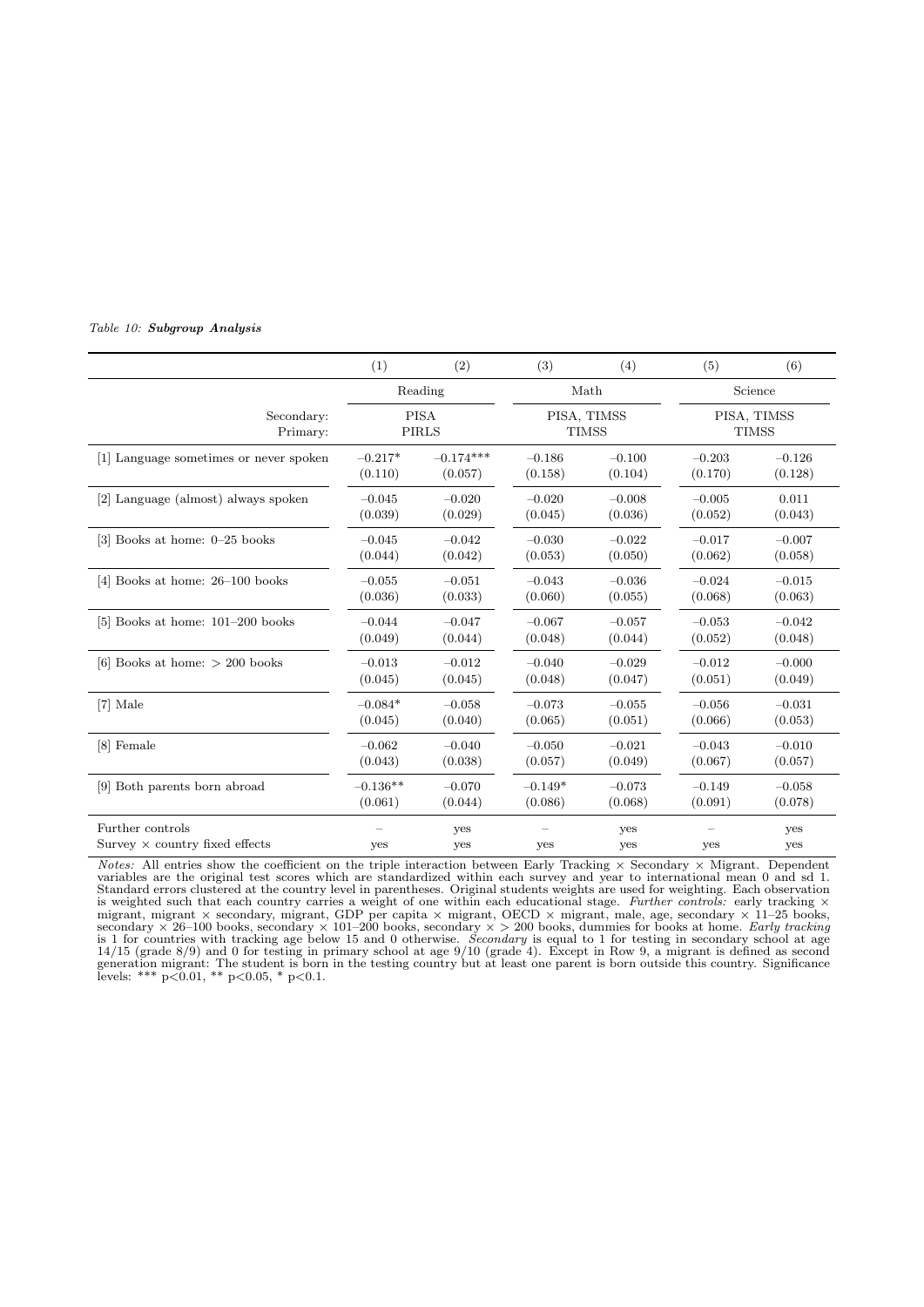#### Table A-1: Country List by Matched Survey Waves

|                      |                            |                |                |                | PISA-PIRLS                 |                            |                |                |                            |                | TIMSS-TIMSS    |                            |                |                            |                |                            | PISA-TIMSS                 |                |                |
|----------------------|----------------------------|----------------|----------------|----------------|----------------------------|----------------------------|----------------|----------------|----------------------------|----------------|----------------|----------------------------|----------------|----------------------------|----------------|----------------------------|----------------------------|----------------|----------------|
| Country              | <b>Baseline</b><br>sample  | S2003<br>P2001 | S2000<br>P2001 | S2006<br>P2001 | S2006<br>P <sub>2006</sub> | S2009<br>P <sub>2006</sub> | S2012<br>P2006 | S1995<br>P1995 | S2003<br>P <sub>2003</sub> | S2007<br>P2007 | S1999<br>P1995 | S2007<br>P <sub>2003</sub> | S2011<br>P2007 | S <sub>2000</sub><br>P1995 | S2003<br>P2003 | S2006<br>P <sub>2003</sub> | S2009<br>P <sub>2003</sub> | S2009<br>P2007 | S2012<br>P2007 |
| Early tracking       |                            |                |                |                |                            |                            |                |                |                            |                |                |                            |                |                            |                |                            |                            |                |                |
|                      |                            |                |                |                |                            |                            |                |                |                            |                |                |                            |                |                            |                |                            |                            |                |                |
| Austria              | yes                        |                |                |                | yes                        | yes                        | yes            | yes            |                            |                |                |                            |                | yes                        |                |                            |                            | yes            | yes            |
| Belgium              | yes                        |                |                |                | yes                        | yes                        | yes            |                | yes                        |                |                |                            |                |                            | yes            | yes                        | yes                        |                |                |
| Czech Republic       | yes                        | yes            | yes            | yes            |                            |                            |                | yes            |                            | yes            | yes            |                            |                | yes                        |                |                            |                            | yes            | yes            |
| Germany              | yes                        | yes            | yes            | yes            | yes                        | yes                        | yes            |                |                            |                |                |                            |                |                            |                |                            |                            | yes            | yes            |
| Hungary              | yes                        |                |                |                |                            | yes                        | yes            |                |                            | yes            |                | yes                        | yes            |                            |                |                            | yes                        | yes            | yes            |
| Italy                | yes                        | yes            | yes            | yes            | yes                        | yes                        | yes            |                |                            |                |                |                            |                |                            | yes            | yes                        | yes                        | yes            | yes            |
| Netherlands          | yes                        | yes            | yes            | yes            | yes                        | yes                        | yes            | yes            | yes                        |                | yes            |                            |                | yes                        | yes            | yes                        | yes                        | yes            | yes            |
| Singapore            | yes                        |                |                |                |                            | yes                        | yes            | yes            | yes                        | yes            | yes            | yes                        | yes            |                            |                |                            | yes                        | yes            | yes            |
| Slovak Republic      | yes                        | yes            |                | yes            | yes                        | yes                        | yes            |                |                            |                |                |                            |                |                            |                |                            |                            | yes            | yes            |
| Ireland              | $\mathbf{n}\mathbf{o}$     |                |                |                |                            |                            |                | yes            |                            |                |                |                            |                | yes                        |                |                            |                            |                |                |
| Luxembourg           | $\mathop{\rm no}\nolimits$ |                |                |                | yes                        | yes                        | yes            |                |                            |                |                |                            |                |                            |                |                            |                            |                |                |
| Macedonia            | $\mathbf{no}$              |                | yes            |                |                            |                            |                |                |                            |                |                |                            |                |                            |                |                            |                            |                |                |
| Mongolia             | $\mathbf{n}\mathbf{o}$     |                |                |                |                            |                            |                |                |                            | yes            |                |                            |                |                            |                |                            |                            |                |                |
| Trinidad and Tobago  | $\mathop{\rm no}\nolimits$ |                |                |                |                            | yes                        |                |                |                            |                |                |                            |                |                            |                |                            |                            |                |                |
| United Arab Emirates | no                         |                |                |                |                            |                            |                |                |                            |                |                |                            |                |                            |                |                            |                            | yes            | yes            |
| Late tracking        |                            |                |                |                |                            |                            |                |                |                            |                |                |                            |                |                            |                |                            |                            |                |                |
| Canada               | yes                        | yes            | yes            | yes            | yes                        | yes                        | yes            | yes            | yes                        | yes            | yes            | yes                        | yes            | yes                        | yes            | yes                        | yes                        | yes            | yes            |
| Denmark              | yes                        |                |                |                | yes                        | yes                        | yes            |                |                            |                |                |                            |                |                            |                |                            |                            | yes            | yes            |
| Greece               | yes                        | yes            | yes            | yes            |                            |                            |                | yes            |                            |                |                |                            |                | yes                        |                |                            |                            |                |                |
| Hong Kong            | yes                        | yes            | yes            | yes            | yes                        | yes                        | yes            | yes            | yes                        | yes            | yes            | yes                        | yes            | yes                        | yes            | yes                        | yes                        | yes            | yes            |
| Iceland              | yes                        | yes            | yes            | yes            | yes                        | yes                        | yes            | yes            |                            |                |                |                            |                | yes                        |                |                            |                            |                |                |
| Latvia               | yes                        | yes            | yes            | yes            | yes                        | yes                        | yes            | yes            | yes                        |                | yes            |                            |                | yes                        | yes            | yes                        | yes                        | yes            | yes            |
| Lithuania            | yes                        |                |                | yes            | yes                        | yes                        | yes            |                | yes                        | yes            |                | yes                        | yes            |                            |                | yes                        | yes                        | yes            | yes            |
| New Zealand          | yes                        | yes            | yes            | yes            | yes                        | yes                        | yes            | yes            | yes                        |                | yes            |                            | yes            | yes                        | yes            | yes                        | yes                        | yes            | yes            |
| norway               | yes                        | yes            | yes            | yes            | yes                        | yes                        | yes            | yes            | yes                        | yes            |                | yes                        | yes            | yes                        | yes            | yes                        | yes                        | yes            | yes            |
| Qatar                | yes                        |                |                |                | yes                        | yes                        | yes            |                |                            | yes            |                |                            | yes            |                            |                |                            |                            | yes            | yes            |
| Russia               | yes                        | yes            | yes            | yes            | yes                        | yes                        | yes            |                | yes                        | yes            |                | yes                        | yes            |                            | yes            | yes                        | yes                        | yes            | yes            |
| Slovenia             | yes                        |                |                | yes            | yes                        | yes                        | yes            | yes            | yes                        | yes            | yes            | yes                        | yes            |                            |                | yes                        | yes                        | yes            | yes            |
| Sweden               | yes                        | yes            | yes            | yes            | yes                        | yes                        | yes            |                |                            | yes            |                |                            | yes            |                            |                |                            |                            | yes            | yes            |
| Taipei               | yes                        |                |                |                |                            |                            | yes            |                |                            |                |                |                            | yes            |                            |                |                            |                            |                | yes            |
| United Kingdom       | yes                        | yes            | yes            | yes            | yes                        | yes                        | yes            | yes            | yes                        | yes            | yes            | yes                        | yes            | yes                        | yes            | yes                        | yes                        | yes            | yes            |
| United States        | yes                        | yes            | yes            |                |                            | yes                        | yes            | yes            | yes                        | yes            | yes            | yes                        | yes            | yes                        | yes            | yes                        | yes                        | yes            | yes            |
| Argentina            | $\mathop{\rm no}\nolimits$ |                | yes            | yes            |                            |                            |                |                |                            |                |                |                            |                |                            |                |                            |                            |                |                |
| Australia            | $\mathbf{n}\mathbf{o}$     |                |                |                |                            |                            |                | yes            | yes                        | yes            | yes            | yes                        | yes            | yes                        | yes            | yes                        | yes                        | yes            | yes            |
| Cyprus               | $\mathbf{n}\mathbf{o}$     |                |                |                |                            |                            |                | yes            | yes                        |                | yes            | yes                        |                |                            |                |                            |                            |                |                |
| El Salvador          | $\mathbf{no}$              |                |                |                |                            |                            |                |                |                            | yes            |                |                            |                |                            |                |                            |                            |                |                |
| France               | $\mathbf{n}\mathbf{o}$     | yes            | yes            | yes            | yes                        | yes                        | yes            |                |                            |                |                |                            |                |                            |                |                            |                            |                |                |
| Georgia              | $\mathop{\rm no}\nolimits$ |                |                |                |                            |                            |                |                |                            | yes            |                |                            | yes            |                            |                |                            |                            |                |                |
| Israel               | $\mathbf{no}$              |                | yes            | yes            | yes                        | yes                        | yes            |                |                            |                |                |                            |                |                            |                |                            |                            |                |                |
| Kazakhstan           | $\mathbf{n}\mathbf{o}$     |                |                |                |                            |                            |                |                |                            |                |                |                            | yes            |                            |                |                            |                            | yes            | yes            |
| Kuwait               | $\mathop{\rm no}\nolimits$ |                |                |                |                            |                            |                | yes            |                            | yes            |                |                            |                |                            |                |                            |                            |                |                |
| Moldova              | $\mathbf{n}\mathbf{o}$     |                |                |                |                            |                            |                |                | yes                        |                |                |                            |                |                            |                |                            |                            |                |                |
| Morocco              | $\mathbf{no}$              |                |                |                |                            |                            |                |                | yes                        | yes            |                | yes                        |                |                            |                |                            |                            |                |                |
| Portugal             | $\mathbf{n}\mathbf{o}$     |                |                |                |                            |                            |                | yes            |                            |                |                |                            |                | yes                        |                |                            |                            |                |                |
| Spain                | $\mathop{\rm no}\nolimits$ |                |                |                | yes                        | yes                        | yes            |                |                            |                |                |                            |                |                            |                |                            |                            |                |                |
| Tunisia              | $\mathbf{no}$              |                |                |                |                            |                            |                |                |                            | yes            |                |                            | yes            |                            |                |                            |                            |                |                |
| 45                   |                            | 17             | 19             | 20             | 23                         | 27                         | 27             | 19             | 17                         | $20\,$         | $12\,$         | 13                         | 18             | 15                         | $12\,$         | 14                         | 16                         | 24             | 25             |

Notes: Early tracking is defined as the age of first selection before age 15. The letter in front of the survey year indicates testing in primary school (P) or secondary school (S).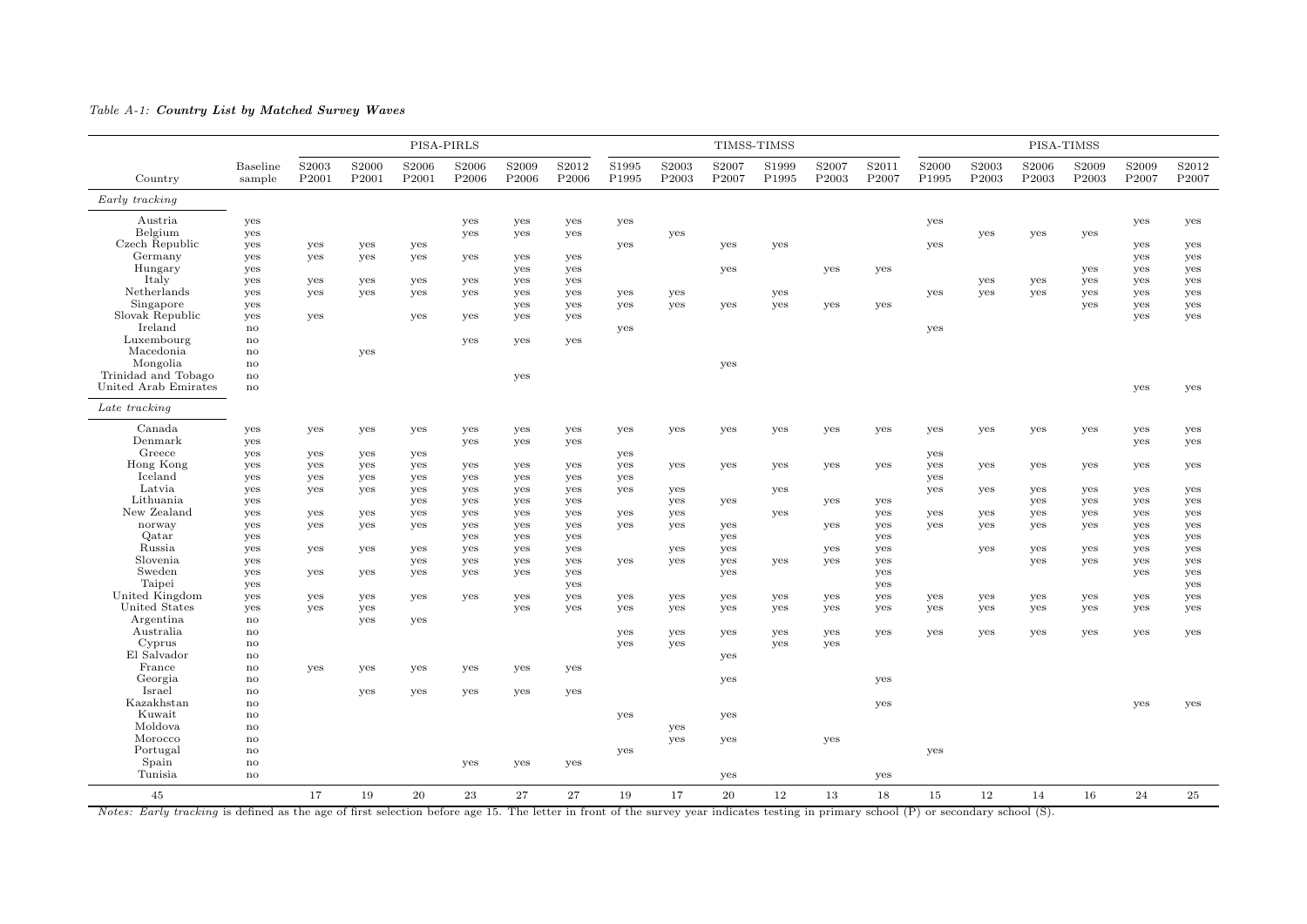#### Table A-2: OLS Estimation – Secondary School by Survey

|                                       | (1)              | (2)                    | (3)                 | (4)                   | (5)              | (6)                   | (7)                 | (8)                  | (9)                 | (10)                  |  |
|---------------------------------------|------------------|------------------------|---------------------|-----------------------|------------------|-----------------------|---------------------|----------------------|---------------------|-----------------------|--|
|                                       | Reading          |                        | Math                |                       |                  |                       | Science             |                      |                     |                       |  |
|                                       |                  | <b>PISA</b>            |                     | <b>PISA</b>           |                  | <b>TIMSS</b>          |                     | <b>PISA</b>          |                     | <b>TIMSS</b>          |  |
| Early tracking $\times$ migrant       | $-0.207*$        | $-0.128**$             | $-0.193*$           | $-0.100$              | $-0.161$         | $-0.098*$             | $-0.205*$           | $-0.101$             | $-0.159$            | $-0.088$              |  |
|                                       | (0.105)<br>0.012 | (0.058)<br>$0.103**$   | (0.110)<br>$-0.029$ | (0.062)<br>$0.080**$  | (0.108)<br>0.013 | (0.053)<br>$0.087***$ | (0.120)<br>$-0.043$ | (0.061)<br>$0.095**$ | (0.136)<br>$-0.016$ | (0.056)<br>$0.114***$ |  |
| Migrant                               | (0.054)          | (0.042)                | (0.056)             | (0.037)               | (0.050)          | (0.021)               | (0.063)             | (0.044)              | (0.072)             | (0.033)               |  |
| Further controls                      |                  |                        |                     |                       |                  |                       |                     |                      |                     |                       |  |
| GDP per capita $\times$ migrant       |                  | $0.004**$              |                     | $0.003**$             |                  | $0.004***$            |                     | $0.003*$             |                     | $0.004**$             |  |
|                                       |                  | (0.002)                |                     | (0.002)               |                  | (0.001)               |                     | (0.002)              |                     | (0.002)               |  |
| $OECD \times$ migrant                 |                  | $-0.180***$            |                     | $-0.202***$           |                  | $-0.186***$           |                     | $-0.247***$          |                     | $-0.287***$           |  |
| Male                                  |                  | (0.055)<br>$-0.326***$ |                     | (0.053)<br>$0.114***$ |                  | (0.037)<br>$0.041**$  |                     | (0.059)<br>$0.037*$  |                     | (0.054)<br>$0.122***$ |  |
|                                       |                  | (0.018)                |                     | (0.015)               |                  | (0.015)               |                     | (0.018)              |                     | (0.030)               |  |
| Age                                   |                  | $0.151***$             |                     | $0.149***$            |                  | $-0.066*$             |                     | $0.154***$           |                     | $-0.022$              |  |
|                                       |                  | (0.010)                |                     | (0.014)               |                  | (0.036)               |                     | (0.008)              |                     | (0.036)               |  |
| $11-25$ books                         |                  | $0.284***$             |                     | $0.264***$            |                  | $0.235***$            |                     | $0.294***$           |                     | $0.262***$            |  |
|                                       |                  | (0.025)                |                     | (0.025)               |                  | (0.033)               |                     | (0.025)              |                     | (0.027)               |  |
| $26-100$ books                        |                  | $0.556***$             |                     | $0.548***$            |                  | $0.485***$            |                     | $0.579***$           |                     | $0.525***$            |  |
|                                       |                  | (0.035)                |                     | (0.035)               |                  | (0.043)               |                     | (0.034)              |                     | (0.040)               |  |
| $101-200$ books                       |                  | $0.776***$             |                     | $0.767***$            |                  | $0.662***$            |                     | $0.805***$           |                     | $0.719***$            |  |
|                                       |                  | (0.043)                |                     | (0.041)               |                  | (0.050)               |                     | (0.041)              |                     | (0.049)               |  |
| $>$ 200 books                         |                  | $0.990***$             |                     | $1.003***$            |                  | $0.775***$            |                     | $1.041***$           |                     | $0.863***$            |  |
|                                       |                  | (0.055)                |                     | (0.054)               |                  | (0.056)               |                     | (0.055)              |                     | (0.056)               |  |
| Constant                              | $0.538***$       | $-2.081***$            | $0.870***$          | $-1.939***$           | $0.725***$       | $1.174**$             | $0.697***$          | $-2.185***$          | $0.108**$           | $-0.149$              |  |
|                                       | (0.029)          | (0.173)                | (0.031)             | (0.233)               | (0.027)          | (0.493)               | (0.034)             | (0.138)              | (0.039)             | (0.509)               |  |
| Country $\times$ Survey fixed effects | yes              | yes                    | yes                 | yes                   | yes              | yes                   | yes                 | yes                  | yes                 | yes                   |  |
| $R^2$                                 | 0.146            | 0.289                  | 0.178               | 0.294                 | 0.322            | 0.391                 | 0.140               | 0.262                | 0.245               | 0.330                 |  |
| Individual observations               | 624,472          | 624,472                | 521,593             | 521,593               | 331,978          | 331,978               | 521,700             | 521,700              | 331,978             | 331,978               |  |
| Distinct country observations         | 25               | $25\,$                 | 25                  | 25                    | 21               | 21                    | 25                  | 25                   | 21                  | 21                    |  |
| Early tracking countries              | 9                | 9                      | 9                   | 9                     | 6                | 6                     | 9                   | 9                    | 6                   | 6                     |  |

Notes: The samples are restricted to the set of countries used in the baseline DiD models. Dependent variables are the original test scores which are standardized within each survey and year to international mean 0 and sd 1. Standard errors clustered at the country level in parentheses. Original students weights are used for weighting. Each observation is weighted such that each country carries a weight of one. Early tracking is 1 for countries with tracking age below 15 and 0 otherwise. The reference category for books is  $0-10$ books. GDP per capita is yearly demeaned to provide deviations from a country with mean GDP per capita. A migrant is defined as second generation migrant: The student is born in the testing country but at least one parent